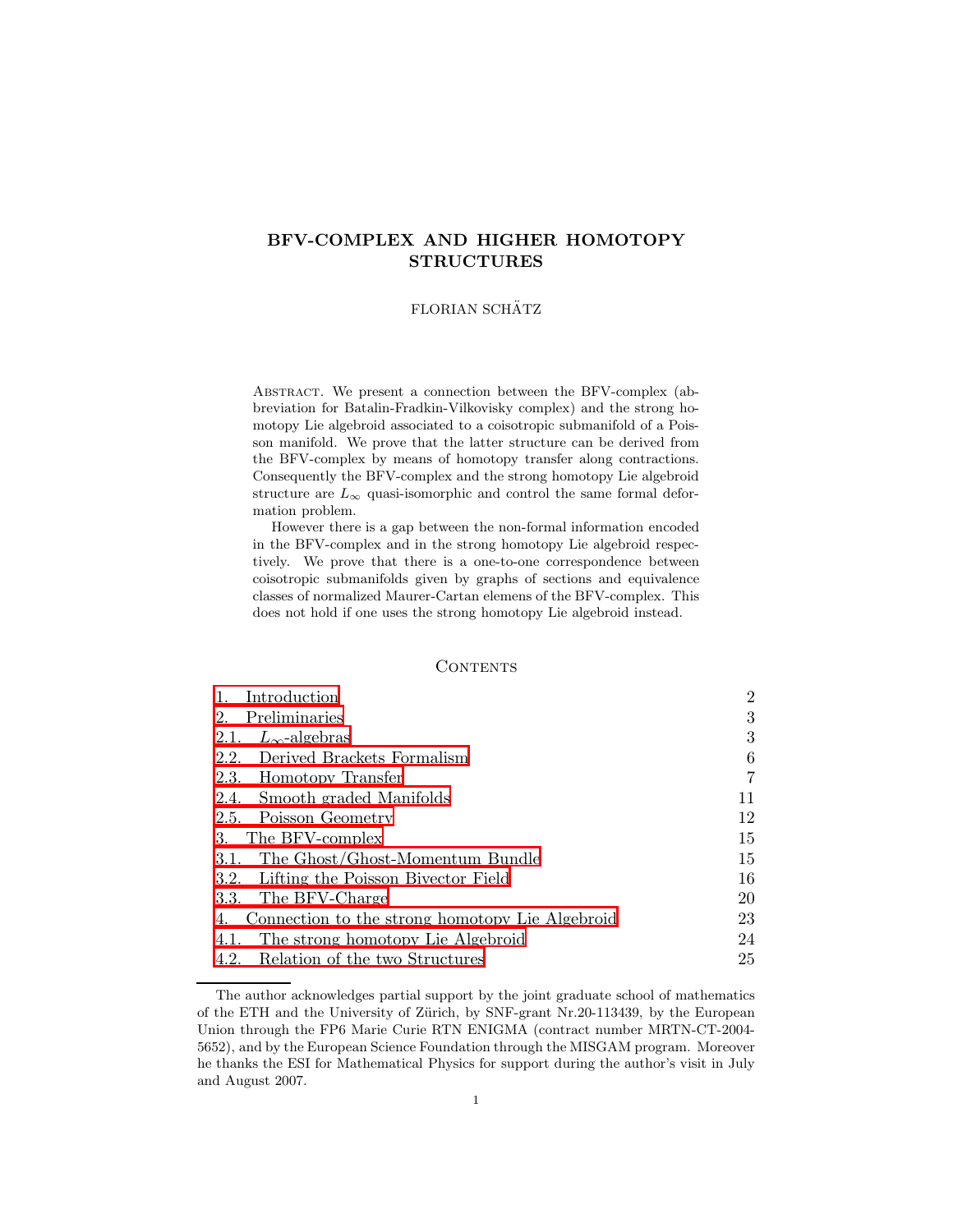| 5. The Deformation Problem                           | 32 |
|------------------------------------------------------|----|
| 5.1. Deformations of coisotropic Submanifolds        | 32 |
| 5.2. (Normalized) MC-elements and the Gauge Action   | 34 |
| 5.3. An Example                                      | 39 |
| 5.4. Formal Deformations of coisotropic Submanifolds | 41 |
| Appendix A. Details on the Homotopy Transfer         | 43 |
| A.1. Connection to the BV-Formalism                  | 44 |
| A.2. Transfer of differential complexes              | 46 |
| A.3. Transfer of differential graded Lie algebras    | 47 |
| References                                           | 50 |

Acknowledgement. I thank A. Cattaneo for many encouraging and inspiring discussions and his general support. I also thank D. Fiorenza, D. Indelicato, B. Keller, P. Mnev, T. Preu, C. Rossi, S. Shadrin, J. Stasheff and M. Zambon for clarifying discussions and helpful remarks on a draft of this paper. Moreover I thank M. Bordemann and H.-C. Herbig for pointing me to their globalisation of the BFV-complex. The referee contributed a lot to the form of this work with his/her insightful suggestions.

## 1. INTRODUCTION

<span id="page-1-0"></span>The geometry of coisotropic submanifolds inside Poisson manifolds is a very rich subject with connections to topics such as foliation theory, momentum maps, constrained systems and symplectic groupoids – see  $\lfloor W2 \rfloor$  for instance. Recently a new algebraic structure called the "strong homotopy Lie algebroid" associated to such submanifolds has been investigated, e.g. [\[OP\]](#page-49-1) in the symplectic setting or [\[CF\]](#page-49-2) in the Poisson case. This structure is related to the deformation problem of a given coisotropic submanifold([\[OP\]](#page-49-1)) on the one hand and to the quantization of constrained systems([\[CF\]](#page-49-2)) on the other. Moreover it captures subtle properties of the foliation associated to a coisotropic submanifold([\[Ki\]](#page-49-3)).

The first main result of this paper is to reveal that the strong homotopy Lie algebroid is in some sense equivalent to a construction known as the BFV-complex – for a precise formulation see Theorem [5](#page-24-1) in subsection [4.2.](#page-24-0) The BFV-complex originated from physical considerations concerning the quantization of field theories with so-called open gauge symmetries([\[BF\]](#page-49-4), [\[BV\]](#page-49-5)). It was given an interpretation in terms of homological algebra in [\[Sta2\]](#page-50-1) and globalized to coisotropic submanifolds of arbitrary finite dimensional Poisson manifolds in [\[B\]](#page-49-6) and [\[He\]](#page-49-7).

Theorem [5](#page-24-1) provides a connection between the BFV-complex and the strong homotopy Lie algebroid. In fact, we show that the two structures are isomorphic up to homotopy. In particular this implies (Corollary [4\)](#page-25-0) that the formal deformation problem associated to both structures is equivalent.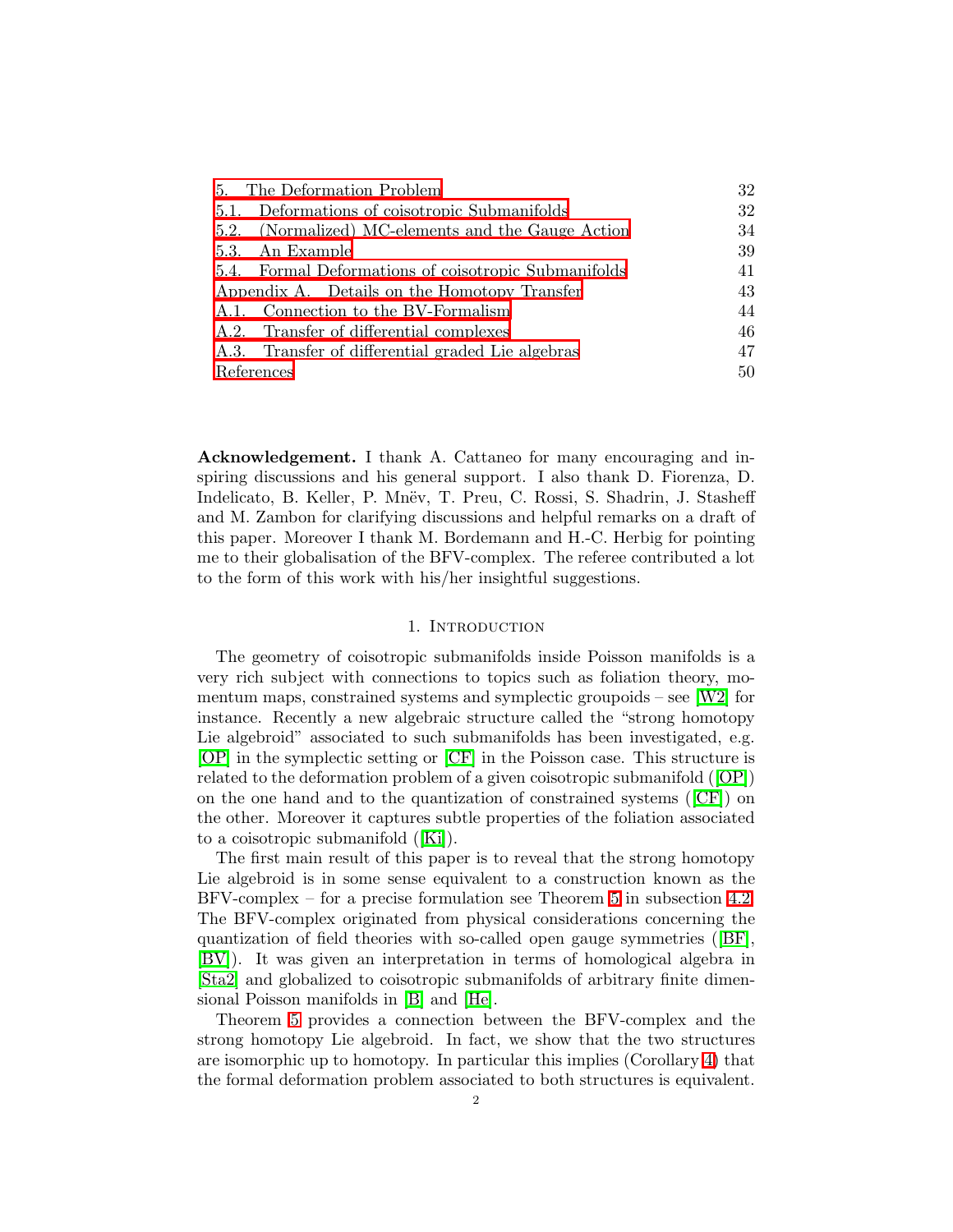In [\[OP\]](#page-49-1) this formal deformation problem was investigated in the setting of the strong homotopy Lie algebroid (in the symplectic case).

Remarkably there is a gap between the strong homotopy Lie algebroid and the BFV-complex in the non-formal regime: we present a simple example of a coisotropic submanifold inside a Poisson manifold where the strong homotopy Lie algebroid does not capture obstructions to deformations. However the BFV-complex always does, see Theorem [6](#page-35-0) in subsection [5.2](#page-33-0) for the precise statement. Hence the BFV-complex is able to capture non-formal aspects of the geometry of coisotropic submanifolds. This is also supported by the example considered in subsection [5.3](#page-38-0) where the treatment using the BFV-complex reproduces a criterion for finding coisotropic submanifolds which was derived in [\[Z\]](#page-50-2).

The paper is organized as follows: Section [2](#page-2-0) collects known facts concerning algebraic and geometric structures that are used in the main body of the paper. In section [3](#page-14-0) we present the global construction of the BFV-complex. We mainly follow [\[Sta2\]](#page-50-1), [\[B\]](#page-49-6) and [\[He\]](#page-49-7) there. The only original part is the conceptual construction of the global BFV-bracket (see subsection [3.2\)](#page-15-0). Section [4](#page-22-0) introduces the strong homotopy Lie algebroid and connects it to the BFV-complex (Theorem [5\)](#page-24-1). In section [5](#page-31-0) we establish a link between the BFV-complex and the geometry of coisotropic sections (Theorem [6\)](#page-35-0) and give an example to demonstrate that this link does not exist if one considers the strong homotopy Lie algebroid instead. In the Appendix we give details on the homotopy transfer along contraction data which is one of our main tools. The material there is well known to the experts.

# 2. Preliminaries

<span id="page-2-0"></span>For the convenience of the reader and in order to fix conventions we recall some basic definitions and facts concerning  $L_{\infty}$ -algebras (subsection [2.1\)](#page-2-1), the derived brackets formalism (subsection [2.2\)](#page-5-0), homotopy transfer of  $L_{\infty}$ algebras along contraction data (subsection [2.3\)](#page-6-0), smooth graded manifolds (subsection [2.4\)](#page-10-0) and Poisson geometry (subsection [2.5\)](#page-11-0). Readers familiar with these topics might skip this section.

<span id="page-2-1"></span>2.1.  $L_{\infty}$ -algebras. Let V be a Z-graded vector space over R (or any other field of characteristic 0); i.e., V is a collection  $(V_i)_{i\in\mathbb{Z}}$  of vector spaces  $V_i$ over R. Homogeneous elements of V of degree  $i \in \mathbb{Z}$  are the elements of  $V_i$ . We denote the degree of a homogeneous element  $x \in V$  by |x|. A morphism  $f: V \to W$  of graded vector spaces is a collection  $(f_i: V_i \to W_i)_{i \in \mathbb{Z}}$  of linear maps. The *n*th suspension functor  $[n]$  from the category of graded vector spaces to itself is defined as follows: given a graded vector space  $V, V[n]$ denotes the graded vector space given by the collection  $V[n]_i := V_{n+i}$ . The nth suspension of a morphism  $f: V \to W$  of graded vector spaces is given by the collection  $(f[n]_i := f_{n+i} : V_{n+i} \to W_{n+i})_{i \in \mathbb{Z}}$ .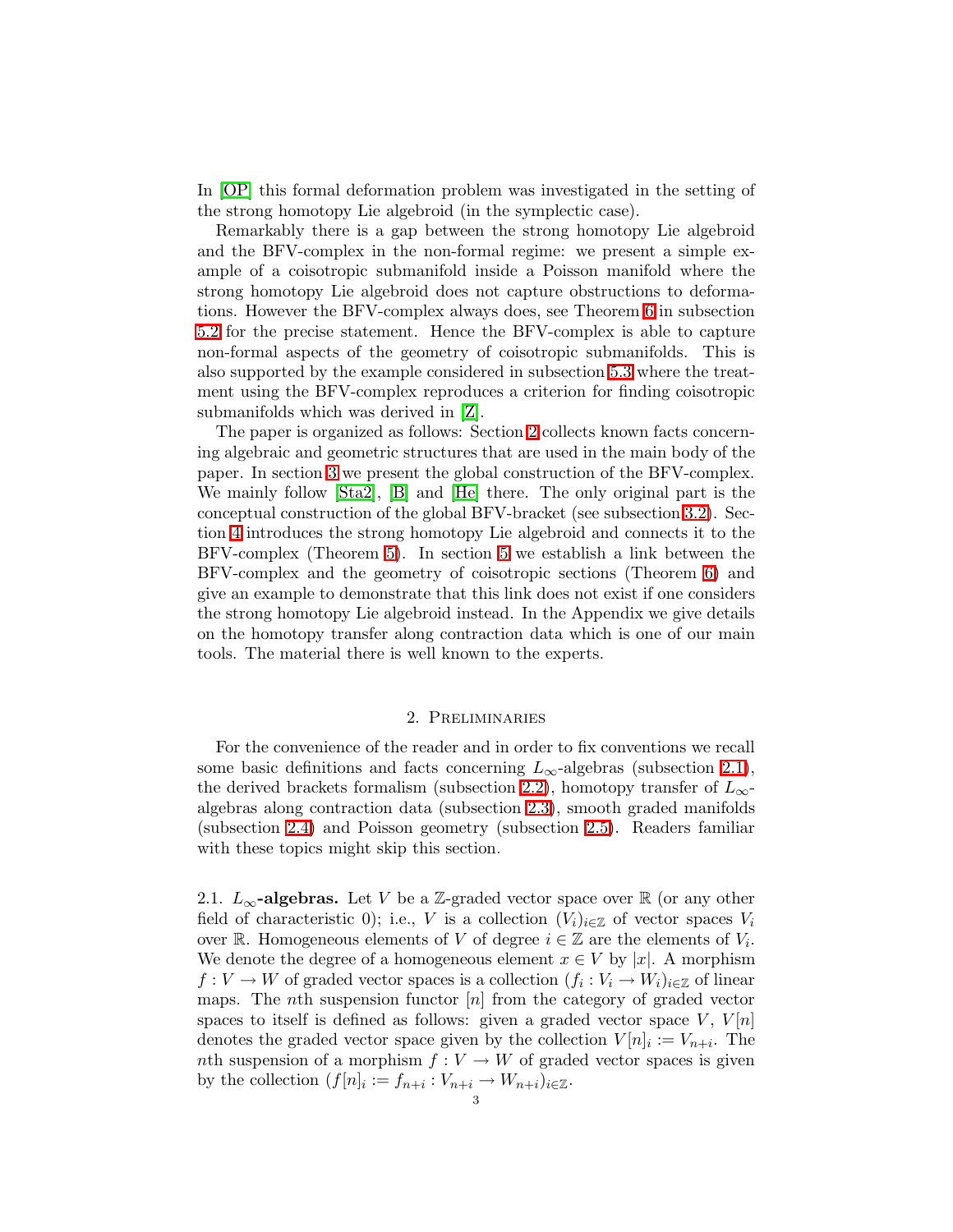One can consider the tensor algebra  $T(V)$  associated to a graded vector space V which is a graded vector space with components

$$
T(V)_m := \bigoplus_{k \geq 0} \bigoplus_{j_1 + \dots + j_k = m} V_{j_1} \otimes \dots \otimes V_{j_k}.
$$

 $T(V)$  naturally carries the structure of a cofree coconnected coassociative coalgebra given by the deconcatenation coproduct:

$$
\Delta(x_1\otimes\cdots\otimes x_n):=\sum_{i=0}^n(x_1\otimes\cdots\otimes x_i)\otimes(x_{i+1}\otimes\cdots\otimes x_n).
$$

There are two natural representations of the symmetric group  $\Sigma_n$  on  $V^{\otimes n}$ : the even one which is defined by multiplication with the sign  $(-1)^{|a||b|}$  for the transposition interchanging homogeneous  $a$  and  $b$  in  $V$  and the odd one by multiplication with the sign  $-(-1)^{|a||b|}$  respectively. These two actions naturally extend to  $T(V)$ . The fix point set of the first action on  $T(V)$  is denoted by  $S(V)$  and called the graded symmetric algebra of V while the fix point set of the latter action is denoted by  $\Lambda(V)$  and called the graded skew–symmetric algebra of V. The graded symmetric algebra  $S(V)$  inherits a coalgebra structure from  $T(V)$  which is cofree coconnected coassociative and graded cocommutative.

Let  $V$  be a graded vector space together with a family of linear maps

$$
(m^n\colon S^n(V)\to V[1])_{n\in\mathbb{N}}.
$$

Given such a family one defines the associated family of Jacobiators

$$
(J^n\colon S^n(V)\to V[2])_{n\geq 1}
$$

by

$$
J^{n}(x_{1}\cdots x_{n}) :=
$$
  
= 
$$
\sum_{r+s=n} \sum_{\sigma\in(r,s)-s} \operatorname{sign}(\sigma) m^{s+1}(m^{r}(x_{\sigma(1)}\otimes\cdots\otimes x_{\sigma(r)})\otimes x_{\sigma(r+1)}\otimes\cdots\otimes x_{\sigma(n)})
$$

where  $sign(\cdot)$  is the Koszul sign, i.e., the one induced from the natural even representation of  $\Sigma_n$  on  $T^n(V)$ , and  $(r, s)$ -shuffles are permutations  $\sigma$  of  $\{1,\ldots,n\}$  such that  $\sigma(1) < \cdots < \sigma(r)$  and  $\sigma(r+1) < \cdots < \sigma(n)$ .

<span id="page-3-0"></span>**Definition 1.** A family of maps  $(m^n: S^n(V) \to V[1])_{n \in \mathbb{N}}$  defines the structure of an  $L_{\infty}[1]$ -algebra on the graded vector space V whenever the associated family of Jacobiators vanishes identically.

This definition is the one given in [\[V\]](#page-50-3). We remark that this definition deviates from the classical notion of  $L_{\infty}$ -algebras (see [\[LSt\]](#page-49-8) for instance) in two points. First it makes use of the graded symmetric algebra over V instead of the the graded skew–symmetric one. The transition between these two settings uses the so-called décalage-isomorphism

$$
\begin{array}{rcl}\n\mathrm{dec}^n: & S^n(V) & \to & \Lambda^n(V[-1])[n] \\
& x_1 \cdots x_n & \mapsto & (-1)^{\sum_{i=1}^n (n-i)(|x_i|)} x_1 \wedge \cdots \wedge x_n.\n\end{array}
$$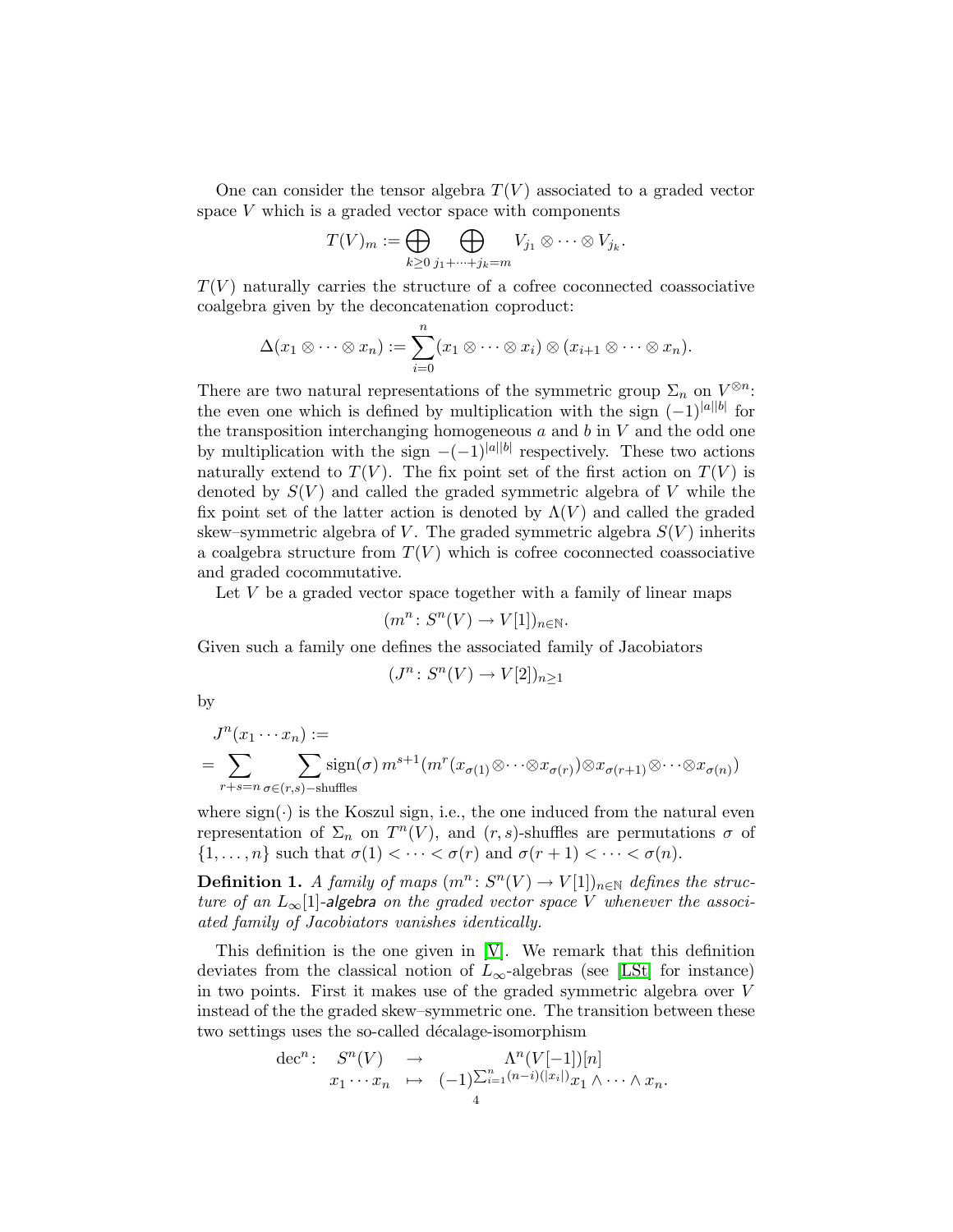The connection between  $L_{\infty}[1]$ -algebras and  $L_{\infty}$ -algebras is easy:

**Lemma 1.** Let W be a graded vector space. There is a one-to-one correspondence between  $L_{\infty}[1]$ -algebra structures on W[1] and  $L_{\infty}$ -algebra structures on W.

More important is the fact that we also allow a map  $m_0 : \mathbb{R} \to V[1]$  as part of the structure given by an  $L_{\infty}[1]$ -algebra. This piece can be interpreted as an element of  $V_1$ . In the traditional definition  $m_0$  is assumed to vanish. Relying on a widespread terminology, we call structures with  $m_0 = 0$  "flat". Observe that in the case of a flat  $L_{\infty}[1]$ -algebra  $m_1$  is a coboundary operator. Moreover  $L_{\infty}[1]$ -algebras with  $m_k = 0$  for all  $k \neq 1, 2$  correspond exactly to differential graded Lie algebras under the décalage-isomorphism:

Definition 2. A graded Lie algebra  $(h, [-, -])$  is a graded vector space  $h$ equipped with a linear map  $[-,-]: \mathfrak{h} \otimes \mathfrak{h} \to \mathfrak{h}$  satisfying the following conditions:

- graded skew-symmetry:  $[x, y] = -(-1)^{|x||y|}[y, x]$  and
- graded Jacobi identity:  $[x, [y, z]] = [[x, y], z] + (-1)^{|x||y|}[y, [x, z]],$

for all homogeneous  $x \in \mathfrak{h}_{|x|}$ ,  $y \in \mathfrak{h}_{|y|}$  and  $z \in \mathfrak{h}$ .

A differential graded Lie algebra is a triple  $(h, d, [-, -])$  where  $(h, [-, -])$  is a graded Lie algebra and d is a linear map of degree  $+1$  such that  $d \circ d = 0$ and  $d[x, y] = [dx, y] + (-1)^{|x|}[x, dy]$  holds for all  $x \in \mathfrak{h}_{|x|}$  and  $y \in \mathfrak{h}$ .

If one goes from the category of graded vector spaces to the category of graded commutative associative algebras, the reasonable replacement of the notion of a (differential) graded Lie algebra is that of a (differential) graded Poisson algebra:

**Definition 3.** A graded Poisson algebra is a triple  $(A, \cdot, [-, -])$  where  $(A, \cdot)$ is a graded commutative associative algebra and  $(A, [-, -])$  is a graded Lie algebra such that  $[x, y \cdot z] = [x, y] \cdot z + (-1)^{|x||y|}y \cdot [x, z]$  holds for  $x \in A_{|x|}$ ,  $y \in A_{|y|}$  and  $z \in A$ .

A differential graded Poisson algebra is a quadruple  $(A, d, \cdot, [-, -])$  where  $(A, \cdot, [-, -])$  is a graded Poisson algebra,  $(A, d, [-, -])$  is a differential graded Lie algebra and  $d(x \cdot y) = dx \cdot y + (-1)^{|x|}x \cdot dy$  holds for all  $x \in A_{|x|}$  and  $y \in A$ .

We briefly review a description of  $L_{\infty}[1]$ -algebras, equivalent to the one given in Definition [1,](#page-3-0) which goes back to Stasheff [\[Sta1\]](#page-50-4). We remarked before that the graded commutative algebra  $S(V)$  associated to a graded vector space  $V$  is a cofree coconnected graded cocommutative coassociative coalgebra with respect to the coproduct  $\Delta$  inherited from  $T(V)$ . A linear map  $Q: S(V) \to S(V)$  that satisfies  $\Delta \circ Q = (Q \otimes id + id \otimes Q) \circ \Delta$  is called a coderivation of  $S(V)$ . By cofreeness of the coproduct  $\Delta$  it follows that every linear map from  $S(V)$  to V can be extended to a coderivation of  $S(V)$  and that every coderivation Q is uniquely determined by pr  $\circ Q$ where pr:  $S(V) \rightarrow V$  is the natural projection. So there is a one-to-one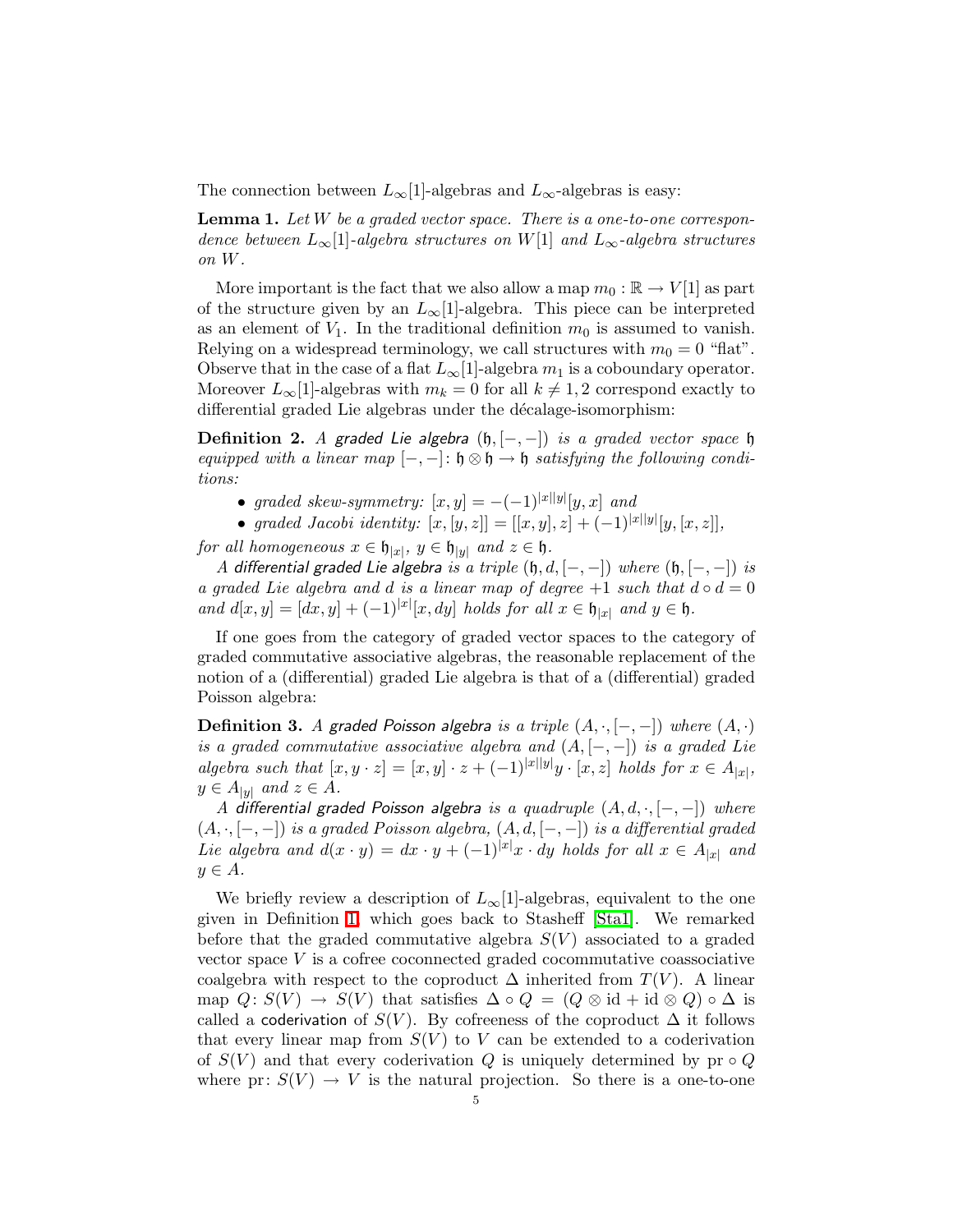correspondence between families of linear maps  $(m^n: S^n(V) \to V[1])_{n \in \mathbb{N}}$ and coderivations of  $S(V)$  of degree 1. Moreover, the graded commutator equips  $\bigoplus_{k\in\mathbb{Z}}\text{Hom}(S(V),S(V)[k])[-k]$  with the structure of a graded Lie algebra and this Lie bracket restricts to the subspace of coderivations of  $S(V)$ . Odd coderivations Q that satisfy  $[Q,Q] = 0$  are in one-to-one correspondence with families of maps whose associated Jacobiators vanish identically. Consequently, Maurer-Cartan elements of the space of coderivations of  $S(V)$  correspond exactly to  $L_{\infty}[1]$ -algebra structures on V. Since  $Q \circ Q = \frac{1}{2}$  $\frac{1}{2}[Q,Q] = 0$ , Maurer–Cartan elements of the space of coderivations are exactly the codifferentials of  $S(V)$ .

We remark that the approach to  $L_{\infty}[1]$ -algebras outlined above makes the notion of  $L_{\infty}[1]$ -morphisms especially transparent: these are just coalgebra morphisms that are chain maps between the graded symmetric algebras equipped with the codifferentials that define the  $L_{\infty}[1]$ -algebra structures. There are two special kinds of  $L_{\infty}[1]$ -morphisms. As usual  $L_{\infty}[1]$ isomorphisms are  $L_{\infty}[1]$ -morphism with an inverse. Moreover there is the notion of  $L_{\infty}[1]$  quasi-isomorphisms, i.e. those  $L_{\infty}[1]$ -morphisms which admit "inverses up to homotopy": consider an  $L_{\infty}[1]$ -morphism between flat  $L_{\infty}[1]$ -algebras, hence the unary structure maps are coboundary operators. The given  $L_{\infty}[1]$ -morphism also has a unary component which is a chain map for these coboundary operators. Consequently this map induces a map between the cohomologies. An  $L_{\infty}[1]$  quasi-isomorphism is an  $L_{\infty}[1]$ -morphism between flat  $L_{\infty}$ -algebras such that this induced map between cohomologies is an isomorphism. The notions of  $L_{\infty}$ -morphisms, isomorphisms and quasiisomorphisms are obtained from the corresponding notions in the category of  $L_{\infty}[1]$ -algebras using the identification under the décalage-isomorphism.

Associated to every L<sub>∞</sub>-algebra structure  $(m^n : \bigwedge^n(V) \to V[2-n])_{n \in \mathbb{N}}$ on a graded vector space  $V$  is a subset of  $V_1$  given by the zero set of the so called MC-equation (MC stands for Maurer-Cartan from now on) which reads

$$
\sum_{n\geq 0} \frac{1}{n!} m^n (\mu \otimes \cdots \otimes \mu) = 0.
$$

Elements of  $V_1$  satisfying this equation are called MC-elements. We denote the set of all these elements by  $MC(V)$ . It is well-known that there is a natural action of  $V_0$  on  $V$  by inner derivations. Integrating these one obtains a subgroup  $Inn(V)$  of the automorphism group  $Aut(V)$  of the  $L_{\infty}$ algebra V. There is an induced action on  $MC(V)$ . We will give a complete definition of the action of  $V_0$  on  $MC(V)$  for V being the BFV-complex in subsection [5.2.](#page-33-0)

<span id="page-5-1"></span><span id="page-5-0"></span>2.2. Derived Brackets Formalism. We describe the derived brackets formalism essentially following [\[V\]](#page-50-3).

**Definition 4.** We call the triple  $(\mathfrak{h}, \mathfrak{a}, \Pi_{\mathfrak{a}})$  a V-algebra (V for Voronov) if  $(h, [\cdot, \cdot])$  is a graded Lie algebra,  $\mathfrak a$  is an abelian Lie subalgebra of  $\mathfrak h$  – i.e.  $\mathfrak a$  is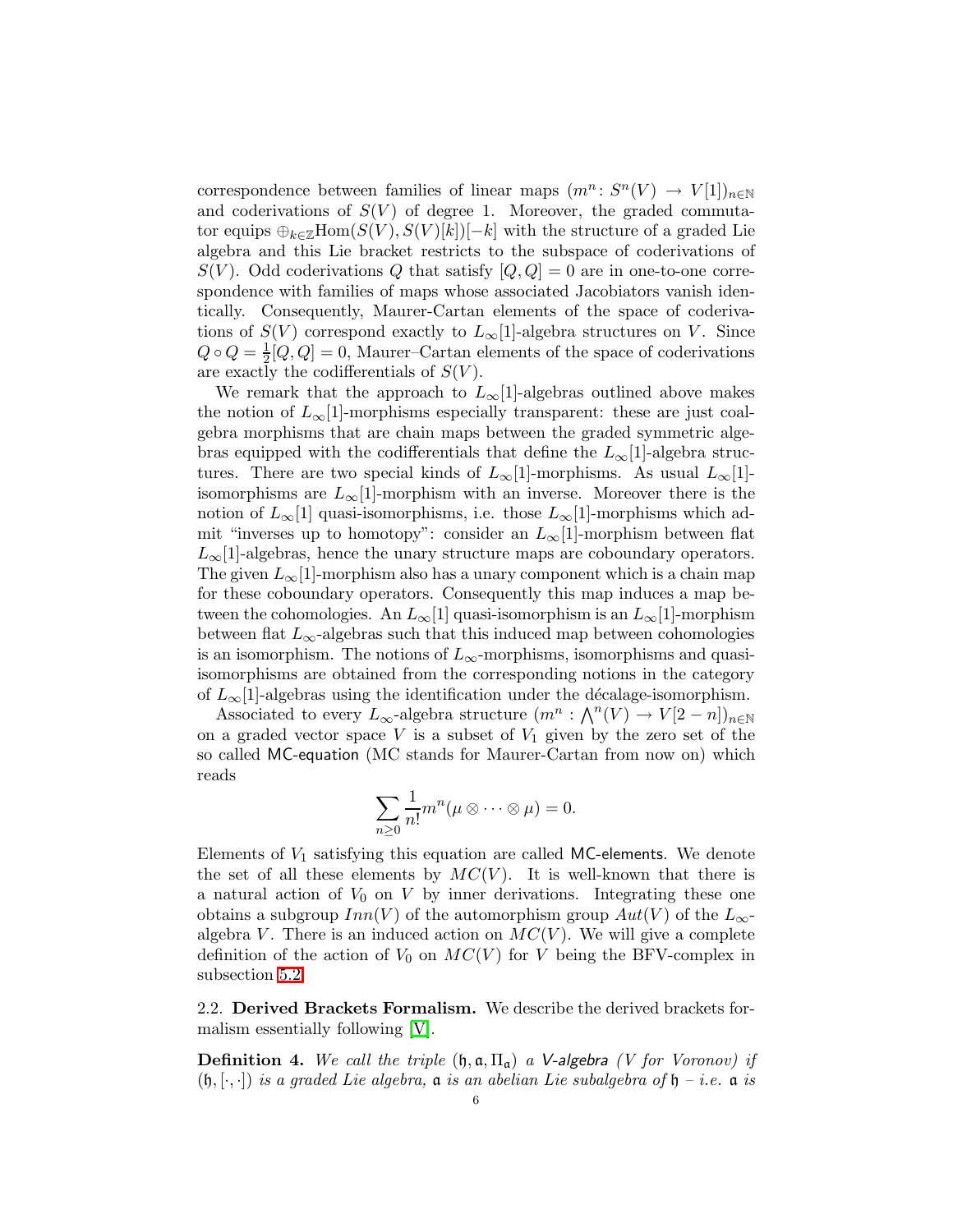<span id="page-6-1"></span>a graded vector subspace of  $\mathfrak h$  and  $[\mathfrak a, \mathfrak a] = 0$  – and  $\Pi_{\mathfrak a} : \mathfrak h \to \mathfrak a$  is a projection such that

(1) 
$$
\Pi_{\mathfrak{a}}[x,y] = \Pi_{\mathfrak{a}}[\Pi_{\mathfrak{a}}x,y] + \Pi_{\mathfrak{a}}[x,\Pi_{\mathfrak{a}}y]
$$

holds for every  $x, y \in \mathfrak{h}$ .

Instead of condition [\(1\)](#page-6-1) one can require that  $\mathfrak h$  splits into  $\mathfrak a \oplus \mathfrak p$  as a graded vector space where  $\mathfrak p$  is also a graded Lie subalgebra of  $\mathfrak h$ . In terms of the projection,  $\mathfrak p$  is given by the kernel of  $\Pi_{\mathfrak a}$ .

Let  $(\mathfrak{h}, \mathfrak{a}, \Pi_{\mathfrak{a}})$  be a V-algebra and pick an element  $P \in \mathfrak{h}$  of degree  $+1$ . One can define the multilinear maps on a

(2) 
$$
D_P^n
$$
:  $\mathfrak{a}^{\otimes n} \rightarrow \mathfrak{a}[1]$   
 $x_1 \otimes \cdots \otimes x_n \mapsto \Pi_{\mathfrak{a}}[[\dots[[P,x_1],x_2],\dots],x_n]$ 

for every  $n \geq 0$ . These maps are called the higher derived brackets associated to P. It is easy to check that all these maps are graded commutative, namely:

$$
D_P^n(x_1 \otimes \cdots \otimes x_i \otimes x_{i+1} \otimes \cdots \otimes x_n) =
$$
  
=  $(-1)^{|x_i||x_{i+1}|} D_P^n(x_1 \otimes \cdots \otimes x_{i+1} \otimes x_i \otimes \cdots \otimes x_n)$ 

for every  $1 \leq i \leq n-1$ . We restrict the higher derived brackets constructed from P to the symmetric algebra  $S(\mathfrak{a})$  and obtain a family of maps  $(D_{P}^{n}\colon S^{n}(\mathfrak{a})\to \mathfrak{a}[1])_{n\in \mathbb{N}}.$ 

In [\[V\]](#page-50-3) it is proven that the Jacobiators of the higher derived brackets  $(D_P^n\colon S^n(\mathfrak{a}) \to \mathfrak{a}[1])_{n\in\mathbb{N}}$  associated to P are given by the higher derived brackets associated to  $\frac{1}{2}[P,P]$ :

$$
J^n_{D_P}=D^n_{\frac{1}{2}[P,P]}.
$$

It follows that all Jacobiators vanish identically if we assume that  $[P, P] = 0$ holds. Elements P of degree 1 that satisfy  $[P, P] = 0$  are exactly the MCelements of the graded Lie algebra  $\mathfrak h$ . Hence one obtains:

<span id="page-6-2"></span>**Theorem 1.** Let  $(\mathfrak{h}, \mathfrak{a}, \Pi_{\mathfrak{a}})$  be a *V*-algebra and P a MC-element of  $(\mathfrak{h}, [-, -])$ . Then the family of higher derived brackets associated to P

$$
(D_P^n\colon S^n(\mathfrak{a})\to \mathfrak{a}[1])_{n\in\mathbb{N}},
$$

<span id="page-6-0"></span>equips **a** with the structure of an  $L_{\infty}[1]$ -algebra (see Definition [1\)](#page-3-0).

2.3. Homotopy Transfer. We describe a way to transfer  $L_{\infty}$ -algebras along contractions. Since we are not primarily interested in this transferprocedure for its own sake but rather as a tool, we will not state the results of this subsection in the largest possible generality.

The two most serious restrictions are that we will assume 1. that the  $L_{\infty}$ -algebra we desire to transfer is a differential graded Lie algebra and 2. that the target of the transfer is the cohomology. We remark that a straightforward generalization of the procedure we are going to present 1.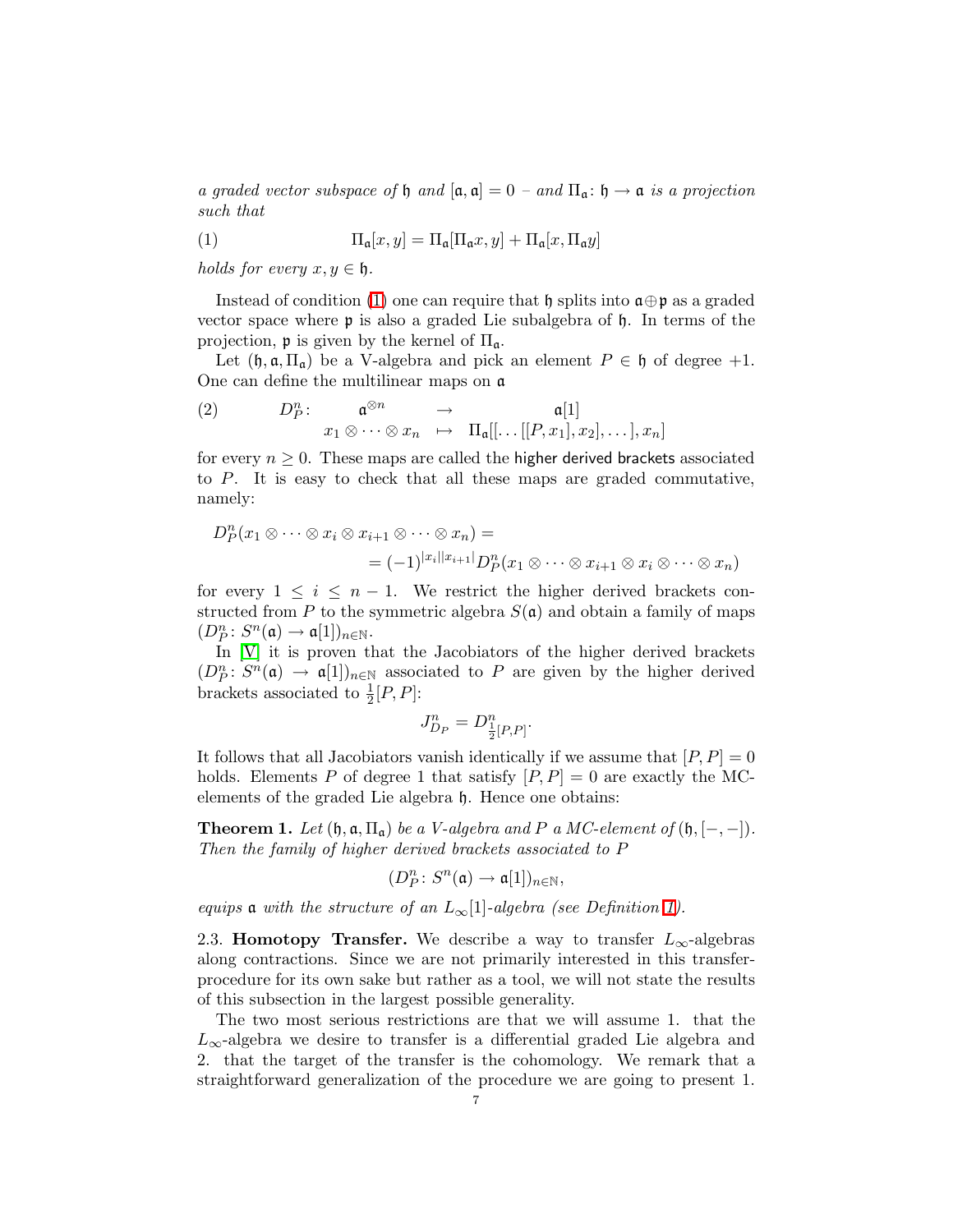works for arbitrary  $L_{\infty}$ -algebras and 2. more general subcomplexes than the cohomology can be treated. See [\[GL\]](#page-49-9) for instance.

The situation is as follows: Let  $X$  be a graded vector space and  $d$  a coboundary operator on X (i.e.  $d: X \to X[1]$  and  $d \circ d = 0$ ). We denote the cohomology  $H(X,d)$  by H. Assume that there are linear maps

- $h: X \rightarrow X[-1],$
- $pr: X \to H$  surjective and
- $i : H \to X$  injective

such that the following conditions hold:

- *i* and *pr* are chain maps (i.e.  $d \circ i = 0$  and  $pr \circ d = 0$ ),
- $pr \circ i = id_H$ ,
- $id_X i \circ pr = d \circ h + h \circ d$  and
- $h \circ h = 0$ ,  $h \circ i = 0$  and  $pr \circ h = 0$  (sideconditions).

The tupel  $(X, d, h, i, pr)$  is called contraction data and can be encoded in the following diagram:

$$
(H,0)\xrightarrow[p]{i} (X,d) ,h.
$$

<span id="page-7-0"></span>**Theorem 2.** Let  $(X, d, h, i, pr)$  be a graded vector space equipped with contraction data and a finite compatible filtration, i.e. a collection of graded vector subspaces

$$
X = \mathcal{F}_0 X \supseteq \mathcal{F}_1 X \supseteq \cdots \supseteq \mathcal{F}_n X \supseteq \mathcal{F}_{(n+1)} X \supseteq \cdots
$$

such that  $\mathcal{F}_N X = \{0\}$  for N large enough, satisfying

- $d(\mathcal{F}_k X) \subset \mathcal{F}_k X$  for all  $k \geq 0$  and
- $h(\mathcal{F}_k X) \subset \mathcal{F}_k X$  for all  $k \geq 0$ .

Furthermore suppose  $X$  is equipped with the structure of a differential graded Lie algebra  $(X, D, [-,-])$  such that

•  $(D-d)(\mathcal{F}_k X) \subset \mathcal{F}_{(k+1)} X$ .

Then the cohomology  $H$  of  $(X,d)$  is naturally equipped with the structure of a (flat)  $L_{\infty}$ -algebra and there is a well-defined  $L_{\infty}$ -morphism  $\hat{i}: H \leadsto X$ .

In all the cases where we apply Theorem [2](#page-7-0) it is easy to check that the  $L_{\infty}$ -morphism described in Lemma [3](#page-10-1) is in fact an  $L_{\infty}$  quasi-isomorphism.

The conceptual proof of Theorem [2](#page-7-0) is straightforward and can be found in [\[GL\]](#page-49-9) for instance. One makes use of the interpretation of the  $L_{\infty}$ -algebra structure on X as a codifferential  $Q$  on  $S(X[1])$  and uses transfer formulae for Q to obtain a codifferential Q on  $S(H[1])$ , i.e. a  $L_{\infty}$ -algebra structure on  $H$ . Moreover there are well-known formulas for  $i$ .

Although Theorem [2](#page-7-0) establishes the existence of a transfer-procedure along contraction data, we need a more concrete description of the induced  $L_{\infty}$ -algebra and of the  $L_{\infty}$  quasi-isomorphism between H and X. Such a description was first given in the setting of  $A_{\infty}$ -algebras: in [\[Me\]](#page-49-10) inductive formulae were presented for the structure maps of the induced structure and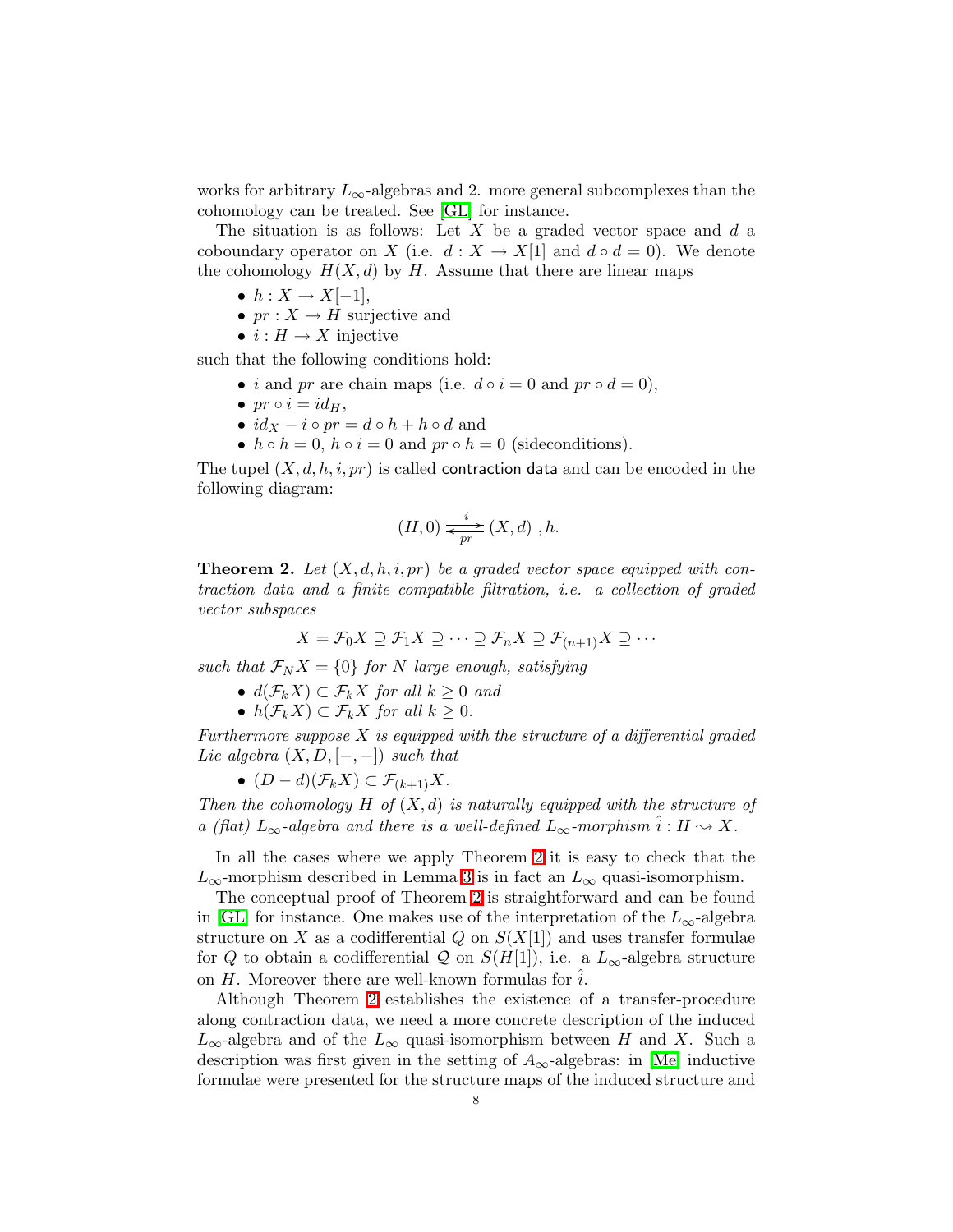in [\[KS\]](#page-49-11) an interpretation in terms of Feynman diagrams was provided. Similar descriptions are known to hold for the transfer of  $L_{\infty}$ -algebras as well, although we need a slight generalization of the setting presented in [\[Me\]](#page-49-10) and [\[KS\]](#page-49-11) since we allow the coboundary operator D to deviate from d.

We present the description of the transfer along contraction data using diagrams. Since we do not claim any originality on the material which is well-known to the experts, we only state the results. The interested reader can find the proofs in the Appendix.

An oriented decorated tree  $T$  is a finite connected graph without loops of any kind that only consists of directed edges and trivalent interior vertices with two incoming edges and one outgoing one. There are two kinds of exterior vertices: ones with an outgoing edge – we call these leaves – and exactly one with an incoming edge that we call the root. The orientation is given by an association of two numbers to any pair of edges with the same vertex as their target that tells us which of the two edges is the "right" and which is the "left" one. The decoration is an assignment of a non-negative integer to each edge.



The edge of the diagram with consists of only one leaf which is connected to the root must be decorated by a positive integer. Clearly we have a decomposition

$$
\mathbb{T} = \bigsqcup_{n \ge 1} \mathbb{T}(n)
$$

where  $\mathbb{T}(n)$  denotes the set of trees with exactly n leaves. We will denote the set of unoriented decorated trees by [T]. There is a natural projection

$$
[\cdot]:\mathbb{T}\to [\mathbb{T}]
$$

that respects the decomposition of  $\mathbb T$  and that of  $[\mathbb T]$ :

$$
[\mathbb{T}] = \bigsqcup_{n \ge 1} [\mathbb{T}](n) = \bigsqcup_{n \ge 1} [\mathbb{T}(n)].
$$

We define  $|Aut(T)|$  for T an oriented decorated tree to be the cardinality of the group of automorphisms of the underlying unoriented decorated tree.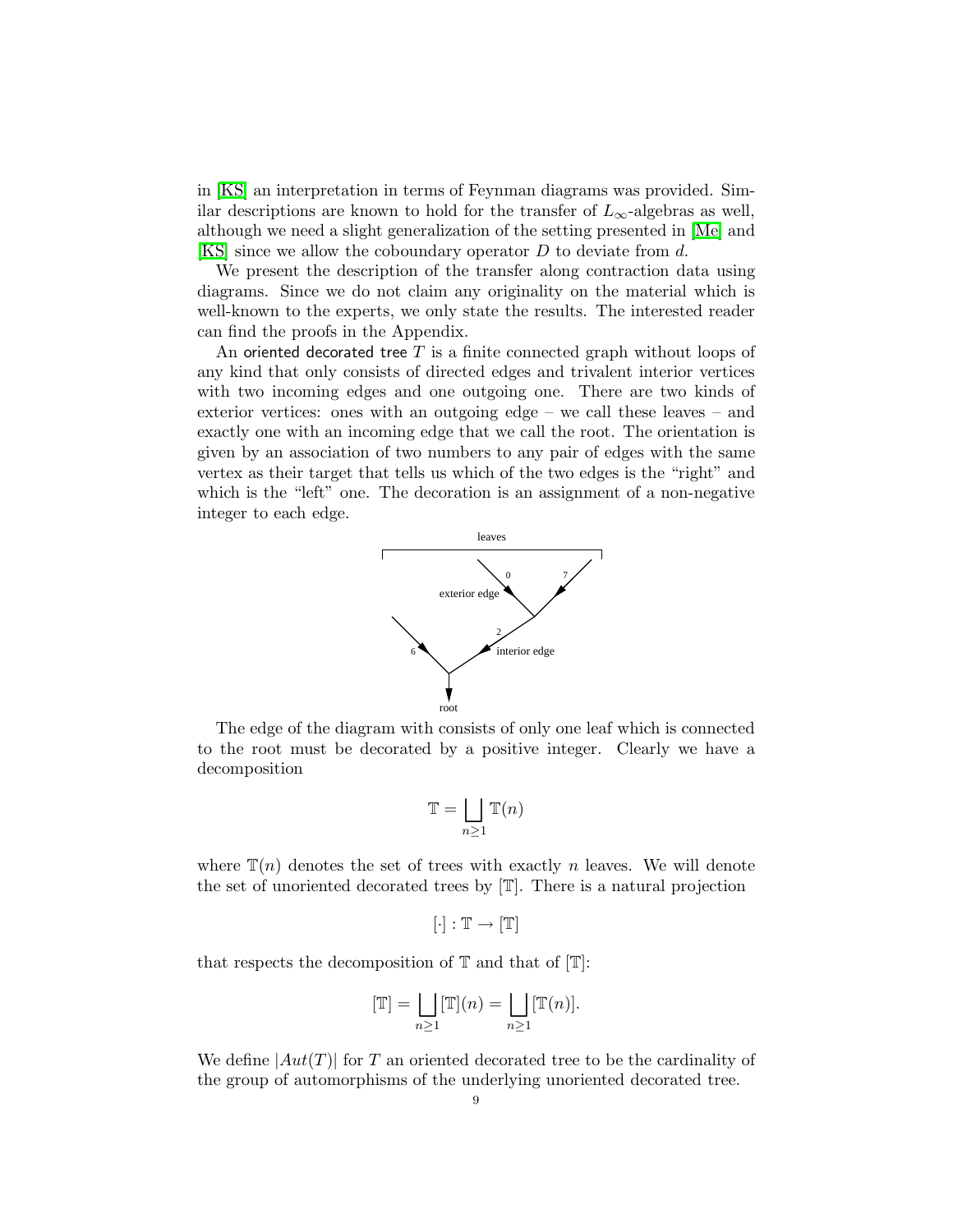Consider X equipped with contraction data  $(X, d, h, i, pr)$  and the structure of a differential graded Lie algebra  $(X, D, [-,-])$  satisfying all condi-tions stated in Theorem [2.](#page-7-0) Then one assigns to any tree  $T \in \mathbb{T}(k)$  a map

$$
m_T: (H[1])^{\otimes k} \to H[2]
$$

as follows: Using the décalage-isomorphism we equip  $X[1]$  with the structure of an  $L_{\infty}[1]$ -algebra with structure maps  $\mu^1$  and  $\mu^2$  (corresponding to D and [-, -] respectively). We write  $\mu^1 = d + \mu^1$ . Next we put a  $\mu^2$  at each interior vertex of  $T \in \mathbb{T}(k)$  and a number of  $\mu_{\Delta}^1$ s at every edge – the number of  $\mu_{\Delta}^1$ s is given by the number decorating the edge under consideration. Between any two consecutive operations one puts  $-h$ . Finally one places i at the leaves and pr at the root. The orientation of the tree induces a numbering of the leaves of  $T$  and applying all these maps in the order given by the orientation of the tree yields the map  $m<sub>T</sub>$ .

It is easy to check that the "symmetrization"

$$
\sum_{\sigma \in \Sigma_k} \frac{1}{|Aut(T)|} \sigma^*(m_T)
$$

does not depend on the specific choice of the orientation of T.

Hence we get a map

$$
\hat{m} : [\mathbb{T}] \to Hom(S(H[1]), H[2])
$$

and consequently

$$
\nu^k:=\sum_{[T]\in[\mathbb{T}](k)}\hat{m}([T])
$$

is well-defined.

**Lemma 2.** The sequence of maps  $(\nu^k : S^k(H[1]) \rightarrow H[2])_{k \geq 1}$  defines the structure of an  $L_{\infty}[1]$ -algebra on H[1].

See the Appendix for a proof of this statement.

The  $L_{\infty}[1]$ -morphism  $i : H[1] \rightsquigarrow X[1]$  is also given in terms of oriented decorated trees. This time we associate the following map

$$
n_T: H[1]^{\otimes k} \to X[1]
$$

to a tree T in  $\mathbb{T}(k)$ : again place  $\mu^2$  at all interior vertices, l copies of  $\mu^1$  at edges decorated by  $l$  and between two consecutive operations of this kind place  $-h$ . As before put i at the leaves. The only difference is that we put  $a-h$  at the root instead of pr. Again it is straightforward to check that the "symmetrization"

$$
\sum_{\sigma \in \Sigma_k} \frac{1}{|Aut(T)|} \sigma^*(n_T)
$$

does not depend on the choice of orientation of T and we obtain a map

$$
\hat{n} : [\mathbb{T}] \to Hom(S(H[1]), X[1]).
$$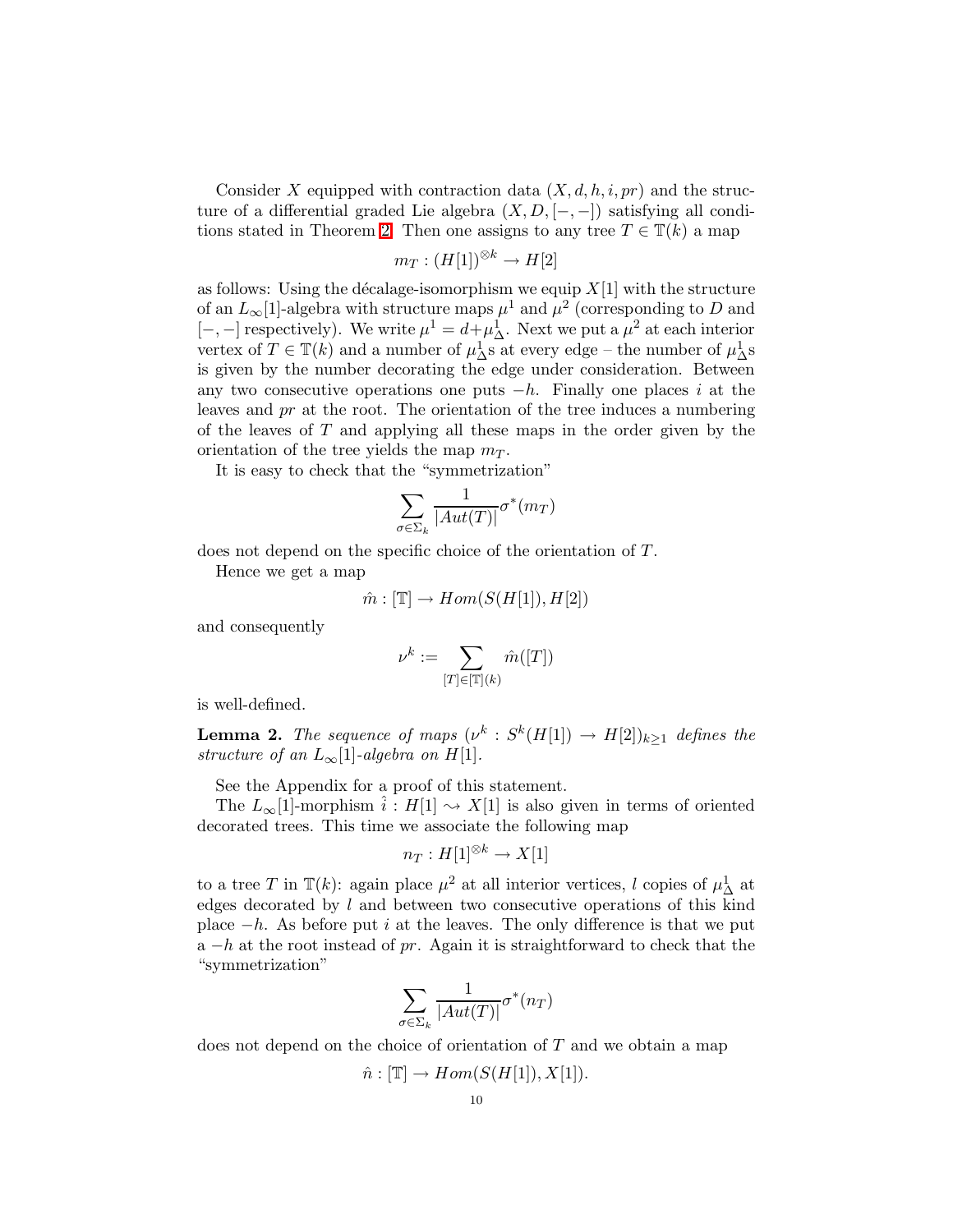One defines a family of maps

$$
\lambda^k := \sum_{[T] \in [\mathbb{T}](k)} \hat{n}([T])
$$

<span id="page-10-1"></span>that satisfies

**Lemma 3.** The sequence of maps  $(\lambda^k : S^k(H[1]) \rightarrow X[1])_{k \geq 1}$  defines an  $L_{\infty}[1]$ -morphism between  $(H[1], \nu^1, \nu^2, \dots)$  and  $(X[1], \mu^1, \mu^2)$ .

The interested reader can find a proof of this statement in the Appendix.

#### <span id="page-10-0"></span>2.4. Smooth graded Manifolds.

Definition 5. Let M be a smooth finite dimensional manifold.

A (bounded) graded vector bundle over M is a collection  $E_{\bullet} = (E_i)_{i \in \mathbb{Z}}$  of finite rank vector bundles over M such that  $E_k = \{0\}$  for k smaller than some  $k_{min}$  or larger than some  $k_{max}$ . Since we only consider bounded graded vector bundles we will drop the adjective bounded from now on.

The algebra of smooth functions on a graded vector bundle  $E_{\bullet}$  is the graded commutative associative algebra

$$
\mathcal{C}^\infty(E_\bullet):=\Gamma(\otimes_{k\in\mathbb{Z}}\mathcal{T}^{-k\bullet}(E_k^*))
$$

where  $T^{-k\bullet}(E_k^*)$  is  $\bigwedge^{-k\bullet}(E_k^*)$  for k odd and  $S^{-k\bullet}(E_k^*)$  for k even. The symbol  $\otimes$  refers to the completed tensor product over  $\mathcal{C}^{\infty}(M)$ . Moreover the algebraic structure on the tensor product of two graded associative algebras is declared to be  $(a \otimes x) \cdot (b \otimes y) := (-1)^{|x||b|} (a \cdot b) \otimes (x \cdot y)$  for x and b homogenous.

A morphism between two graded vector bundles  $E_{\bullet}$  and  $F_{\bullet}$  is a morphism of unital graded commutative associative algebras from  $\mathcal{C}^{\infty}(F_{\bullet})$  to  $\mathcal{C}^{\infty}(E_{\bullet})$ .

We define the *n*th suspension operator  $[n]$  on smooth graded vector bundles by  $E_{\bullet}[n] := (E_{i+n})_{i \in \mathbb{Z}}$ .

**Definition 6.** A smooth graded manifold  $M$  is a unital graded commutative associative algebra  $\mathcal{A}_M$  that is isomorphic to  $\mathcal{C}^{\infty}(E_{\bullet})$  for some graded vector bundle  $E_{\bullet}$ . We define  $\mathcal{C}^{\infty}(\mathcal{M}) := \mathcal{A}_M$ .

A morphism between two smooth graded manifolds  $\mathcal M$  and  $\mathcal N$  is a morphism of unital graded commutative algebras from  $\mathcal{C}^{\infty}(\mathcal{N})$  to  $\mathcal{C}^{\infty}(\mathcal{M})$ .

We remark that a specific isomorphism between  $\mathcal{C}^{\infty}(\mathcal{M})$  and  $\mathcal{C}^{\infty}(E_{\bullet})$  is not part of the data that define the smooth graded manifold  $\mathcal{M}$ .

Let M be a smooth graded manifold and let  $\mathcal{X}(\mathcal{M})$  be the vector space of graded derivations of  $\mathcal{C}^{\infty}(\mathcal{M})$ , i.e.  $\phi \in \mathcal{X}_k(\mathcal{M})$  iff

$$
\phi: \mathcal{C}^{\infty}(\mathcal{M}) \to \mathcal{C}^{\infty}(\mathcal{M})[k]
$$

satisfies  $\phi(a \cdot b) = \phi(a) \cdot b + (-1)^{k|a|} a \cdot \phi(b)$  for homogeneous a and b in  $\mathcal{C}^{\infty}(\mathcal{M}).$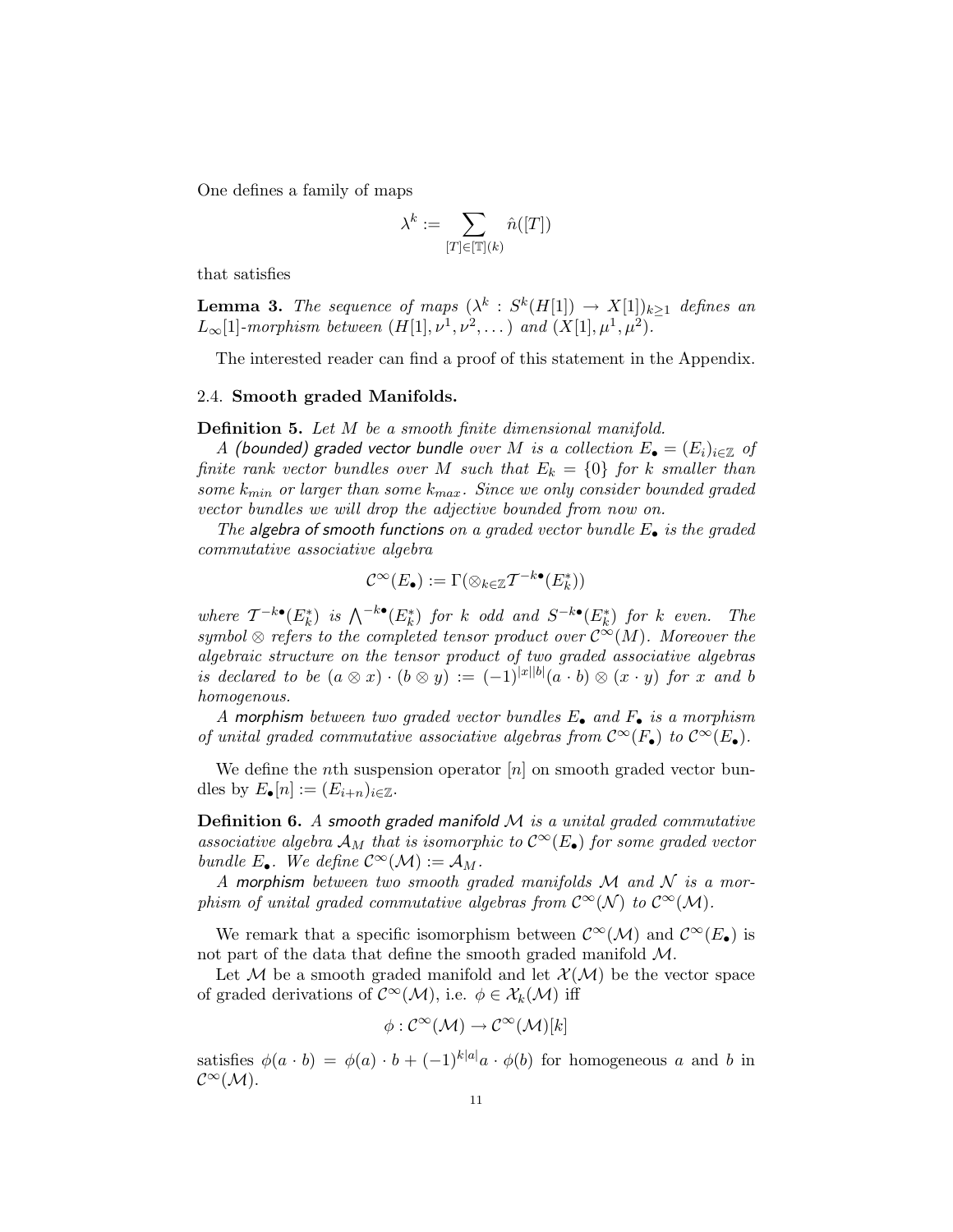**Definition 7.** Let  $M$  be a smooth graded manifold. The algebra of multivector fields on  $M$  is the graded commutative associative algebra

$$
\mathcal{V}(\mathcal{M}) := S_{\mathcal{C}^{\infty}(\mathcal{M})}(\mathcal{X}(\mathcal{M})[-1]),
$$

i.e. the graded symmetric algebra generated by  $\mathcal{X}(\mathcal{M})[-1]$  as a graded module over  $\mathcal{C}^{\infty}(\mathcal{M})$ .

Let  $\phi, \psi \in \mathcal{X}(\mathcal{M})$  be homogeneous elements of degree  $|\phi|$  and  $|\psi|$  respectively. Then

$$
[\phi,\psi] := \phi \circ \psi - (-1)^{|\phi||\psi|} \psi \circ \phi
$$

defines the structure of a graded Lie algebra on  $\mathcal{X}(\mathcal{M})$ . This bracket can be extended to a graded Lie algebra bracket  $[-,-]_{SN}$  (SN stands for Schouten-Nijenhuis) on  $\mathcal{V}(\mathcal{M})[1]$  by imposing the condition that  $[-,-]_{SN}$  is a graded biderivation of  $V(M)$ .

Assume that the smooth graded manifold  $\mathcal M$  is represented by the graded vector bundle  $E_{\bullet} \to M$ . Using connections on the components of  $E_{\bullet}$  one sees that there is an isomorphism between  $\mathcal{V}(\mathcal{M})$  and  $\mathcal{C}^{\infty}(T^*[1]M \oplus E_{\bullet} \oplus E_{\bullet}^*[1])$ where  $E_{\bullet}^*$  refers to the graded vector bundle  $(E_{-i}^*)_{i\in\mathbb{Z}}$ . Hence:

<span id="page-11-1"></span>**Lemma 4.** Let  $M$  be a smooth graded manifold. Then the graded commutative algebra of multivector fields  $V(M)$  on M defines a smooth graded manifold.

Let  $Z \in \mathcal{V}(\mathcal{M})$  be a bivector field (i.e. an element of  $S^2_{\mathcal{C}^{\infty}(\mathcal{M})}(\mathcal{X}(\mathcal{M})[-1]))$ on M of total degree 0. The algebra  $\mathcal{C}^{\infty}(\mathcal{M})[1]$  is an abelian Lie subalgebra of  $(\mathcal{V}(\mathcal{M})[1], [-,-]_{SN})$  hence we can construct the derived brackets  $(D_Z^n)$ associated to  $Z$ , see subsection [2.2.](#page-5-0) The only possible non-vanishing term is  $D^2_Z$ . Using the décalage-isomorphism we obtain a map  $\bigwedge^2(\mathcal{C}^{\infty}(\mathcal{M})) \to$  $\mathcal{C}^{\infty}(\mathcal{M})$  which we denote by  $[-,-]_Z$ . According to Theorem [1](#page-6-2) in subsection [2.2,](#page-5-0)  $[-,-]_Z$  equips  $\mathcal{C}^{\infty}(\mathcal{M})$  with the structure of a graded Lie algebra if Z satisfies  $[Z, Z]_{SN} = 0$ . It can be checked in this case that  $(C^{\infty}(\mathcal{M}), [-, -]_Z)$ is a graded Poisson algebra.

<span id="page-11-0"></span>2.5. Poisson Geometry. Let  $M$  be a smooth finite dimensional manifold. In subsection [2.4](#page-10-0) the Schouten-Nijenhuis bracket  $[-, -]_{SN}$  was introduced: it equips  $\mathcal{V}(M)[1]$  with the structure of a graded Lie algebra. A Poisson bivector field  $\Pi$  on M is a MC-element of  $(V(M)[1], [-,-]_{SN})$ , i.e.  $\Pi$  is a bivector field satisfying  $[\Pi,\Pi]_{SN} = 0.$ 

Associated to any Poisson bivector field  $\Pi$  on  $M$  there is a vector bundle morphism  $\Pi^{\#}: T^*M \to TM$  given by contraction. Denote the natural pairing between TM and T<sup>\*</sup>M by <-, ->. The bracket on  $\mathcal{C}^{\infty}(M)$  defined by  $[f,g]_{\Pi} := \langle \Pi^{\#}(df), dg \rangle$  is R-bilinear, skew-symmetric, satisfies the Jacobi-identity and is a biderivation for the multiplication on  $\mathcal{C}^{\infty}(M)$ . Hence  $(\mathcal{C}^{\infty}(M), [-,-]_{\Pi})$  is a Poisson algebra.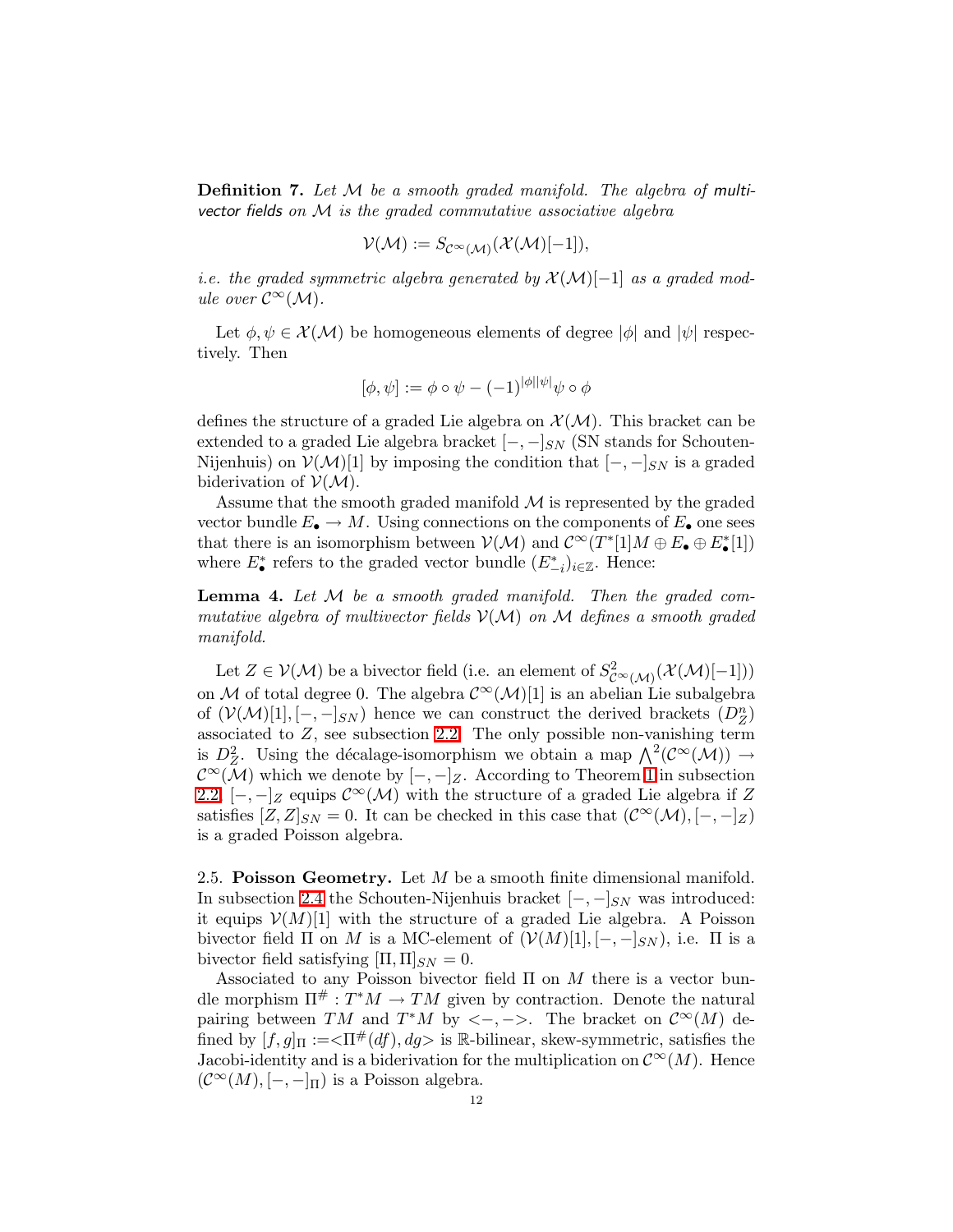Every Poisson manifold comes along with a singular foliation  $\mathcal{F}_{\Pi}$ , given by

$$
\Pi^{\#}(T^*M) \hookrightarrow TM.
$$

Locally this foliation is spanned by elements of the form  $\Pi^{\#}(df)$  for  $f \in$  $\mathcal{C}^{\infty}(M)$ . The identity

$$
[\Pi^{\#}(df), \Pi^{\#}(dg)]_{SN} = \Pi^{\#}(d[f,g]_{\Pi})
$$

is satisfied which implies that  $\mathcal{F}_{\Pi}$  is involutive. By a generalization of the classical theorem of Frobenius due to Stefan and Sussman (see [\[Ste\]](#page-50-5), [\[Su\]](#page-50-6)) the integrability of  $\mathcal{F}_{\Pi}$  follows. The integrating leaves all carry a natural symplectic structures induced from Π.

There is another interesting structure associated to every Poisson manifold  $(M, \Pi)$ . Consider the binary operation on  $\Gamma(T^*M) = \Omega^1(M)$  given by

$$
[\alpha,\beta]_K := \mathcal{L}_{\Pi^\#(\alpha)}(\beta) - \mathcal{L}_{\Pi^\#(\beta)}(\alpha) + d\Pi(\alpha,\beta)
$$

called the Koszul bracket. One can check that it is a Lie bracket on  $\Omega^1(M)$ and that the vector bundle morphism  $\Pi^\# : T^*M \to TM$  induces a morphism of Lie algebras  $(\Omega^1(M), [-,-]_K) \to (\mathcal{X}(M), [-,-]_{SN})$ . Moreover the socalled Leibniz identity holds:

$$
([\alpha, f\beta]_K) = f[\alpha, \beta]_K + \Pi^{\#}(\alpha)(f) \cdot \beta
$$

for all  $\alpha, \beta \in \Omega^1(M)$  and  $f \in C^{\infty}(M)$ . The triple  $(T^*M, [-,-]_K, \Pi^{\#})$  is an example of a Lie algebroid over  $M$ . Associated to any Lie algebroid is a cocomplex, called the Lie algebroid cocomplex. In fact this cocomplex encodes exactly the same information as the original Lie algebroid data. In the case of the Lie algebroid  $(T^*M, [-, -]_K, \Pi^{\#})$  the Lie algebroid cocomplex is  $(V(M), [\Pi, -]_{SN})$ .

Consider a submanifold S of M. The annihilator  $N^*S$  of TS is a natural subbundle of  $T^*M$ . This subbundle fits into a short exact sequence of vector bundles:

$$
0 \longrightarrow N^*S \longrightarrow T^*_S M \longrightarrow T^*S \longrightarrow 0.
$$

Definition 8. A submanifold S of a smooth finite dimensional Poisson manifold  $(M, \Pi)$  is called coisotropic if the restriction of  $\Pi^{\#}$  to  $N^*S$  has image in TS.

Consequently any coisotropic submanifold  $S$  is equipped with a natural singular foliation  $\mathcal{F}_S := \Pi^{\#}(N^*S)$  which is involutive. Involutivity of  $\mathcal{F}_S$ follows from another equivalent characterization of coisotropic submanifolds: define the vanishing ideal of S by

$$
\mathcal{I}_S := \{ f \in \mathcal{C}^\infty(M) : f|_S = 0 \}.
$$

A submanifold S is coisotropic if and only if  $\mathcal{I}_C$  is a Lie subalgebra of  $(C^{\infty}(M), [-,-]_{\Pi})$ . Observe that  $\Pi^{\#}(N^*S)$  is locally spanned by  $\Pi^{\#}(df)$  for  $f \in \mathcal{I}_S$ . For  $f, g \in \mathcal{I}_S$  one has  $[\Pi^\#(df), \Pi^\#(dg)]_{SN} = \Pi^\#(d[f,g]_\Pi)$ . Since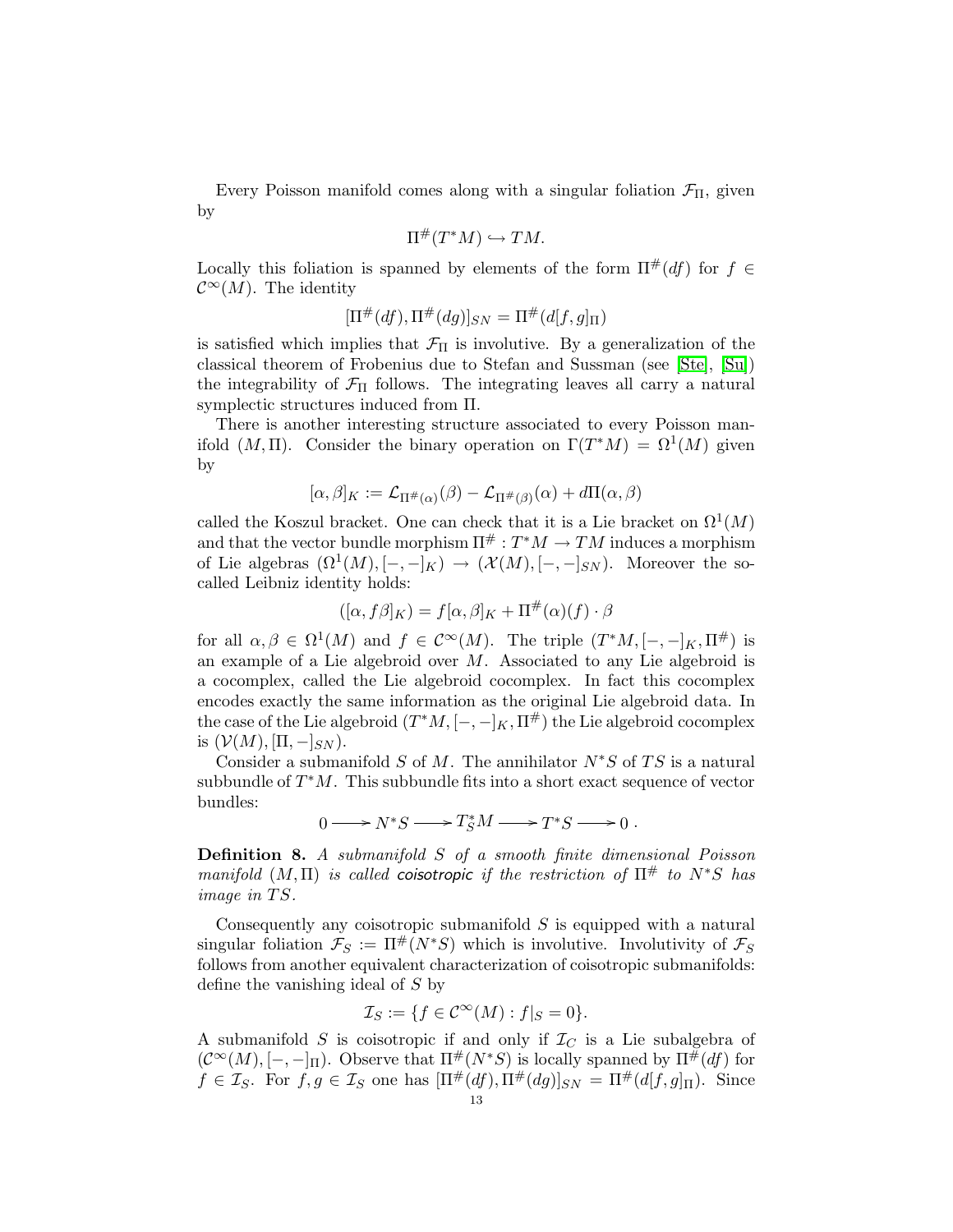$[f,g]_\Pi \in \mathcal{I}_S$  the foliation  $\mathcal{F}_S$  is involutive. We denote the corresponding leaf space by  $\underline{S} := S/\sim_{\mathcal{F}_S}$ . This space is usually very ill-behaved (non-smooth, non-Hausdorff, etc.). In particular there might not be a meaningful way to define  $\mathcal{C}^{\infty}(\underline{S})$  using the topological space  $\underline{S}$ . Instead one can define  $\mathcal{C}^{\infty}(\underline{S})$ as the space of functions on S which are invariant under  $\mathcal{F}_S$ , i.e.

$$
\mathcal{C}^{\infty}(\underline{S}) := \{ f \in \mathcal{C}^{\infty}(S) : X(f) = 0 \text{ for all } X \in \Gamma(\mathcal{F}_S) \}.
$$

This is a subalgebra of  $\mathcal{C}^{\infty}(S)$ .

Fix an embedding  $\phi : NS \hookrightarrow M$  of the normal bundle of S into M. Via the identification of  $NS$  with an open neighbourhood of S in M the vector bundle NS inherits a Poisson bivector field  $\Pi_{\phi}$ . Hence we can assume without loss of generality that M is the total space of a vector bundle  $E \rightarrow$ S. We will do so in the rest of the paper. Observe that under the above assumptions there is a natural isomorphism  $E \cong NS$ .

With help of this assumption one sees that  $\mathcal{C}^{\infty}(\underline{S})$  comes equipped with a Poisson bracket  $[-,-]_S$  inherited from  $(E,\Pi)$ : the algebra  $\mathcal{C}^{\infty}(S)$  is the quotient of  $\mathcal{C}^{\infty}(E)$  by  $\mathcal{I}_S$ . There is a Lie algebra action of  $(\mathcal{I}_S, [-,-]_{\Pi})$ on the quotient. The algebra  $\mathcal{C}^{\infty}(\underline{S})$  is given by the invariants under this action, i.e.

$$
\mathcal{C}^{\infty}(\underline{S}) \cong (\mathcal{C}^{\infty}(E)/\mathcal{I}_S)^{\mathcal{I}_S}.
$$

This algebra is isomorphic to the quotient of

$$
\mathcal{N}(\mathcal{I}_S) := \{ f \in \mathcal{C}^\infty(E) : [f, \mathcal{I}_S]_\Pi \subset \mathcal{I}_S \}
$$

by  $\mathcal{I}_S$ . It is straightforward to check that the Poisson bracket on  $\mathcal{C}^{\infty}(E)$ descends to this quotient.

The Lie algebroid structure  $(T^*M, [-, -]_K, \Pi^{\#})$  also restricts to coisotropic submanifolds: the bundle map  $\Pi^{\#}: T^*E \to TE$  restricts to a bundle map  $E^* \to TS$  by definition and the Koszul bracket can also be restricted to  $\Gamma(E^*)$ . The triple  $(E^*, [-,-]_K, \Pi^{\#}|_{E^*})$  satisfies the same identities as  $(T^*E, [-, -]_K, \Pi^{\#})$  and hence is a Lie algebroid, see [\[W2\]](#page-50-0) for details. The easiest way to describe this Lie algebroid over S is via its associated Lie algebroid cocomplex. Define a projection  $pr: V(M) \to \Gamma(\Lambda E)$  as the unique algebra morphism extending the restriction  $\mathcal{C}^{\infty}(E) \to \mathcal{C}^{\infty}(S)$  and  $\mathcal{X}(E) = \Gamma(TE) \rightarrow \Gamma(T_S E) \rightarrow \Gamma(E)$ . The graded algebra  $\Gamma(\bigwedge E)$  is equipped with the differential given by

$$
\partial_S(X) := pr([\Pi, \tilde{X}]_{SN}|_S)
$$

where  $\tilde{X}$  is any extension of  $X \in \Gamma(\Lambda E)$  to a multivector field on E. The cohomology of the cocomplex  $(\Gamma (\bigwedge E),\partial_S)$  is called the Lie algebroid cohomology of  $S$ . It is well-known that

**Lemma 5.** Let S be a coisotropic submanifold of a smooth finite dimensional Poisson manifold  $(M, \Pi)$ . The algebra  $\mathcal{C}^{\infty}(\underline{S})$  is isomorphic to the degree zero Lie algebroid cohomology  $H^0(\mathcal{N}(NS), \partial_S)$ .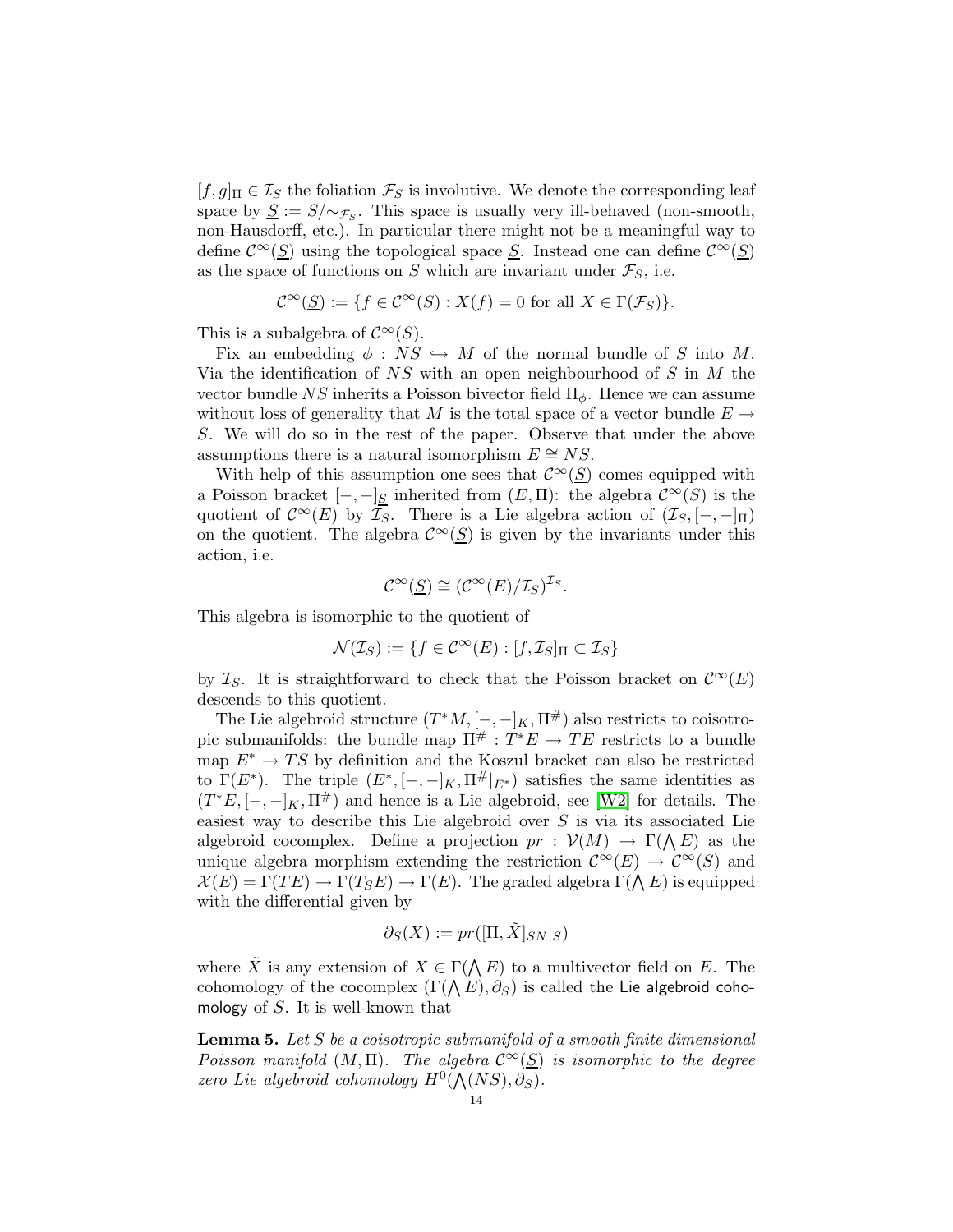Moreover it is possible to show that the Lie algebroid differential  $\partial_S$  is independent of the embedding  $NS \hookrightarrow M$  as is the Poisson bracket on  $\mathcal{C}^{\infty}(S)$ .

# 3. The BFV-complex

<span id="page-14-0"></span>Consider a finite rank vector bundle  $E \rightarrow S$  that is equipped with a Poisson bivector field, i.e.  $\Pi \in \mathcal{V}^2(E)$  satisfying  $[\Pi, \Pi]_{SN} = 0$ , such that S is a coisotropic submanifold of E.

The aim of this section is to describe the construction of a homological resolution of the Poisson algebra  $(\mathcal{C}^{\infty}(\underline{S}), [-,-]_S)$  (introduced in subsection [2.5\)](#page-11-0) in terms of a differential graded Poisson algebra

$$
(BFV(E,\Pi),D_{BFV},[-,-]_{BFV}).
$$

 $BFV(E, \Pi)$  can be described as the space of smooth functions on some smooth graded manifold. The degree zero component of the cohomology  $H(BFV(E,\Pi),D_{BFV})$  is isomorphic to  $\mathcal{C}^{\infty}(\underline{S})$  and the induced bracket coincides with  $[-,-]_S$ .

The basic ideas of the construction of  $(BFV(E,\Pi),D_{BFV},[-,-]_{BFV})$ were invented by Batalin, Fradkin and Vilkovisky([\[BF\]](#page-49-4), [\[BV\]](#page-49-5)) with applications to physics in mind. Later it was reinterpreted by Stasheff in terms of homological algebra([\[Sta2\]](#page-50-1)). A convenient globalization to the smooth setting was presented by Bordemann and Herbig([\[B\]](#page-49-6), [\[He\]](#page-49-7)). We essentially follow [\[Sta2\]](#page-50-1),[\[B\]](#page-49-6) and [\[He\]](#page-49-7) in this exposition. The only deviation will be a new conceptual approach to the Rothstein-bracket([\[R\]](#page-49-12)) and its extension to the Poisson setting([\[He\]](#page-49-7)) in terms of higher homotopy structures given in section [3.2.](#page-15-0)

The construction of the BFV-complex relies on the following input data: 1. a choice of embedding of the normal bundle of S as a tubular neighourhood (in order to obtain an appropriate vector bundle  $E \rightarrow S$ , see sub-section [2.5\)](#page-11-0), 2. a connection on  $E \rightarrow S$  and 3. a distinguished element  $\Omega \in BFV(E, \Pi)$  satisfying  $[\Omega, \Omega]_{BFV} = 0$ . The dependence of the resulting differential graded Poisson algebra on these data will be clarified elsewhere  $([Sch]).$  $([Sch]).$  $([Sch]).$ 

<span id="page-14-1"></span>3.1. The Ghost/Ghost-Momentum Bundle. Let  $E \rightarrow S$  be a finite rank vector bundle over a smooth finite dimensional manifold. Using the projection map of the vector bundle  $E \to S$  we can pull back the graded vector bundle  $E^*[1]\oplus E[-1] \to S$  to a graded vector bundle over E which we denote by  $\mathcal{E}^*[1] \oplus \mathcal{E}[-1] \to E$ . The situation is summarized by the following Cartesian square:

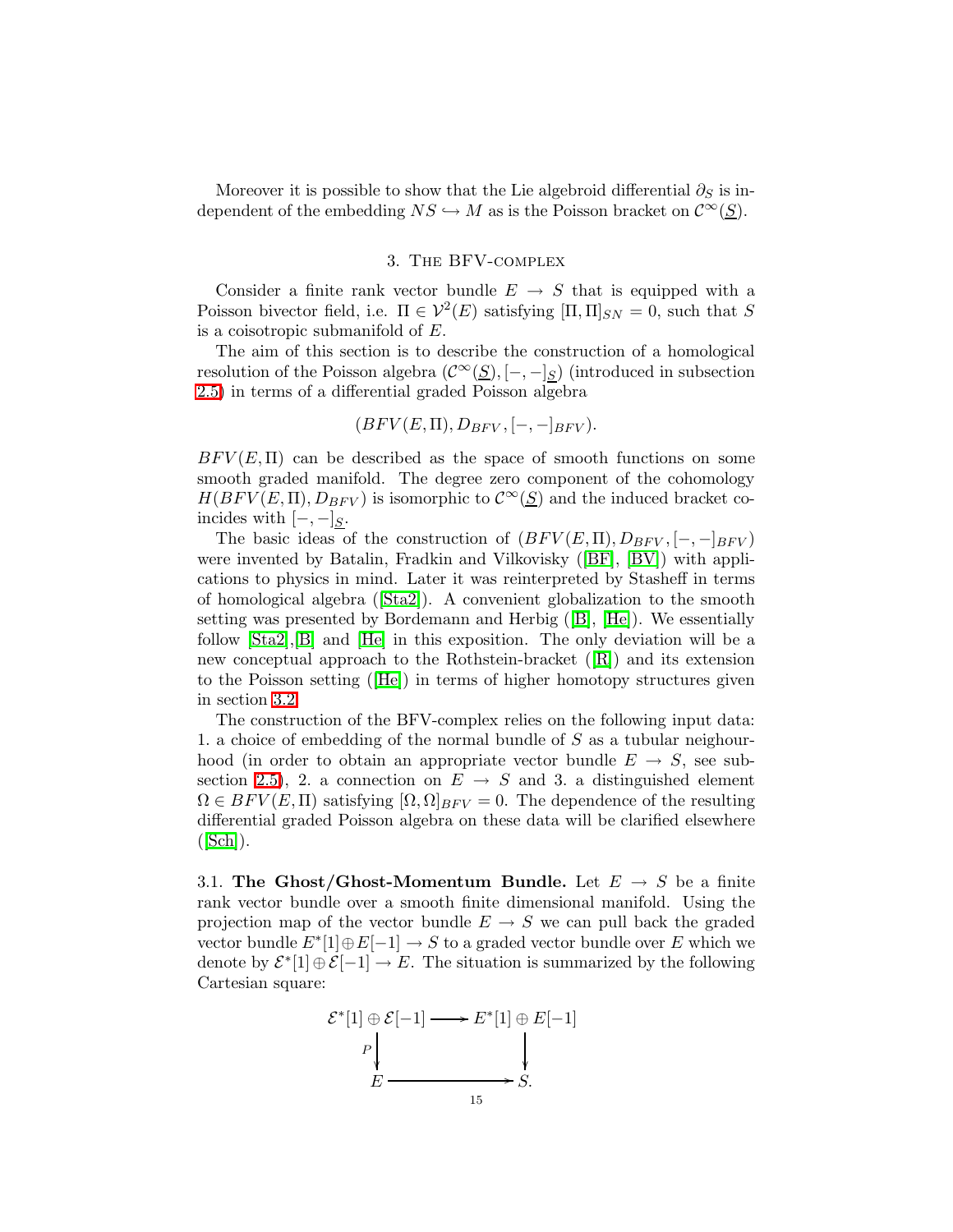We define  $BFV(E,\Pi)$  to be the space of smooth functions on the graded manifold which is represented by the graded vector bundle  $\mathcal{E}^*[1] \oplus \mathcal{E}[-1]$ over E. In terms of sections one has  $BFV(E, \Pi) = \Gamma(\bigwedge(\mathcal{E}) \otimes \bigwedge(\mathcal{E}^*)$ . This algebra carries a bigrading given by

$$
BFV^{(p,q)}(E,\Pi):=\Gamma(\wedge^p(\mathcal{E})\otimes\wedge^q(\mathcal{E}^*)).
$$

In physical terminology  $p / q$  is referred to as the ghost degree / ghostmomentum degree respectively. One defines

$$
BFV^{k}(E,\Pi) := \bigoplus_{p-q=k} BFV^{(p,q)}(E,\Pi)
$$

and calls  $k$  the total degree (in physical terminology this is the "ghost number"). There is yet another decomposition of  $BFV(E, \Pi)$  that will be useful later: set  $BFV_r(E,\Pi) := \Gamma(\overline{\bigwedge}(\mathcal{E}) \otimes \bigwedge^r(\mathcal{E}^*)$ . Moreover we define  $BFV_{\geq r}(E,\Pi)$  to be the ideal generated by  $BFV_r(E,\Pi)$ .

The smooth graded manifold  $\mathcal{E}^*[1]\oplus \mathcal{E}[-1]$  comes equipped with a Poisson bivector field G given by the natural fibre pairing between  $\mathcal E$  and  $\mathcal E^*$ , i.e. it is defined to be the natural contraction on  $\Gamma(\mathcal{E}) \otimes \Gamma(\mathcal{E}^*)$  and it extends uniquely to a graded skew-symmetric biderivation of  $BFV(E,\Pi)$ .

<span id="page-15-0"></span>3.2. Lifting the Poisson Bivector Field. We want to equip  $BFV(E,\Pi)$ with the structure of a graded Poisson algebra which essentially combines the Poisson bivector field  $\Pi$  on  $E$  and the Poisson bivector field  $G$  which encodes the natural fibre pairing between  $\mathcal{E}^*[1]$  and  $\mathcal{E}[-1]$ .

First we lift  $\Pi$  from the base  $E$  to the graded vector bundle

$$
\mathcal{E}^*[1] \oplus \mathcal{E}[-1] \xrightarrow{P} E.
$$

For this purpose we choose a connection  $\nabla$  on the vector bundle  $E \to S$ . This yields a connection on  $E^*[1]\oplus E[-1]$ . Pulling back this connection along  $E \to S$  gives a connection on  $\mathcal{E}^*[1] \oplus \mathcal{E}[-1] \to E$  that is metric with respect to the natural fibre pairing. Fix such a connection on  $\mathcal{E}^*[1]\oplus \mathcal{E}[-1] \to S$  and consider the horizontal lift with respect to that connection, i.e. we obtain a map  $\iota_{\nabla} : \mathcal{X}(E) \hookrightarrow \mathcal{X}(\mathcal{E}^*[1] \oplus \mathcal{E}[-1])$ . Setting  $\iota_{\nabla}(f) := f \circ P$  for  $f \in \mathcal{C}^{\infty}(E)$ we can uniquely extend  $\iota_{\nabla}$  to a morphism of algebras

$$
\iota_{\nabla} : \mathcal{V}(E) \hookrightarrow \mathcal{V}(\mathcal{E}^*[1] \oplus \mathcal{E}[-1]).
$$

<span id="page-15-1"></span>Since  $\iota_{\nabla}[1]$  fails in general to be a morphism of graded Lie algebras, the horizontal lift  $\iota_{\nabla}(\Pi)$  of the Poisson bivector field  $\Pi$  does not satisfy the MC-equation in  $(\mathcal{V}(\mathcal{E}^*[1] \oplus \mathcal{E}[-1])[1], [-,-]_{SN})$ . The same is true for the sum  $G + \iota_{\nabla}(\Pi)$ , hence this bivector field does not define the structure of a graded Poisson algebra on  $BFV(E, \Pi)$ . We will show that an appropriate correction term  $\triangle$  can be found such that  $G + \iota \nabla(\Pi) + \triangle$  is a MC-element. The existence of such a  $\triangle$  is the straightforward consequence of the following proposition: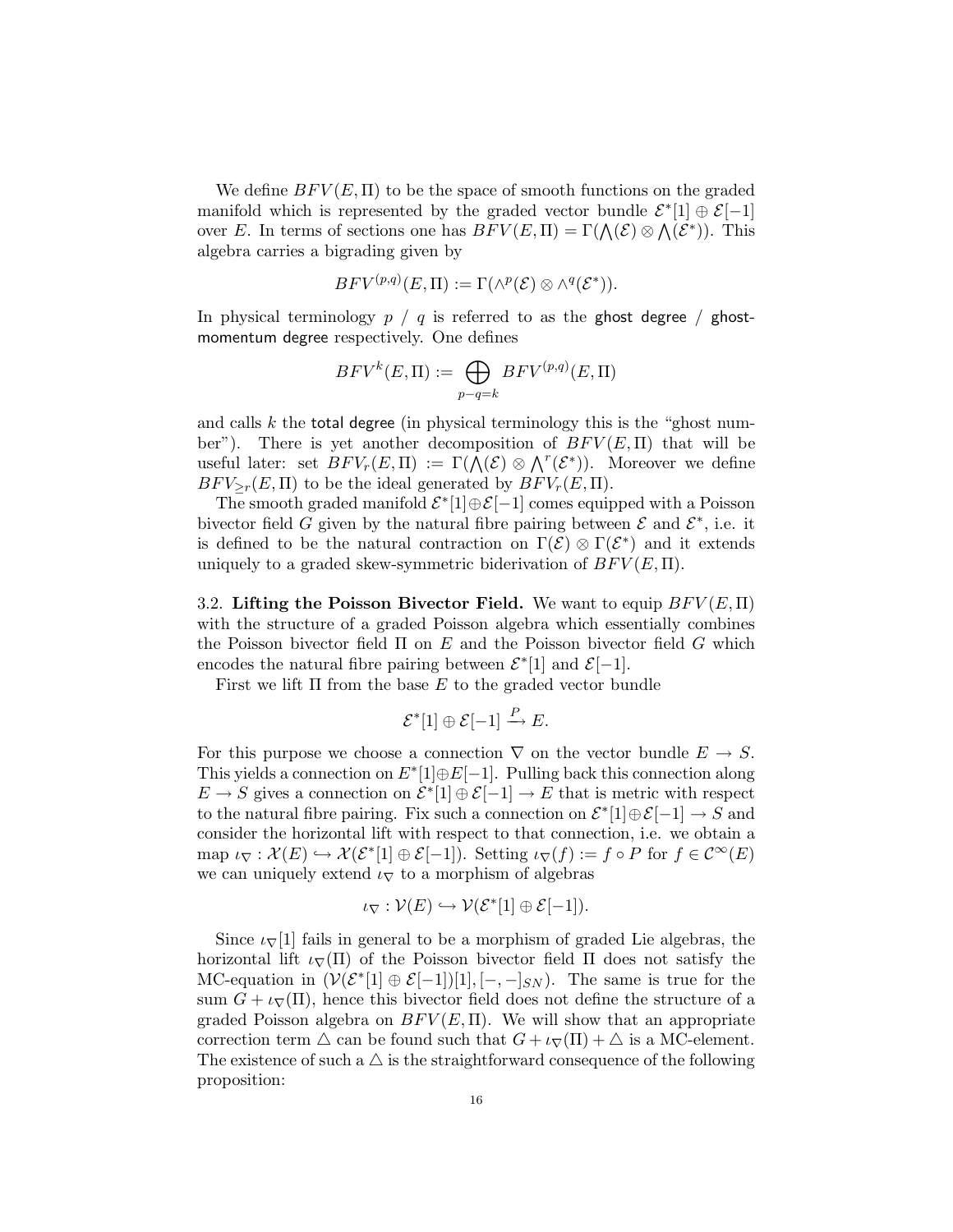**Proposition 1.** Let  $\mathcal E$  be a finite rank vector bundle with connection  $\nabla$ over a finite dimensional smooth manifold E. Consider the smooth graded manifold  $\mathcal{E}^*[1] \oplus \mathcal{E}[-1] \to E$  and denote the Poisson bivector field on it coming from the natural fibre pairing between  $\mathcal E$  and  $\mathcal E^*$  by  $G$ .

Then there is an  $L_{\infty}$  quasi-isomorphism  $\mathcal{L}_{\nabla}$  between the graded Lie algebra  $(V(E)[1], [-,-]_{SN})$  and the differential graded Lie algebra  $(\mathcal{V}(\mathcal{E}^*[1] \oplus \mathcal{E}[-1])[1], [G, -]_{SN}, [-, -]_{SN}).$ 

Observe that it is not assumed in the Proposition that  $E$  is a vector bundle or that  $\mathcal{E} \to E$  is a pull back bundle.

*Proof.* Consider the induced connection  $\nabla$  on  $\mathcal{E}^*[1] \oplus \mathcal{E}[-1] \to E$  (by a slight abuse of notation we denote this connection again by  $\nabla$ ). It is metric with respect to the natural fibre pairing. The algebra morphism  $\iota_{\nabla} : \mathcal{V}(E) \hookrightarrow$  $V(\mathcal{E}^*[1] \oplus \mathcal{E}[-1])$  (given by the horizontal lift) is a section of the natural projection

$$
Pr: \mathcal{V}(\mathcal{E}^*[1] \oplus \mathcal{E}[-1]) \to \mathcal{V}(E).
$$

Obviously  $Pr \circ \iota_{\nabla} = id$  holds on  $V(E)$ .

Consider the complexes  $(\mathcal{V}(\mathcal{E}^*[1] \oplus \mathcal{E}[-1]), Q := [G, -]_{SN})$  and  $(\mathcal{V}(E), 0)$ . It is easy to check that  $Pr$  and  $\iota_{\nabla}$  are chain maps. Here it is crucial that the induced connection on  $\mathcal{E}^*[1] \oplus \mathcal{E}[-1]$  is metric with respect to the natural fibre pairing. We will construct a homotopy

$$
H_{\nabla} := \mathcal{V}(\mathcal{E}^*[1] \oplus \mathcal{E}[-1]) \to \mathcal{V}(\mathcal{E}^*[1] \oplus \mathcal{E}[-1])[-1]
$$

such that  $Q \circ H_{\nabla} + H_{\nabla} \circ Q = id - \iota_{\nabla} \circ Pr$ , i.e.  $\iota_{\nabla}$  and  $Pr$  are inverses up to homotopy and it follows that Pr induces an isomorphism  $H(V(E^*[1]) \oplus$  $E[-1],Q) \cong \mathcal{V}(M).$ 

To construct an appropriate homotopy  $H_{\nabla}$  we extend  $\iota_{\nabla}$  to an algebra isomorphism

$$
\varphi_{\nabla} : \mathcal{A} := \mathcal{C}^{\infty}(T^{*}[1]E \oplus \mathcal{E}^{*}[1] \oplus \mathcal{E}[-1] \oplus \mathcal{E}[0] \oplus \mathcal{E}^{*}[2]) \rightarrow \mathcal{V}(\mathcal{E}^{*}[1] \oplus \mathcal{E}[-1]),
$$

see Lemma [4](#page-11-1) in subsection [2.4.](#page-10-0) Via this identification we equip  $A$  with a Gerstenhaber bracket  $[-,-]_{\nabla}$  and a differential  $\tilde{Q} := \varphi_{\nabla}^{-1} \circ Q \circ \varphi_{\nabla}$ . Define  $\tilde{H}$  to be the sum of the pullbacks by the maps  $-id_{\mathcal{E}^*[1]}[1]: \mathcal{E}^*[1] \to \mathcal{E}^*[2]$ and  $-id_{\mathcal{E}[-1]}[1]: \mathcal{E}[-1] \to \mathcal{E}[0]$  on A. It is straightforward to check that  $\hat{H}$ is a differential and that  $(Q \circ H + H \circ Q)(X)$  is equal to the total polynomial degree of X in all of the fibre components  $\mathcal{E}^*[1], \mathcal{E}^*[2], \mathcal{E}[-1]$  and  $\mathcal{E}[0].$ Normalising H and using the identification  $\varphi_{\nabla}$  leads to a homotopy  $H_{\nabla}$ on  $V(\mathcal{E}^*[1] \oplus \mathcal{E}[-1])$ . It is straightforward to check that the side-conditions  $H_{\nabla} \circ H_{\nabla} = 0$ ,  $H_{\nabla} \circ \iota_{\nabla} = 0$  and  $Pr \circ H_{\nabla} = 0$  hold.

We summarize the situation in the following diagram:

$$
(\mathcal{V}(E),0) \xrightarrow[\text{Pr}]{\iota_{\nabla}} (\mathcal{V}(\mathcal{E}^*[1] \oplus \mathcal{E}[-1]),Q), H_{\nabla}.
$$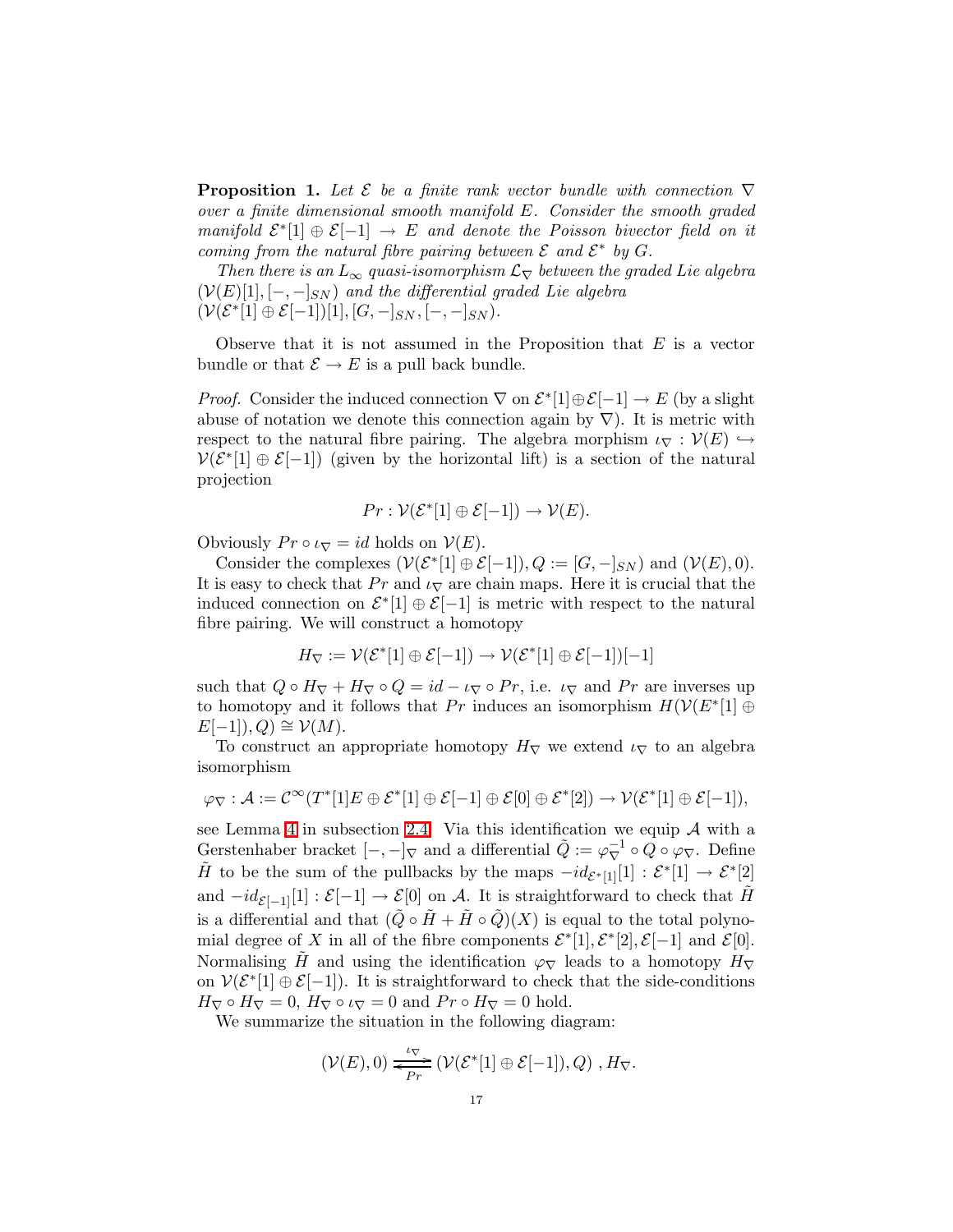According to subsection [2.3](#page-6-0) these data can be used to perform homological transfer of  $L_{\infty}$ -algebra structures along the contraction Pr. Starting with the differential graded Lie algebra  $(\mathcal{V}(\mathcal{E}^*[1]\oplus \mathcal{E}[-1])[1],Q=[G,-]_{SN},[-,-]_{SN})$ one constructs an  $L_{\infty}$  quasi-isomorphic  $L_{\infty}$ -algebra structure on  $\mathcal{V}(E)[1]$ (with zero differential) together with an  $L_{\infty}$  quasi-isomorphism  $\mathcal{L}_{\nabla}$ . The binary operation of this structure will simply be given by

$$
Pr([\iota_{\nabla}(-), \iota_{\nabla}(-)]_{SN}) = [-,-]_{SN}.
$$

All potential higher operations can be checked to vanish as follows: As described in [2.3](#page-6-0) one considers all trivalent oriented trees. On the leaves (i.e. exterior vertices with edges oriented away from them) one places  $\iota_{\nabla}$ , on each interior trivalent vertex one places  $[-,-]_{SN}$ , on the root (i.e. the unique exterior vertex with edge oriented towards it) one places  $Pr$  and on interior edges (those not connected to any leaf or to the root) one places  $-H_{\nabla}$ . Then one composes these maps in the order given by the orientation of the tree.

To prove that no higher order operations occur we introduce a decomposition of  $V(\mathcal{E}^*[1] \oplus \mathcal{E}[-1])$ . By definition this is the space of multiderivations of the graded unital algebra  $\mathcal{C}^{\infty}(\mathcal{E}^*[1] \oplus \mathcal{E}[-1])$ . The algebra of smooth functions is bigraded which induces a bigrading on its tensor algebra (just take the sum of the bidegrees of all tensor components) which in turn induces a bigrading on the space of multivector fields, i.e. an element of bidegree  $(m,n)$  is one that maps a tensor product of function of total bidegree  $(p,q)$ to a function of bidegree  $(p+m,q+n)$ . This bidegree is obviously bounded from above. We denote the ideal generated by the components of bidegree  $(M, N)$  with  $M \geq m$  and  $N \geq n$  by  $\mathcal{V}^{(m,n)}(\mathcal{E}^*[1] \oplus \mathcal{E}[-1])$ .

Consider a tree as above and forget about  $Pr$  at the root. One can inductively show that the corresponding operation maps tensor products of elements of  $V(E)$  to  $V^{(e-1,e-1)}(\mathcal{E}^*[1] \oplus \mathcal{E}[-1])$  where e is the number of trivalent vertices of the tree. This relies on the following

**Lemma 6.** Denote the curvature of the connection  $\nabla$  on  $\mathcal{E} \to E$  by  $R_{\nabla}$ . We interpret  $R_{\nabla}$  as an element of  $\Omega^2(E, End(\mathcal{E})) = \Omega^2(E, \mathcal{E} \otimes \mathcal{E}^*)$ . Then

$$
R_{\nabla}(-,-) = H_{\nabla}([\iota_{\nabla}(-), \iota_{\nabla}(-)]_{SN})
$$

holds.

Proof of the Lemma. The right-hand side of the claimed equality can be checked to be  $\mathcal{C}^{\infty}(E)$ -bilinear and multiplicative in both slots with respect to the algebra structure on  $V(E)$ . Hence it is determined by its values on a pair of vector fields and can be interpreted as a two-form on  $E$  with values in a vector bundle. Consequently it is enough to prove the equality locally which is a straightforward computation in coordinate charts.

<span id="page-17-0"></span>So all operations vanish identically after applying  $Pr$  except for the case of the tree with only one trivalent edge (which corresponds to the binary operation  $[-,-]_{SN}$ ).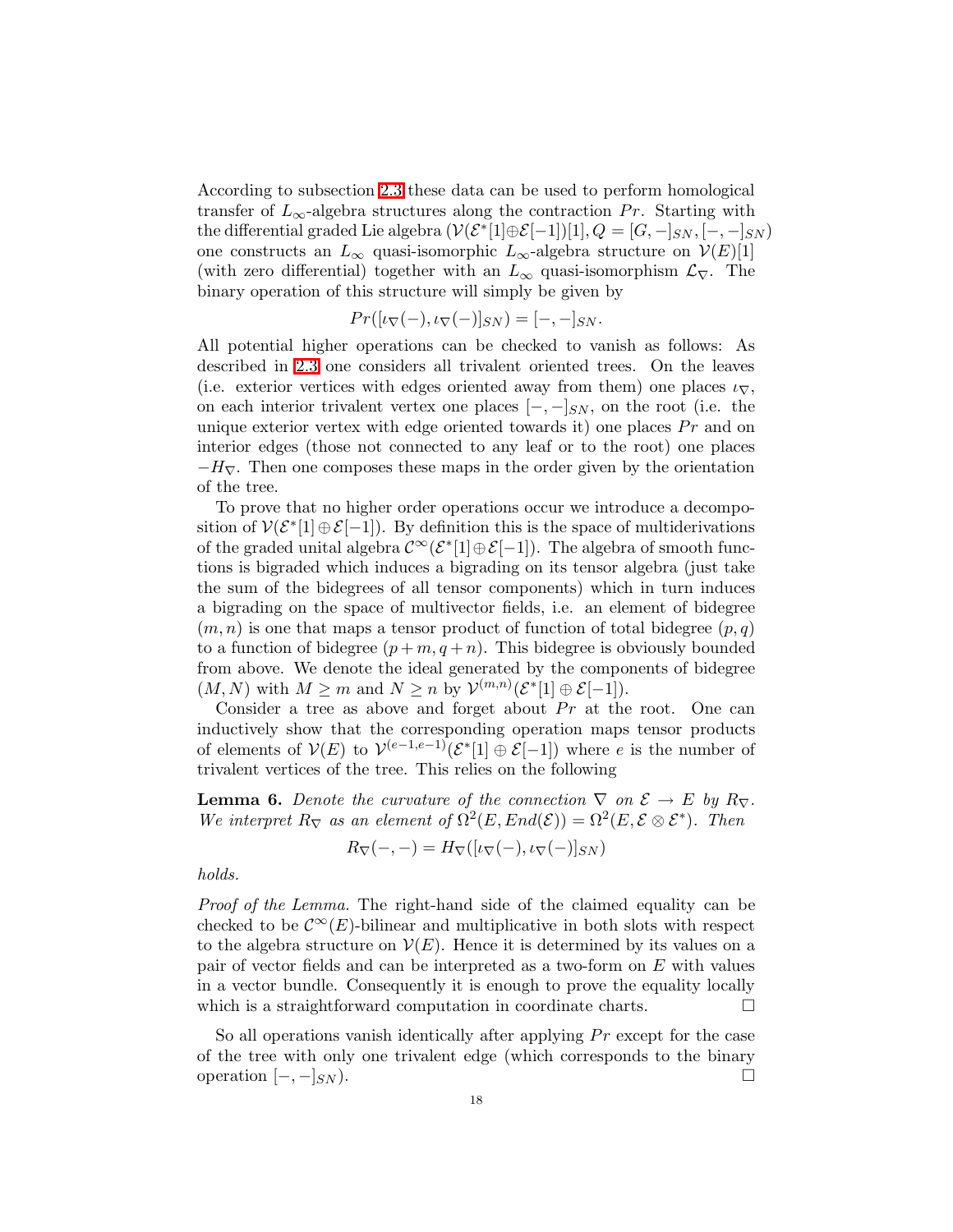**Corollary 1.** Let  $\mathcal{E} \to E$  be a finite rank vector bundle with connection  $\nabla$  over a smooth finite dimensional Poisson manifold  $(E,\Pi)$ . Consider the smooth graded manifold  $\mathcal{E}^*[1] \oplus \mathcal{E}[-1] \to E$  and denote the Poisson bivector field on it coming from the natural fibre pairing between  $\mathcal E$  and  $\mathcal E^*$  by  $G$ .

Then there is a Poisson bivector field  $\hat{\Pi}$  on  $\mathcal{E}^*[1] \oplus \mathcal{E}[-1]$  such that  $\hat{\Pi} = G + \iota_{\nabla}(\Pi) + \triangle$  for  $\triangle \in \mathcal{V}^{(1,1)}(\mathcal{E}^*[1] \oplus \mathcal{E}[-1]).$ 

Recall that  $\mathcal{V}^{(1,1)}(\mathcal{E}^*[1]\oplus \mathcal{E}[-1])$  is the ideal of  $\mathcal{V}(\mathcal{E}^*[1]\oplus \mathcal{E}[-1])$  generated by multiderivations which map a tensor product of functions of total bidegree  $(p,q)$  to a function of bidegree  $(P,Q)$  where  $P > p$  and  $Q > q$ .

This Corollary was originally proven by Rothstein in  $[R]$  for  $(N, \Pi)$  symplectic with the help of a concrete formula for Π. Herbig showed that Roth- ˆ stein's formula holds also in the Poisson case([\[He\]](#page-49-7)).

*Proof.* The general theory of  $L_{\infty}$ -algebras implies that given two  $L_{\infty}$  quasiisomorphic  $L_{\infty}$ -algebras and a formal MC-element of one of these  $L_{\infty}$ algebras, one can construct a formal MC-element of the other one. We apply this to the Poisson bivector field  $\Pi$  seen as a MC-element in  $(\mathcal{V}(E)[1], [-,-]_{SN})$ which is  $L_{\infty}$  quasi-isomorphic to  $(\mathcal{V}(\mathcal{E}^*[1] \oplus \mathcal{E}[-1]), [G, -]_{SN}, [-, -]_{SN})$  according to Proposition [1.](#page-15-1)

The unary operation from  $V(E)$  to  $V(\mathcal{E}^*[1] \oplus \mathcal{E}[-1])$  is given by  $\iota_{\nabla}$ . The higher structure maps of the  $L_{\infty}$ -morphism between  $\mathcal{V}(E)$  and  $\mathcal{V}(\mathcal{E}^*[1] \oplus$  $\mathcal{E}[-1]$ ) are given in terms of trivalent oriented trees. One places  $\iota_{\nabla}$  at leaves (i.e. exterior vertices with edges oriented away from them),  $[-,-]_{SN}$  at trivalent interior vertices and the homotopy  $-H<sub>\nabla</sub>$  at all interior edges (all edges not connected to a leaf or root) and at the edge connected to the root (the unique exterior vertex with the edge oriented towards it). There is an estimate similar to the one in the proof of Proposition [1:](#page-15-1) the operation corresponding to a tree with e trivalent edges maps elements of  $\mathcal{V}(E)$  to  $\mathcal{V}^{(e,e)}(\mathcal{E}^*[1] \oplus \mathcal{E}[-1]).$ 

This implies 1. that we do not have to care about convergence since the filtration of  $V(\mathcal{E}^*[1] \oplus \mathcal{E}[-1])$  by the ideals  $V^{(k,l)}(\mathcal{E}^*[1] \oplus \mathcal{E}[-1])$  is bounded from above, so only finitely many trees will contribute. And 2. by applying the  $L_{\infty}$  quasi-isomorphism to  $\Pi$  one obtains a Maurer-Cartan element of  $(\mathcal{V}(\mathcal{E}^*[1] \oplus \mathcal{E}[-1])[1], [G, -]_{SN}, [-, -]_{SN})$  of the form  $\iota_{\nabla}(\Pi) + \Delta$  with  $\Delta \in$  $\mathcal{V}^{(1,1)}(\mathcal{E}^*[1]\oplus \mathcal{E}[-1])$ . This is equivalent to the statement that  $G + \iota_{\nabla}(\Pi) + \Delta$ is a Maurer-Cartan element of  $V(\mathcal{E}^*[1] \oplus \mathcal{E}[-1])[1], [-,-]_{SN})$  of the desired form.  $\Box$ 

<span id="page-18-0"></span>By definition such an element yields the structure of a graded Poisson algebra on  $\mathcal{C}^{\infty}(\mathcal{E}^*[1] \oplus \mathcal{E}[-1]) =: BFV(E,\Pi)$ :

**Corollary 2.** Let  $E \to S$  be a finite rank vector bundle over a smooth finite dimensional manifold S. Assume  $(E, \Pi)$  is a Poisson manifold. Consider the associated ghost/ghost-momentum bundle  $\mathcal{E}^*[1] \oplus \mathcal{E}[-1] \xrightarrow{P} E$  with the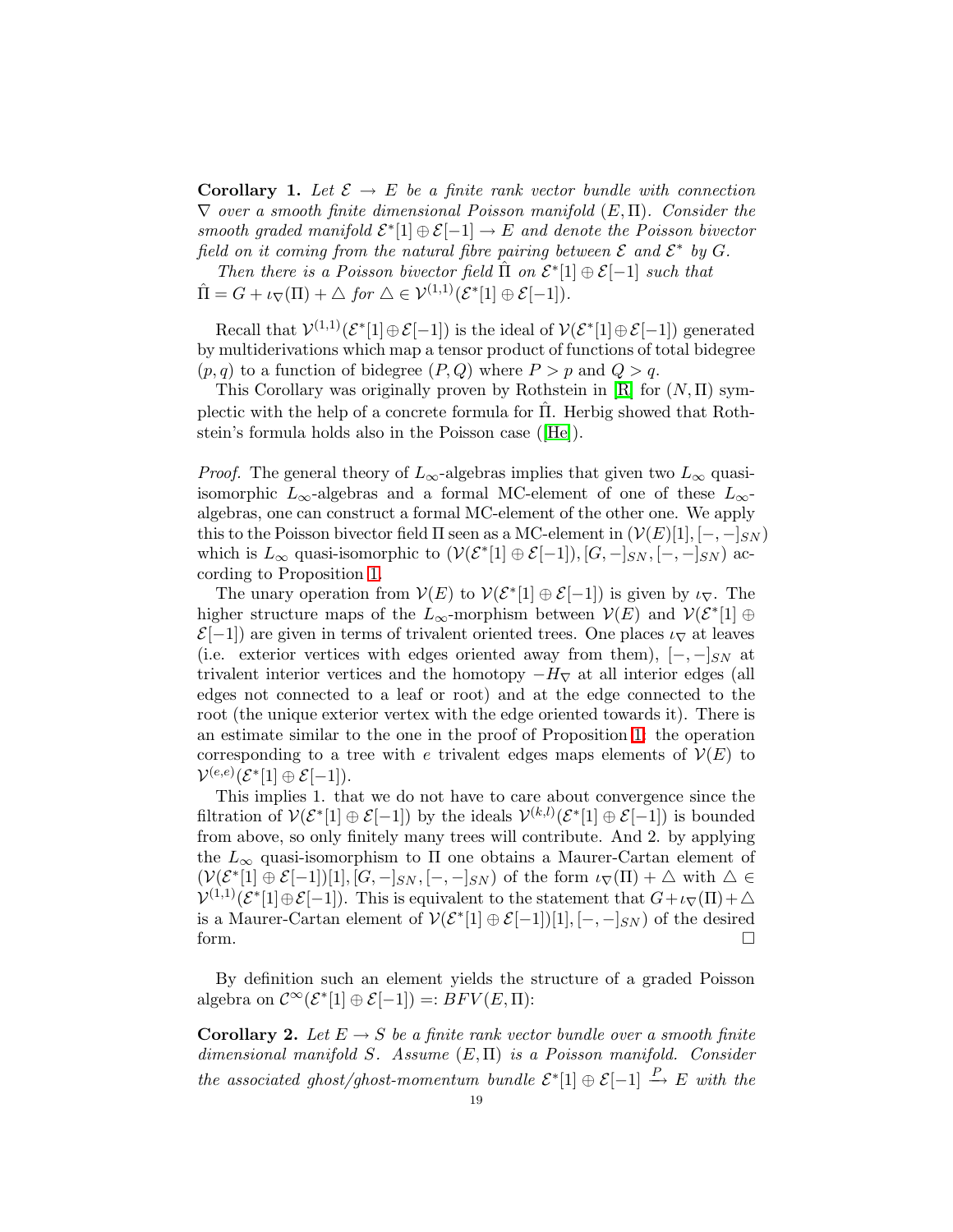embedding  $j : E \hookrightarrow \mathcal{E}^*[1] \oplus \mathcal{E}[-1]$  as the zero section. The natural fibre paring between  $\mathcal{E}^*$  and  $\mathcal E$  gives rise to a Poisson bivector field G.

Then there is a well-defined graded Poisson bracket  $[-,-]_{BFV}$  on  $BFV(E,\Pi)$ such that:

- (1)  $[-,-]_{\Pi} = j^*([P^*(-), P^*(-)]_{BFV})$  and
- (2) denoting the projection  $BFV^0(E, \Pi) \rightarrow BFV^{(0,0)}(E, \Pi)$  by proj the composition

$$
BFV^{(1,0)}(E,\Pi)\otimes BFV^{(0,1)}(E,\Pi)\xrightarrow{[-,-]_{BFV}} BFV^0(E,\Pi)\xrightarrow{proj} BFV^{(0,0)}(E,\Pi)
$$

coincides with the natural fibre pairing between  $\mathcal E$  and  $\mathcal E^*$ .

<span id="page-19-1"></span><span id="page-19-0"></span>3.3. The BFV-Charge. Next we construct a differential  $D_{BFV}$  on  $BFV(E,\Pi)$ with special properties.

**Proposition 2.** Let  $E \rightarrow S$  be a finite rank vector bundle over a smooth finite dimensional manifold S. Assume  $(E, \Pi)$  is a Poisson manifold such that S is a coisotropic submanifold. Consider the graded Poisson algebra  $BFV(E, \Pi) := (\mathcal{C}^{\infty}(\mathcal{E}^{*}[1]\oplus \mathcal{E}[-1]), [-,-]_{BFV})$  with a bracket as in Corollary [2.](#page-18-0)

Then there is an element  $\Omega \in BFV(E,\Pi)$  of degree +1 such that

- (1)  $[\Omega, \Omega]_{BFV} = 0$  and
- (2)  $\Omega$  mod  $BFV_{\geq 1}(E,\Pi)$  is given by the tautological section of  $\mathcal{E} \to E$ .

Recall that  $\mathcal E$  is the pullback bundle of  $E \to S$  by  $E \to S$  which admits a tautological section. By the inclusions

$$
\Gamma(\mathcal{E}) \hookrightarrow \Gamma(\wedge(\mathcal{E})) \hookrightarrow \Gamma(\wedge(\mathcal{E}) \otimes \wedge(\mathcal{E}^*)) = BFV(E,\Pi)
$$

the tautological section can be seen as an element of  $BFV^{(1,0)}(E,\Pi)$  which we denote by  $\Omega_0$ .

The proof we give is a slight adaptation of the arguments in [\[Sta2\]](#page-50-1):

Proof. It is convenient to work in local coordinates: fix local coordinates  $(x^{\beta})_{\beta=1,\dots,s}$  on S, linear fibre coordinates  $(y^{j})_{j=1,\dots,e}$  along E,  $(c_{j})_{j=1,\dots,e}$ along  $\mathcal{E}^*[1]$  and  $(b^j)_{j=1,\dots,e}$  along  $\mathcal{E}[-1]$ . In local coordinates the tautological section reads

$$
\Omega_0 := \sum_{j=1}^e y^j c_j.
$$

Since  $[\Omega_0, \Omega_0]_G = 0 - G$  being the Poisson bivector field given by the natural fibre pairing between  $\mathcal{E}^*[1]$  and  $\mathcal{E}[-1]$  – we obtain a differential

$$
\delta := [\Omega_0, -]_G = \sum_{j=1}^e y^j \frac{\vec{\partial}}{\partial b^j}.
$$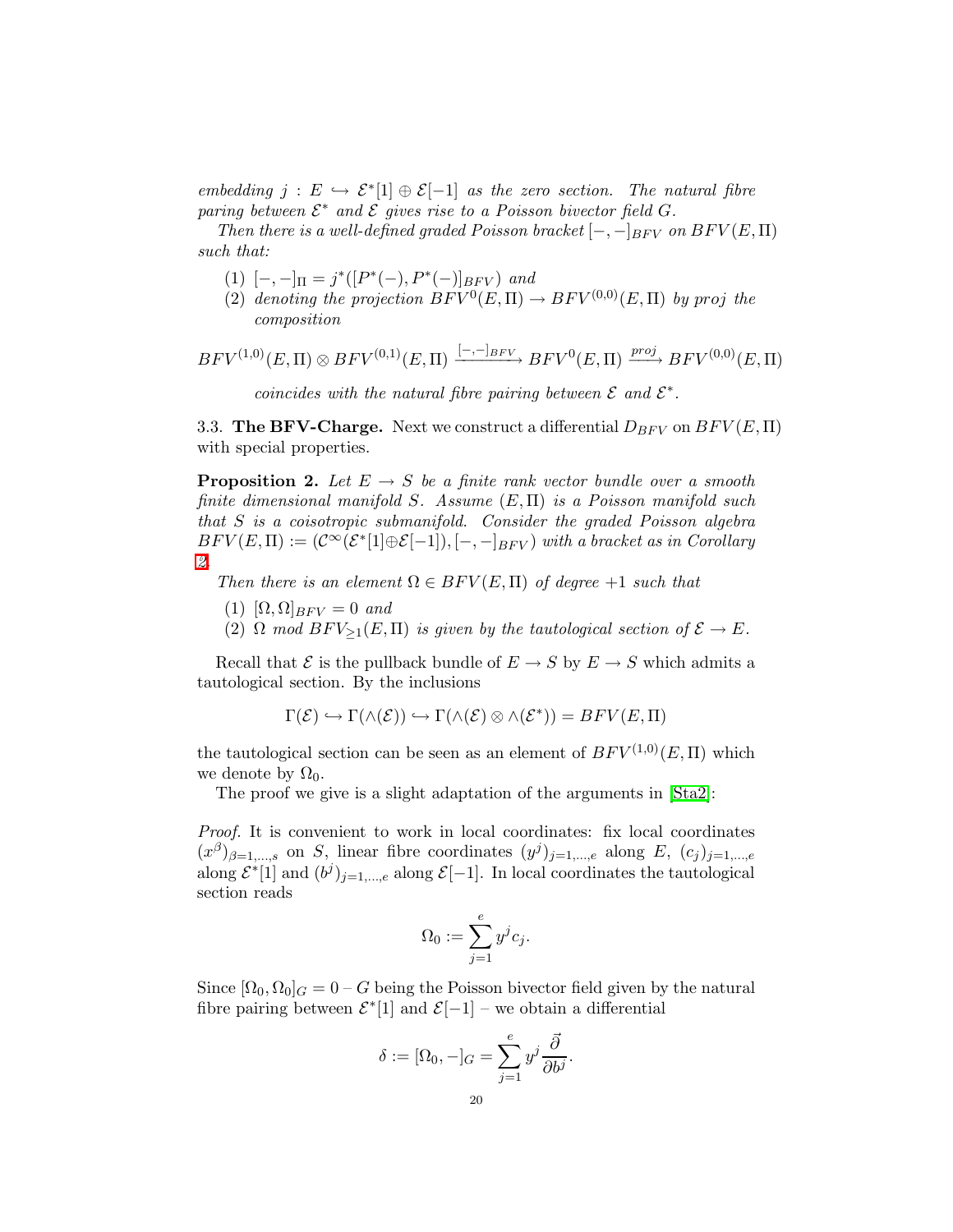claim:  $H(BFV(E, \Pi), \delta) \cong C^{\infty}(E^*[1]) = \Gamma(\Lambda E)$ There are natural maps

$$
i: E^*[1] \hookrightarrow \mathcal{E}^*[1] \oplus \mathcal{E}[1] \text{ and}
$$

$$
p: \mathcal{E}^*[1] \oplus \mathcal{E}[-1] \to E^*[1].
$$

Define  $h : BFV(E, \Pi) \to BFV(E, \Pi)[-1]$  by setting

$$
h(f_{j_1...j_k}(x,y,c)b^{j_1} \cdots b^{j_k}) :=
$$
  

$$
\sum_{1 \leq \mu \leq e} b^{\mu} \left( \int_0^1 \frac{\partial f_{j_1...j_k}}{\partial y^{\mu}} (x,t \cdot y,c) t^k dt \right) b^{j_1} \cdots b^{j_k}
$$

which is globally well-defined. It is straightforward to check  $i^* \circ \delta = 0$ ,  $\delta \circ p^* = 0$ ,  $h \circ h = 0$ ,  $i^* \circ h = 0$ ,  $h \circ p^* = 0$  and  $\delta \circ h + h \circ \delta = id - p^* \circ i^*$ . It follows that  $i^* : BFV(E, \Pi) \to C^\infty(E^*[1])$  induces and isomorphism on cohomology.

First note that  $[\Omega_0, \Omega_0]_{BFV}$  mod  $BFV_{\geq 1}(E, \Pi) = [\Omega_0, \Omega_0]_{\iota_{\nabla}(\Pi)} =: 2R_0$ . Using the biderivation property of  $[-, -]_{\iota_{\nabla}(\Pi)}$  one sees that

$$
[\Omega_0, \Omega_0]_{\iota_{\nabla}(\Pi)} = [y^i, y^j]_{\iota_{\nabla}(\Pi)} c_i c_j + 2y^i [c_i, y^j]_{\iota_{\nabla}(\Pi)} c_j + y^i y^j [c_i, c_j]_{\iota_{\nabla}(\Pi)}.
$$

Because  $[y^i, y^j]_{\iota\nabla(\Pi)}$  is equal to the pull back of  $[y^i, y^j]_{\Pi}$  along the projection  $\mathcal{E}^*[1] \oplus \mathcal{E}[-1] \to E$ , the condition that  $[y^i, y^j]_{\Pi}$  is contained in the vanishing ideal  $\mathcal{I}_S$  of S for arbitrary  $i, j = 1, \ldots, e$  is equivalent to the condition that  $R_0$  vanishes when evaluated on S. Hence the fact that  $R_0$  vanishes along S is equivalent to the fact that  $S$  is coisotropic, see subsection [2.5.](#page-11-0)

Because of  $\delta([\Omega_0, \Omega_0]_{\iota \nabla(\Pi)}) = 0$  we obtain a cohomology class  $[R_0]$  in  $H(BFV(E,\Pi),\delta) \cong \mathcal{C}^{\infty}(E^*[1])$ . Since the isomorphism between the two cohomologies is induced by setting the fibre coordinates  $(y^{j})_{j=1,\dots,e}$  and  $(b^j)_{j=1,\dots,e}$  to zero one sees that  $[R_0] = 0$ . Hence  $R_0 = -\delta(\Omega_1)$  for some  $\Omega_1 \in BFV_1(E,\Pi)$ . Consequently

$$
[\Omega_0 + \Omega_1, \Omega_0 + \Omega_1]_{BFV} \text{ mod } BFV_{\geq 1}(E, \Pi) = [\Omega_0, \Omega_0]_{\iota_{\nabla}(\Pi)} + [\Omega_0, \Omega_1]_G
$$
  
=  $2R_0 + \delta(\Omega_1) = 0.$ 

claim: Given  $k > 0$  and  $\Omega(k) := \sum_{1 \leq i \leq k} \Omega_k$  with  $\Omega_0$  as above,  $\Omega_i \in$  $\Gamma(\bigwedge^{(i+1)} (\mathcal{E}) \otimes \bigwedge^i (\mathcal{E}^*))$  and

$$
[\Omega(k), \Omega(k)]_{BFV} = 0 \text{ mod } BFV_{\geq k}(E, \Pi),
$$

there is an  $\Omega_{k+1} \in BFV_{k+1}(E, \Pi)$  of total degree +1 such that  $\Omega(k+1) :=$  $\Omega(k) + \Omega_{k+1}$  satisfies

$$
[\Omega(k+1), \Omega(k+1)]_{BFV} = 0 \text{ mod } BFV_{\geq (k+1)}(E, \Pi).
$$

Set  $2R_k := [\Omega(k), \Omega(k)]_{BFV} \mod BFV_{>(k+1)}(E, \Pi)$ , hence  $R_k \in BFV_k(E, \Pi)$ . By the graded Jacobi identity we know that  $[\Omega(k), [\Omega(k), \Omega(k)]_{BFV}]_{BFV} = 0.$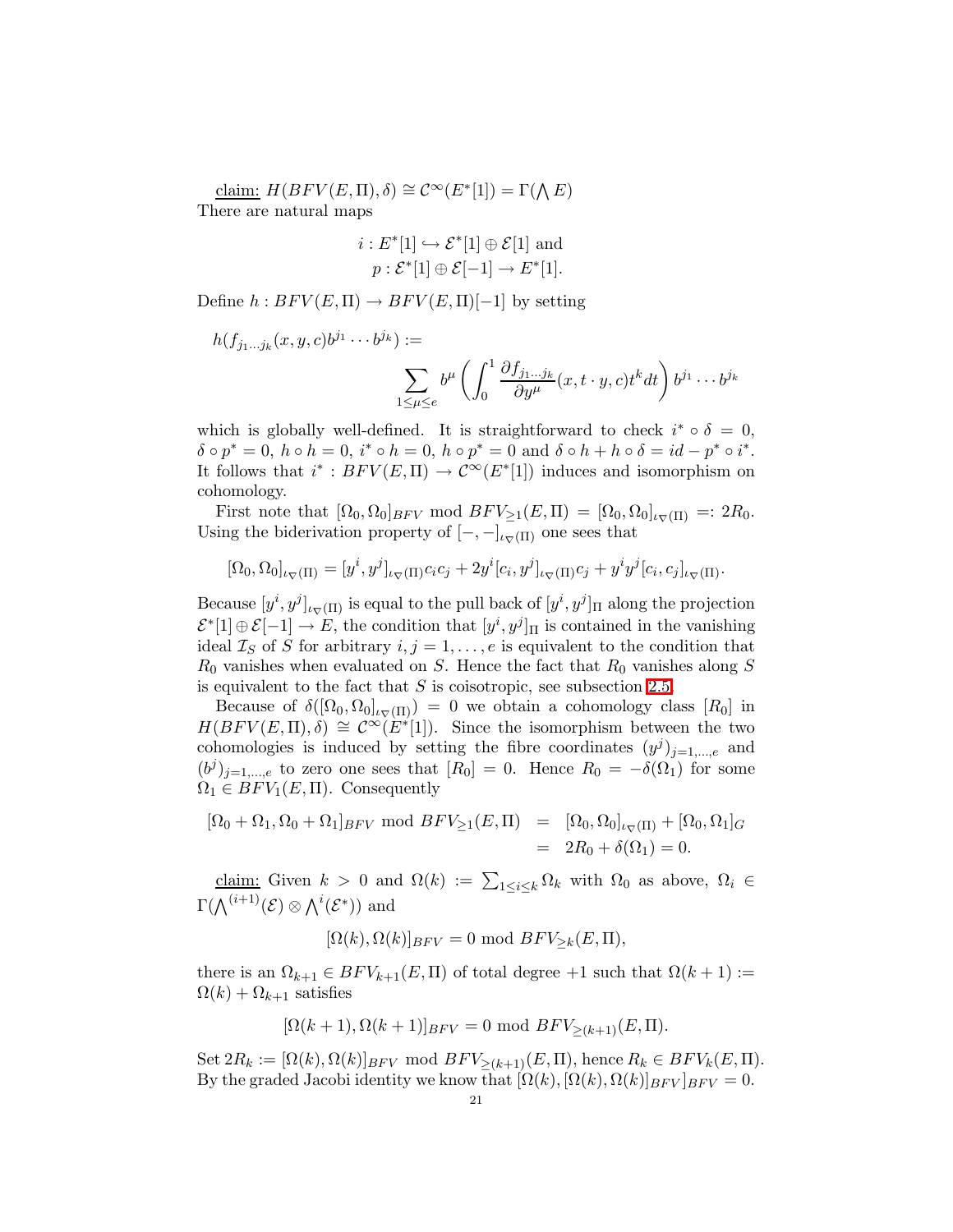Moreover  $[\Omega(k), \Omega(k)]_{BFV} = 2R_k \text{ mod } BFV_{\geq k+1}(E, \Pi)$  implies that

$$
0 = [\Omega(k), [\Omega(k), \Omega(k)]_{BFV}]_{BFV} = [\Omega_0, 2R_k]_{BFV} \text{ mod } BFV_{\geq k}(E, \Pi)
$$
  
=  $\delta(2R_k).$ 

So  $R_k$  is δ-closed and using  $H(BFV(E,\Pi),\delta) \cong C^{\infty}(N^*[1]S)$  we can conclude that there is an element  $\Omega_{k+1} \in BFV_{k+1}(E,\Pi)$  of total degree  $+1$ such that  $R_k = -\delta(\Omega_{k+1})$ . It is easy to check that this element satisfies the conditions of the claim.

After finitely many steps this procedure is finished thanks to the boundedness of the filtration  $BFV_{\geq k}(E,\Pi)$ . The (well-defined) element

$$
\Omega:=\sum_{k\geq 0}\Omega_k
$$

<span id="page-21-1"></span>satisfies properties 1. and 2. of the Proposition by construction.  $\Box$ 

**Definition 9.** Let  $E \rightarrow S$  be a finite rank vector bundle over a smooth finite dimensional manifold. Assume  $(E, \Pi)$  is a Poisson manifold and S is a coisotropic submanifold.

A differential graded Poisson algebra  $(BFV(E,\Pi),D_{BFV}:=[\Omega,-]_{BFV}$ ,  $[-,-]_{BFV}$  as constructed above is referred to as a BFV-complex associated to  $(E,\Pi)$ .

We remark that there are several BFV-complexes associated to  $(E, \Pi)$ . However in [\[Sch\]](#page-49-13) it is shown that different choices of a connection on  $E \rightarrow$ S and of the BFV-charge  $\Omega$  yield isomorphic differential graded Poisson algebras.

<span id="page-21-0"></span>**Corollary 3.** Let  $E \rightarrow S$  be a finite rank vector bundle over a smooth finite dimensional manifold. Assume  $(E, \Pi)$  is a Poisson manifold and S a coisotropic submanifold.

The cohomology of  $(BFV(E,\Pi),D_{BFV})$  is naturally isomorphic to the Lie algebroid cohomology of S introduced in subsection [2.5.](#page-11-0)

*Proof.* We use the filtration of  $(BFV(E, \Pi), D_{BFV})$  given by  $BFV^{(\geq q, \bullet)}(E, \Pi)$ to obtain a spectral sequence. Decomposing  $D_{BFV}$  with respect to the degree q yields  $\sum_{k\geq 0} \delta_k$  with  $\delta_0 = \delta = [\Omega_0, -]_G$ . In the proof of Propo-sition [2](#page-19-1) the isomorphism  $H(BFV(E,\Pi),\delta) \cong C^{\infty}(E^*[1])$  was established. This means that the spectral sequence under consideration collapses after one step and so  $H(BFV(E,\Pi),D_{BFV})$  is naturally isomorphic to the next sheet of the spectral sequence. Hence we have to compute the cohomology of  $\mathcal{C}^{\infty}(E^*[1])$  with respect to the induced differential to obtain  $H(BFV(E,\Pi),D_{BFV}).$ 

It is straightforward to check that the induced differential does not depend on the particular choice of  $\Omega$  and that it is given by the restriction of  $\delta_1 := [\Omega_0, -]_{\iota_{\nabla}(\Pi)} + [\Omega_1, -]_G$  to  $\mathcal{C}^{\infty}(E^*[1]) = \Gamma(\bigwedge E)$ . A possible choice of  $\Omega_1$  is given by  $-h(1/2[\Omega_0, \Omega_0]_{\iota_{\nabla}(\Pi)})$  with h being the homotopy defined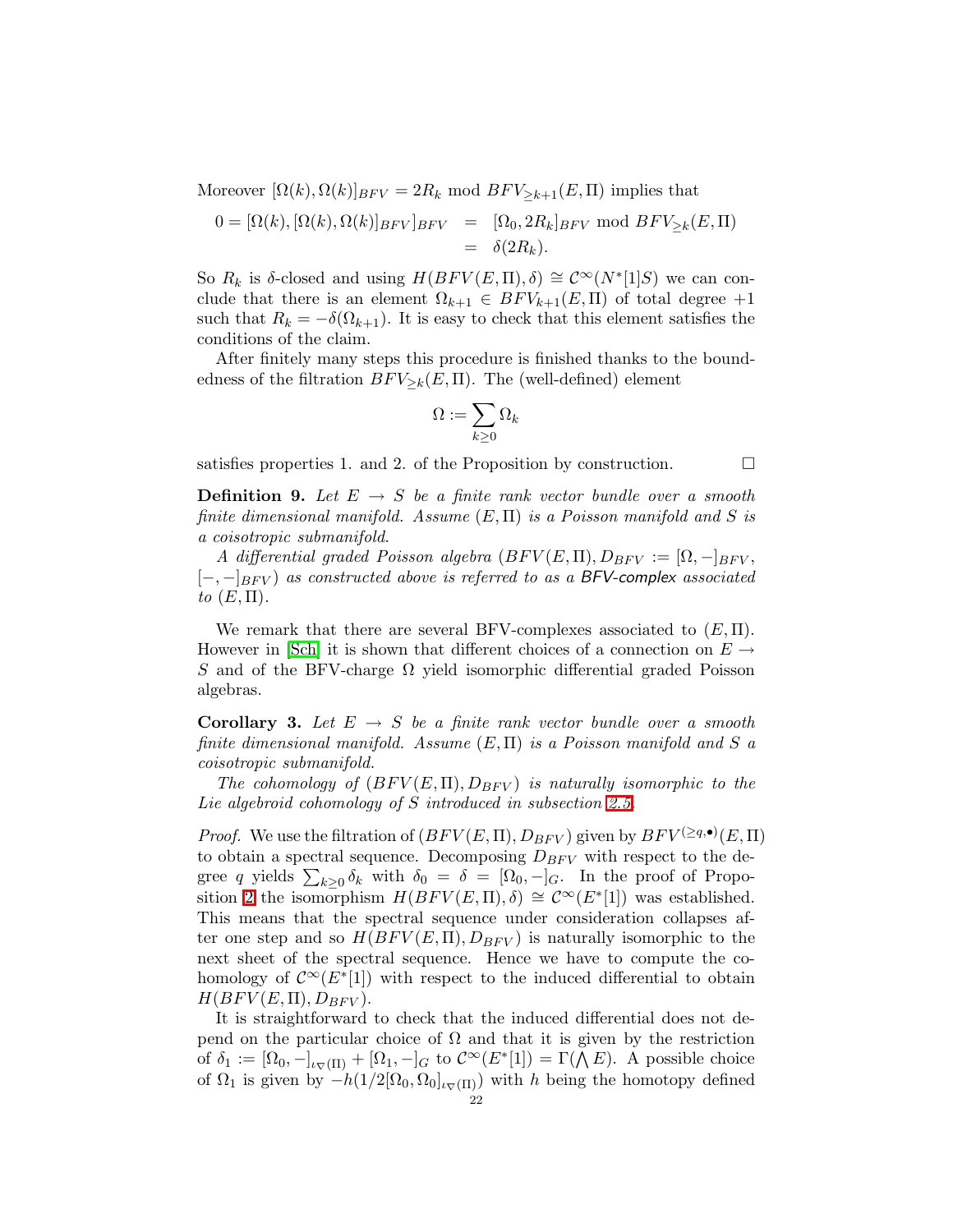in the proof of Proposition [2.](#page-19-1) In the local coordinates used in the proof of Proposition [2](#page-19-1) the induced differential is given by

(3) 
$$
[\delta_1] = c_i \left( \Pi^{i\beta} \vert_S \right) \frac{\vec{\partial}}{\partial x^{\beta}} - \frac{1}{2} \left( \frac{\partial \Pi^{ij}}{\partial y^k} \vert_S \right) c_i c_j \frac{\vec{\partial}}{\partial c_k}
$$

which coincides with the Lie algebroid differential  $\partial_{S}$ . Hence the second sheet of the collapsing spectral sequence associated to  $(BFV(E,\Pi),D_{BFV})$ is equal to the Lie algebroid complex  $(\Gamma(\Lambda E), \partial_S)$  associated to S. Consequently there is an isomorphism between  $H(BFV(E,\Pi),D_{BFV})$  and the Lie algebroid cohomology of  $S$ .

In particular one obtains

$$
H^{0}(BFV(E, \Pi), D_{BFV}) \cong C^{\infty}(\underline{S}) =
$$
  
{ $f \in C^{\infty}(S) : X(f) = 0$  for all  $X \in \Gamma(\mathcal{F}_S)$  }.

Due to the compatibility between  $D_{BFV}$  and the BFV-bracket  $[-,-]_{BFV}$ , the cohomology  $H(BFV(E,\Pi),D_{BFV})$  carries the structure of a graded Poisson algebra. This structure restricts to the structure of a Poisson algebra on  $H^0(BFV(E,\Pi),D_{BFV}) \cong \mathcal{C}^{\infty}(\underline{S})$ . It is easy to show that

<span id="page-22-1"></span>**Lemma 7.** The algebra isomorphism  $H^0(BFV(E,\Pi),D_{BFV}) \cong \mathcal{C}^{\infty}(\underline{S})$ maps the Poisson bracket induced from  $[-,-]_{BFV}$  to  $[-,-]_S$  defined in subsection [2.5.](#page-11-0)

Hence the BFV-complex  $(BFV(E,\Pi),D_{BFV},[-,-]_{BFV})$  can be thought of as some kind of "resolution" of the Poisson algebra  $(\mathcal{C}^{\infty}(\underline{S}), [-,-]_S)$ .

#### 4. Connection to the strong homotopy Lie Algebroid

<span id="page-22-0"></span>Let  $S$  be a coisotropic submanifold of a smooth finite dimensional Poisson manifold  $(M, \Pi)$ . In section [3](#page-14-0) a differential graded Poisson algebra  $(BFV(E,\Pi),D_{BFV},[-,-]_{BFV})$  was constructed such that the degree zero cohomology  $H^0(BF\dot{V}(E,\Pi),D_{BFV})$  is isomorphic to  $\mathcal{C}^{\infty}(\underline{S})$  as an algebra and the Poisson bracket induced from  $[-, -]_{BFV}$  coincides with  $[-, -]_S$ .

There is another "resolution" of the Poisson algebra  $(\mathcal{C}^{\infty}(S), [-,-]_S)$ given by the Lie algebroid complex associated to  $S$ , enriched with compatible higheroperations. This structure was found by Oh and Park ([\[OP\]](#page-49-1)) in the symplectic setting and called "strong homotopy Lie algebroid" there. It can also be derived as the classical limit of the Poisson Sigma model with boundary conditions given by  $S$  ([\[CF\]](#page-49-2)). Our main aim is to show that the strong homotopy Lie algebroid is equivalent to  $(BFV(E,\Pi),D_{BFV},[-,-]_{BFV})$  in the appropriate sense: they are  $L_{\infty}$  quasi-isomorphic, see Theorem [5](#page-24-1) in subsection [4.2.](#page-24-0) We remark that there is a connection between these algebraic structures and deformations of S, see [\[OP\]](#page-49-1) and section [5.](#page-31-0) Moreover Kieserman showed in [\[Ki\]](#page-49-3) that they capture very subtle properties of the foliation  $\mathcal{F}_S := \Pi^{\#}(N^*S)$  associated to S.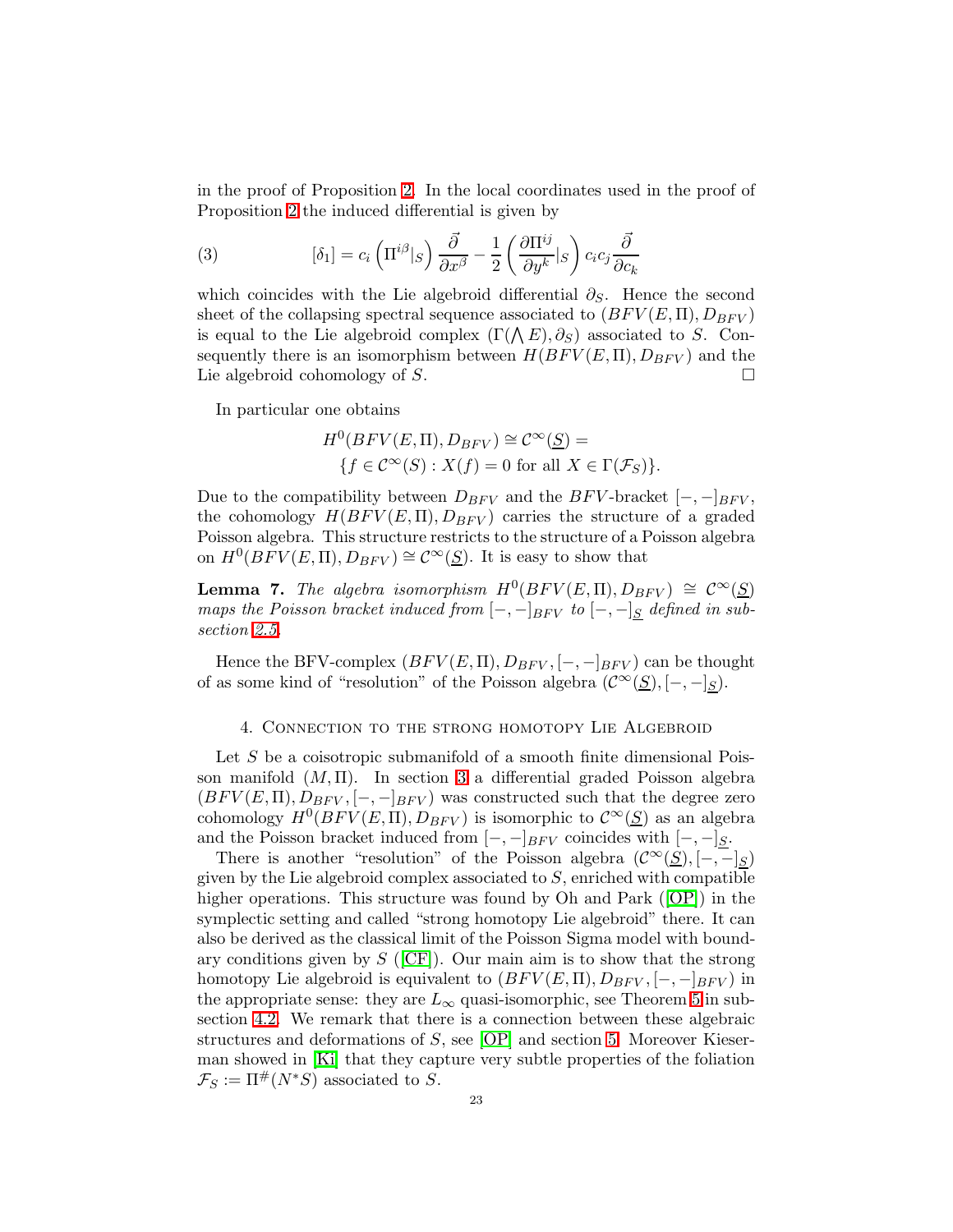<span id="page-23-0"></span>4.1. The strong homotopy Lie Algebroid. We follow the presentation in [\[CF\]](#page-49-2) and [\[Ca\]](#page-49-14) where the connection to the derived brackets formalism ([\[V\]](#page-50-3)) was made explicit.

Let  $S \hookrightarrow M$  be a submanifold of a smooth finite dimensional Poisson manifold  $(M, \Pi)$ . By choosing an embedding of the normal bundle of S as a tubular neighbourhood inside  $M$  we obtain a finite rank vector bundle  $E \stackrel{p}{\rightarrow} S$  equipped with a Poisson bivector field. We denote the embedding of  $S$  into  $E$  as the zero section by  $i$ . Abusing notation we denote the Poisson bivector field on  $E$  by  $\Pi$ . We remark that there is a natural identification  $E \cong NS$  (NS being the normal bundle of S in E).

There is a natural projection  $pr: \mathcal{V}(E) \to \Gamma(\bigwedge E)$  given by the unique algebra morphism extending  $f \mapsto f \circ i$  on  $\mathcal{C}^{\infty}(E)$  and

$$
\Gamma(TE) \to \Gamma(T_S E) \to \Gamma(E)
$$

where  $E \to S$  is identified with the vertical part of  $T_S E \to S$ . This projection admits a section  $s : \Gamma(\bigwedge E) \to \mathcal{V}(E)$ : on functions  $g \in \mathcal{C}^{\infty}(S)$  it is given by  $s(g) := g \circ p$  and on elements  $X \in \Gamma(E)$  one defines  $s(X)$  to be the unique vertical extension of X that is constant along fibres of  $E \to S$ .

One checks that  $s(\Gamma(\Lambda E)) \hookrightarrow \mathcal{V}(E)$  is an abelian Lie subalgebra of the graded Lie algebra  $(\mathcal{V}(E)[1], [-,-]_{SN})$ . Moreover  $ker(pr)[1]$  is a Lie subalgebra and  $\mathcal{V}(E) = \ker(pr) \oplus s(\Gamma(\Lambda E))$ . Consequently

$$
(\mathcal{V}(E)[1], \Gamma(\wedge E)[1], pr[1])
$$

is a V-algebra (Definition [4\)](#page-5-1).

The Poisson bivector field  $\Pi$  on E can be interpreted as a MC-element of  $(V(E)[1], [-,-]_{SN})$ . By Theorem [1](#page-6-2) the derived brackets associated to the Poisson bivector field

(4) 
$$
\hat{\mu}^k := D^k_{\Pi} : (\Gamma(\wedge E)[1])^{\otimes k} \to \Gamma(\wedge E)[2]
$$

define the structure of a (possibly non-flat)  $L_{\infty}[1]$ -algebra on  $\Gamma(\bigwedge E)[1]$ . This corresponds to the structure of a (possibly non-flat)  $L_{\infty}$ -algebra on  $\Gamma(\bigwedge E)$ . We denote the structure maps of the  $L_{\infty}$ -algebra by  $(\mu^k)_{k \in \mathbb{N}}$ .

The submanifold S is coisotropic if and only if  $pr(\Pi) = 0$ . In this case the  $L_{\infty}$ -algebra is flat (i.e. the zero order component  $\mu^0 \in \Gamma(\bigwedge^2 E)$  vanishes) and  $\mu^1$  coincides with the Lie algebroid differential  $\partial_S$  associated to S (see subsection [2.5\)](#page-11-0). Hence:

<span id="page-23-1"></span>Theorem 3. Let S be a coisotropic submanifold of a smooth finite dimensional Poisson manifold  $(M,\Pi)$ . Then  $(\Gamma(\bigwedge E),\partial_S=\mu^1,\mu^2,\cdots)$  constructed as above is an  $L_{\infty}$ -algebra extending the Lie algebroid complex associated to S.

This Theorem first appeared in [\[OP\]](#page-49-1) in the symplectic setting.

<span id="page-23-2"></span>Definition 10. Let S be a coisotropic submanifold of a smooth finite dimensional Poisson manifold  $(M, \Pi)$ . The strong homotopy Lie algebroid associated to S is the  $L_{\infty}$ -algebra  $(\Gamma(\bigwedge NS), \partial_S = \mu^1, \mu^2, \cdots).$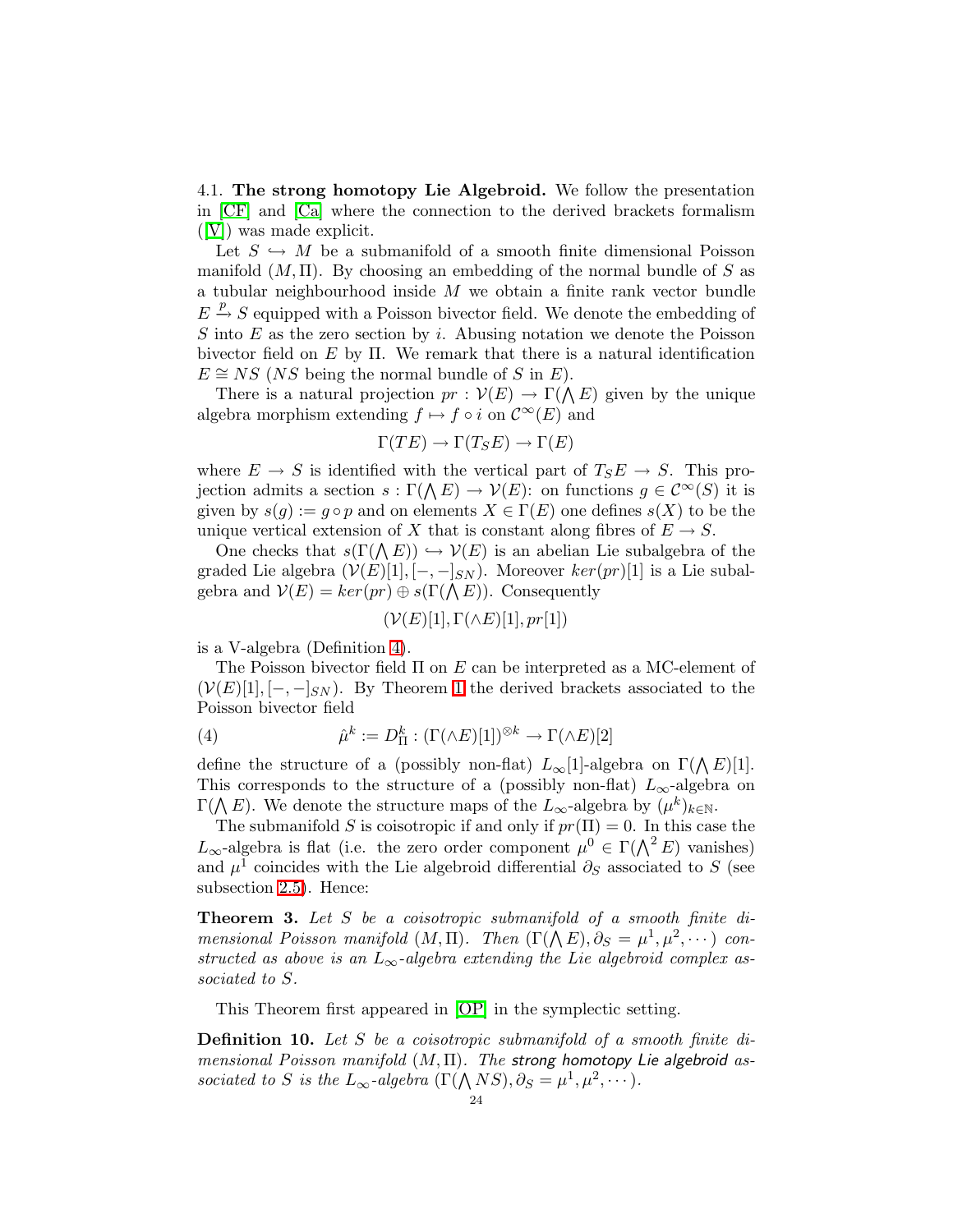Since  $(V(E)[1], [-,-]_{SN})$  is a Gerstenhaber algebra and pr and s are morphisms of algebras, the structure maps  $\mu^k$  are graded multiderivations with respect to the graded algebra structure: i.e.

<span id="page-24-3"></span>(5) 
$$
\mu^k(a_1 \otimes \cdots \otimes a_{k-1} \otimes a \cdot b) = \mu^k(a_1 \otimes \cdots \otimes a_{k-1} \otimes a) \cdot b +
$$

$$
(-1)^{(|a_1| + \cdots + |a_{k-1}| + 2 - n)|a|} a \cdot \mu^k(a_1 \otimes \cdots \otimes a_{k-1} \otimes b)
$$

holds for all k and arbitrary homogeneous elements  $a_1, \ldots, a_{k-1}, a, b$  of  $\Gamma(\bigwedge E)$ . In [\[CF\]](#page-49-2)  $L_{\infty}$ -algebras on graded algebras with this property were called  $P_{\infty}$ -algebras.

We remark that the derived brackets  $\mu^k$  depend in general on the choice of embedding  $\phi : E \hookrightarrow M$ . However it was proved in [\[OP\]](#page-49-1) in the symplectic case and in [\[CS\]](#page-49-15) in the Poisson case and for arbitrary submanifolds (not necessary coisotropic) that different choices lead to  $L_{\infty}$ -isomorphic  $L_{\infty}$ algebras:

**Theorem 4.** The  $L_{\infty}$ -algebra structures constructed on  $\Gamma(\bigwedge(NS))$  with the help of two different embeddings of NS into M as tubular neighbourhoods of S are  $L_{\infty}$ -isomorphic.

Let S be a coisotropic submanifold of  $(M, \Pi)$ . By Theorem [3](#page-23-1) there is a nontrivial extension of the Lie algebroid complex  $(\Gamma(\bigwedge NS), \partial_S)$  associated to S to an  $L_{\infty}$ -algebra. As observed in subsection [2.5](#page-11-0) the zero Lie algebroid cohomology  $H^0(\Gamma(\bigwedge NS), \partial_S)$  is given by  $\mathcal{C}^{\infty}(\underline{S})$ . The binary operation  $\mu^2$ descends to cohomology where it induces a Lie bracket. Since  $\mu^2$  is a graded biderivation with respect to the graded algebra structure the induced Lie bracket will be a biderivation, i.e.  $\mathcal{C}^{\infty}(\underline{S})$  inherits a Poisson bracket. A computation shows that

<span id="page-24-2"></span>**Lemma 8.** The algebra isomorphism  $H^0(\Gamma(\bigwedge NS), \partial_S) \cong C^\infty(\underline{S})$  maps the Poisson bracket induced from  $\mu^2$  to  $[-,-]_S$  as defined in subsection [2.5.](#page-11-0)

Consequently the  $P_{\infty}$ -algebra  $(\Gamma(\Lambda NS), \partial_S = \mu^1, \mu^2, \dots)$  can be thought of some kind of "resolution" of the Poisson algebra  $(\mathcal{C}^{\infty}(\underline{S}), [-,-]_S)$ .

<span id="page-24-0"></span>4.2. **Relation of the two Structures.** Let S be a coisotropic submanifold of a smooth finite dimensional Poisson manifold  $(M, \Pi)$ . Lemma [7](#page-22-1) in subsection [3.3](#page-19-0) established that the differential graded Poisson algebra  $(BFV(E,\Pi),D_{BFV},[-,-]_{BFV})$  can be interpreted as a "resolution" of the Poisson algebra  $(\mathcal{C}^{\infty}(\underline{S}), [-,-]_S)$  introduced in subsection [2.5.](#page-11-0) The same is true for the strong homotopy Lie algebroid  $(\Gamma(\Lambda E), \partial_S = \mu^1, \mu^2, \dots)$  constructed in subsection [4.1](#page-23-0) (see Lemma [8\)](#page-24-2). Moreover Corollary [3](#page-21-0) in subsec-tion [3.3](#page-19-0) established an isomorphism of graded algebras  $H^{\bullet}(BFV(E, \Pi), D_{BFV}) \cong$  $H^{\bullet}(\Gamma(\bigwedge E), \partial_S).$ 

<span id="page-24-1"></span>A natural question to ask is how tight the connection between the BFVcomplex  $(BFV(E, \Pi), D_{BFV}, [-, -]_{BFV})$  and the  $P_{\infty}$ -algebra  $(\Gamma(\Lambda E), \partial_S =$  $\mu^1, \mu^2, \dots$  actually is. We provide an answer to this question: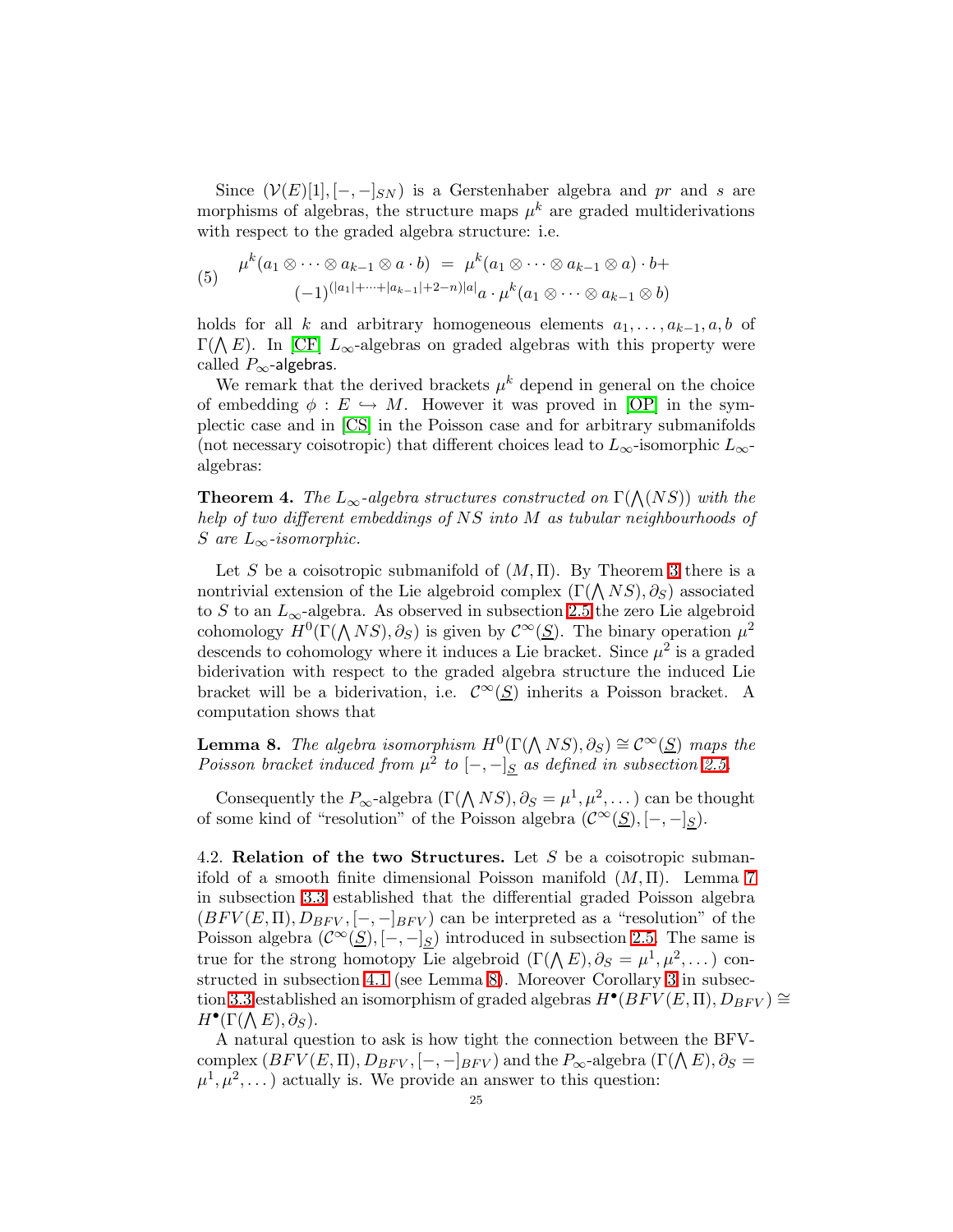**Theorem 5.** Let  $E \rightarrow S$  be a finite rank vector bundle over a smooth finite dimensional manifold S. Assume  $(E, \Pi)$  is a Poisson manifold such that S is a coisotropic submanifold.

Then there is an  $L_{\infty}$  quasi-isomorphism between the BFV-complex  $(BFV(E,\Pi),D_{BFV},[-,-]_{BFV})$  associated to S (Definition [9](#page-21-1) in subsection [3.3\)](#page-19-0) and the strong homotopy Lie algebroid associated to S, i.e.  $(\Gamma(\bigwedge E),\partial_S=0)$  $\mu^1, \mu^2, \dots$  (Definition [10\)](#page-23-2).

An immediate consequence of Theorem [5](#page-24-1) is:

<span id="page-25-0"></span>**Corollary 4.** Let  $E \to S$  be a finite rank vector bundle over a smooth finite dimensional manifold S. Assume  $(E, \Pi)$  is a Poisson manifold such that S is a coisotropic submanifold.

Then the formal deformation problems associated to the BFV-complex  $(BFV(E,\Pi),D_{BFV},[-,-]_{BFV})$  and to the strong homotopy Lie algebroid  $(\Gamma(\bigwedge E), \partial_S = \mu^1, \mu^2, \dots)$  are equivalent.

Next we prove Theorem [5:](#page-24-1)

Proof. The strategy of the proof is as follows: the starting point is the BFVcomplex  $(BFV(E,\Pi),D_{BFV},[-,-]_{BFV})$ . As a by-product of the proof of Proposition [2](#page-19-1) in subsection [3.3](#page-19-0) we obtained an isomorphism of graded algebras  $H^{\bullet}(BFV(E,\Pi),\delta) \cong \Gamma(\bigwedge^{\bullet} E)$ . The  $\bullet$  on the left-hand side refers to the grading with respect to the total degree. Recall that  $\delta$  is  $[\Omega_0, -]_G$  where  $\Omega_0 \in BFV(E,\Pi)$  is given by the tautological section of the bundle  $\mathcal{E} \to E$ and G denotes the Poisson bivector field on  $\mathcal{E}^*[1] \oplus \mathcal{E}[-1]$  representing the fibre pairing between  $\mathcal{E}^*[1]$  and  $\mathcal{E}[-1]$ .

More explicitly we considered pullbacks  $i^*$  and  $p^*$  along  $i: E^* \hookrightarrow \mathcal{E}^*[1] \oplus$  $\mathcal{E}[1]$  and  $p : \mathcal{E}^*[1] \oplus \mathcal{E}[-1] \to E^*[1]$  and a homotopy  $h : BFV(E,\Pi) \to$  $BFV(E, \Pi)[-1]$  such that  $h \circ h = 0$ ,  $i^* \circ h = 0$ ,  $h \circ p^* = 0$  and  $\delta \circ h + h \circ \delta =$  $id - p^* \circ i^*$  hold. We summarize the situation in the following diagram:

<span id="page-25-1"></span>(6) 
$$
(\mathcal{C}^{\infty}(E^*[1]),0) \xrightarrow{\mathcal{P}^*} (BFV(E,\Pi),\delta),h.
$$

By Theorem [2](#page-7-0) in subsection [2.3](#page-6-0) these data can be used for homological transfer of an  $L_{\infty}$ -algebra structure from  $(BFV(E,\Pi),\delta)$  to  $\mathcal{C}^{\infty}(E^*[1]) =$  $\Gamma(\bigwedge E).$ 

We will use these data to perform the homological transfer of the differential graded Lie algebra  $(BFV(E, \Pi), D_{BFV}, [-, -]_{BFV})$  to  $\Gamma(\Lambda E)$  in terms of diagrams as described in subsection [2.3.](#page-6-0) It will turn out that no convergence issues arise and that the induced  $L_{\infty}$ -algebra structure on  $\Gamma(\bigwedge E)$  is a  $P_{\infty}$ -algebra, i.e. the structure maps are graded multiderivations. Hence we have two  $P_{\infty}$ -algebra structures on  $\Gamma(\bigwedge E)$ : one is induced from the BFVcomplex and the second one is given by the strong homotopy Lie algebroid associated to S. Since  $\Gamma(\bigwedge E)$  is generated by  $\mathcal{C}^{\infty}(S)$  and  $\Gamma(E)$  as a graded algebra it suffices to know the structure maps of the  $P_{\infty}$ -algebra structures restricted to  $\mathcal{C}^{\infty}(S)$  and  $\Gamma(E)$  respectively in order to be able to reconstruct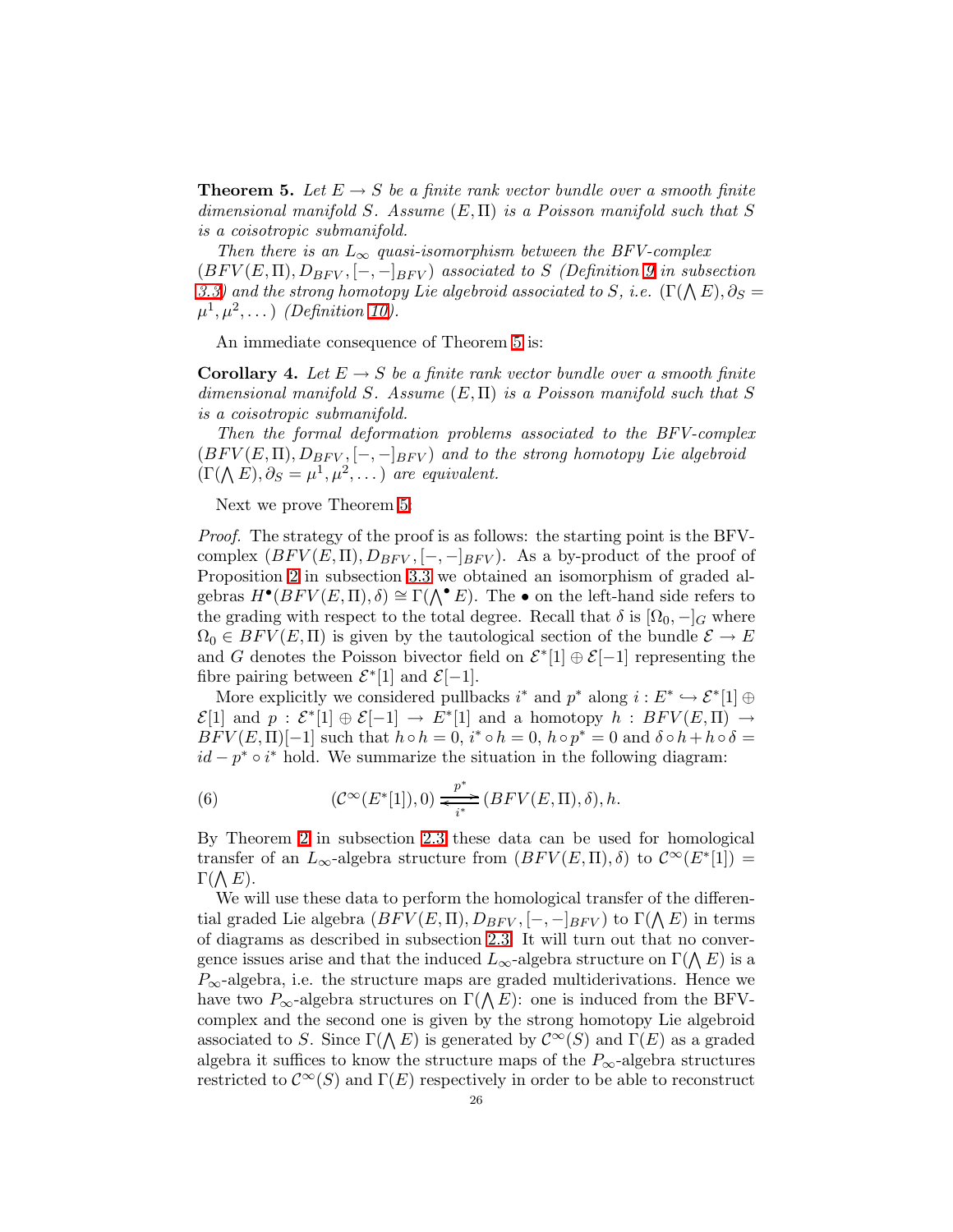them completely. We will check that the restricted structure maps of the two  $P_{\infty}$ -algebras coincide, hence so do the full  $P_{\infty}$ -algebras.

Step 1) homological transfer in terms of trees:

We perform the homological transfer of the differential graded Lie algebra structure on  $BFV(E, \Pi)$  along the diagram [\(6\)](#page-25-1). What does the induced  $L_{\infty}$ -algebra structure on  $\Gamma(\bigwedge E)$  look like?

The BFV-differential  $D_{BFV} = [\Omega, -]_{BFV}$  can be decomposed as  $D_{BFV} =$  $\delta + D_R$  satisfying  $\delta \circ \delta = 0$  and  $\delta \circ D_R + D_R \circ \delta + D_R \circ D_R = 0$ . Recall that  $BFV(E, \Pi)$  carries a bigrading given by  $BFV^{(p,q)}(E, \Pi) := \Gamma(\bigwedge^p(\mathcal{E}) \otimes$  $\bigwedge^q (\mathcal{E}^*)$ ). We have

$$
h: BFV^{(p,q)}(E,\Pi) \to BFV^{(p,q+1)}(E,\Pi),
$$
  
\n
$$
D_R: BFV^{(p,q)}(E,\Pi) \to \bigoplus_{(p'>p,q'\geq q,p'-q'=p-q)} BFV^{(p',q')}(E,\Pi) \text{ and}
$$
  
\n
$$
[-,-]_{BFV} = ([-,-]_G + [-,-]_{\iota_{\nabla}(\Pi)}) \mod BFV_{\geq 1}(E,\Pi).
$$

Following subsection [2.3](#page-6-0) the induced structure maps are given in terms of oriented trees with edges decorated by non-negative integers. The set of exterior vertices decomposes into the set of leaves (with edges pointing away from them) and a unique root (with an edge pointing towards it). To each such decorated tree  $T$  a map

$$
m_T:=\Gamma(\bigwedge E)^{\otimes\#(leaves)}\to\Gamma(\bigwedge E)
$$

is associated by the following rule: put  $[-,-]_{BFV}$  at the trivalent vertices and  $k$  copies of  $D_R$  at edges decorated by the number  $k$ . Between consecutive operations  $[-,-]_{BFV}$  or  $D_R$  place a homotopy  $-h$ . We define  $\tilde{m}_T : BFV(E, \Pi)^{\otimes \#(leaves)} \to BFV(E, \Pi)$  to be the composition of all these maps in the order given by the orientation of the tree  $T$ . Then we set  $m_T := i^* \circ \tilde{m}_T \circ (p^*)^{\otimes \#(leaves)}.$ 

Because  $p^*(\Gamma(\bigwedge E)) \subset BFV^{(\bullet,0)}(E,\Pi)$  and  $(i^*)^{-1}(\Gamma(\bigwedge E)) \subset BFV^{(\bullet,0)}(E,\Pi)$ the operation  $m<sub>T</sub>$  associated to a decorated tree T can only be non-zero if the corresponding  $\tilde{m}_T$  maps the subspace  $(BFV^{(\bullet,0)}(E,\Pi))^{\otimes\#(leaves)}$  to a subspace having nonvanishing intersection with  $BFV^{(\bullet,0)}(E,\Pi)$ .

Since the homotopy  $h$  increases the ghost-momentum degree by 1 and  $[-,-]_G$  is the only operation that decreases it by 1, there must be at least as many trivalent vertices decorated by  $[-,-]_G$  as there are hs. From

$$
#([-,-]_G) \geq #(h) = #(D_R) + #(\text{trivalent vertices}) - 1
$$

it follows that

 $#(D_R) + #$ (trivalent vertices decorated by  $([-,-]_{BFV}) - ([-,-]_G) \leq 1$ .

One can easily exclude the sharp inequality so there are two remaining cases: Either 1) all the edges of the tree are decorated by zeros. In this case exactly one of the trivalent vertices is decorated by  $([-,-]_{BFV}) - ([-,-]_{G})$  and the other trivalent vertices are decorated by  $[-,-]_G$ . Or 2) exactly one edge is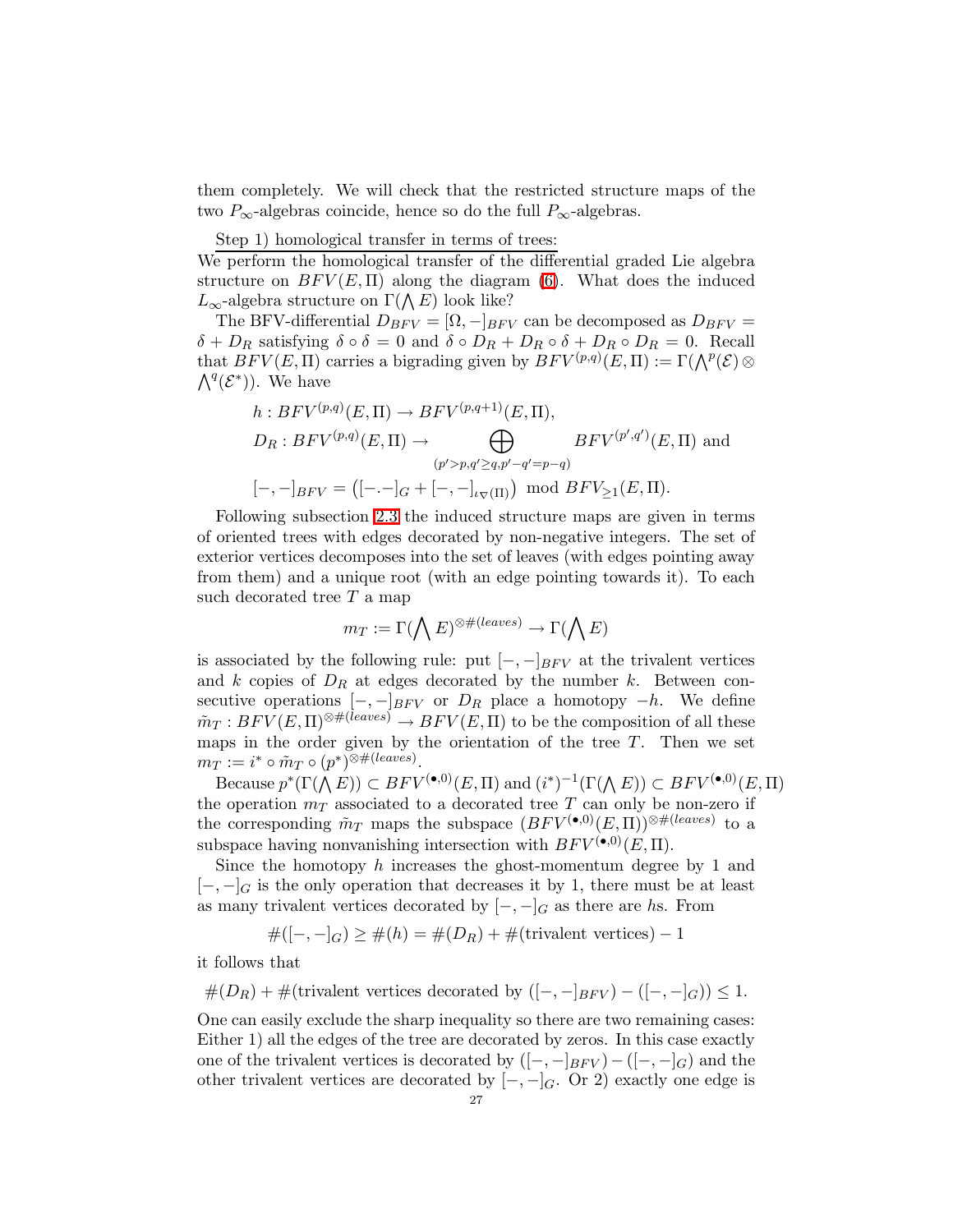decorated by 1 and all the others by zero. In this case all of the trivalent vertices are decorated by  $[-,-]_G$ .

Observe that in both case 1) and 2) the part of the "exceptional" operation  $D_R$  and  $([-,-]_{BFV} - [-,-]_G)$  respectively that actually contributes to  $m_T$  is the part of ghost-momentum degree 0. We decompose  $D_{BFV}$ with respect to the ghost degree  $D_{BFV} = \sum_{k\geq 0} \delta_k$  with  $\delta_0 = \delta$ , and hence  $D_R = \sum_{k\geq 1} \delta_k$ . The fact that  $D_R$  is of total degree 1 implies that its component of ghost-momentum degree 0 is given by  $\delta_1$ . The ghost-momentum degree 0 component of  $([-,-]_{BFV}) - ([-,-]_G)$  is  $[-,-]_{\iota_{\nabla}(\Pi)}$ .

Moreover the identity  $[p^*(-), p^*(-)]_G = 0$  holds because  $p^*(\Gamma(\Lambda E)) \subset$  $BFV^{(\bullet,0)}(E,\Pi)$  and because  $[-,-]_G$  is the graded Poisson bracket induced from the fibre pairing between  $\mathcal{E}^*[1]$  and  $\mathcal{E}[-1]$ . Hence the only two types of trees that contribute to the induced  $L_{\infty}$ -algebra structure on  $\Gamma(\bigwedge E)$  are the following:



Here the decoration E refers to  $[-,-]_{\iota_{\nabla}(\Pi)}, G$  refers to  $[-,-]_G$  and the decoration of the edges was left out whenever it is zero. We denote the maps from  $(\Gamma(\Lambda E))^{\otimes n}$  to  $\Gamma(\Lambda E)$  associated to the trees on the left / right hand side with n leaves by  $L_n$  and  $R_n$  respectively. Up to skew-symmetrization and sign issues these two families of maps define the induced  $L_{\infty}$ -algebra structure on  $\Gamma(\bigwedge E)$ .

Step 2)  $P_{\infty}$ -property:

<span id="page-27-0"></span>The  $L_{\infty}$ -algebra structure  $(\Gamma(\Lambda E), \partial_S = \mu^1, \mu^2, \dots)$  satisfies the  $P_{\infty}$  property [\(5\)](#page-24-3) as remarked before. Furthermore

**Lemma 9.** The  $L_{\infty}$ -algebra structure on  $\Gamma(\bigwedge E)$  induced from the differential graded Poisson algebra  $(BFV(E,\Pi),D_{BFV},[-,-]_{BFV})$  satisfies the  $P_{\infty}$  property [\(5\)](#page-24-3).

*Proof.* We first prove that the result of the evaluation of  $L_n(R_n)$  on elements of the form

$$
a_1\otimes\cdots\otimes a_{k-1}\otimes a\cdot b\otimes a_k\cdots\otimes a_{n-1}\in\Gamma(\bigwedge E)^{\otimes n}.
$$

can be expressed using  $L_n$   $(R_n)$  evaluated on  $a_1 \otimes \cdots \otimes a_{n-1}$  and on  $a_1 \otimes \cdots \otimes b \otimes a_{n-1}$  only. Without loss of generality one may assume that  $a_1, \cdots, a_{(n-1)}, a, b$  are all homogeneous.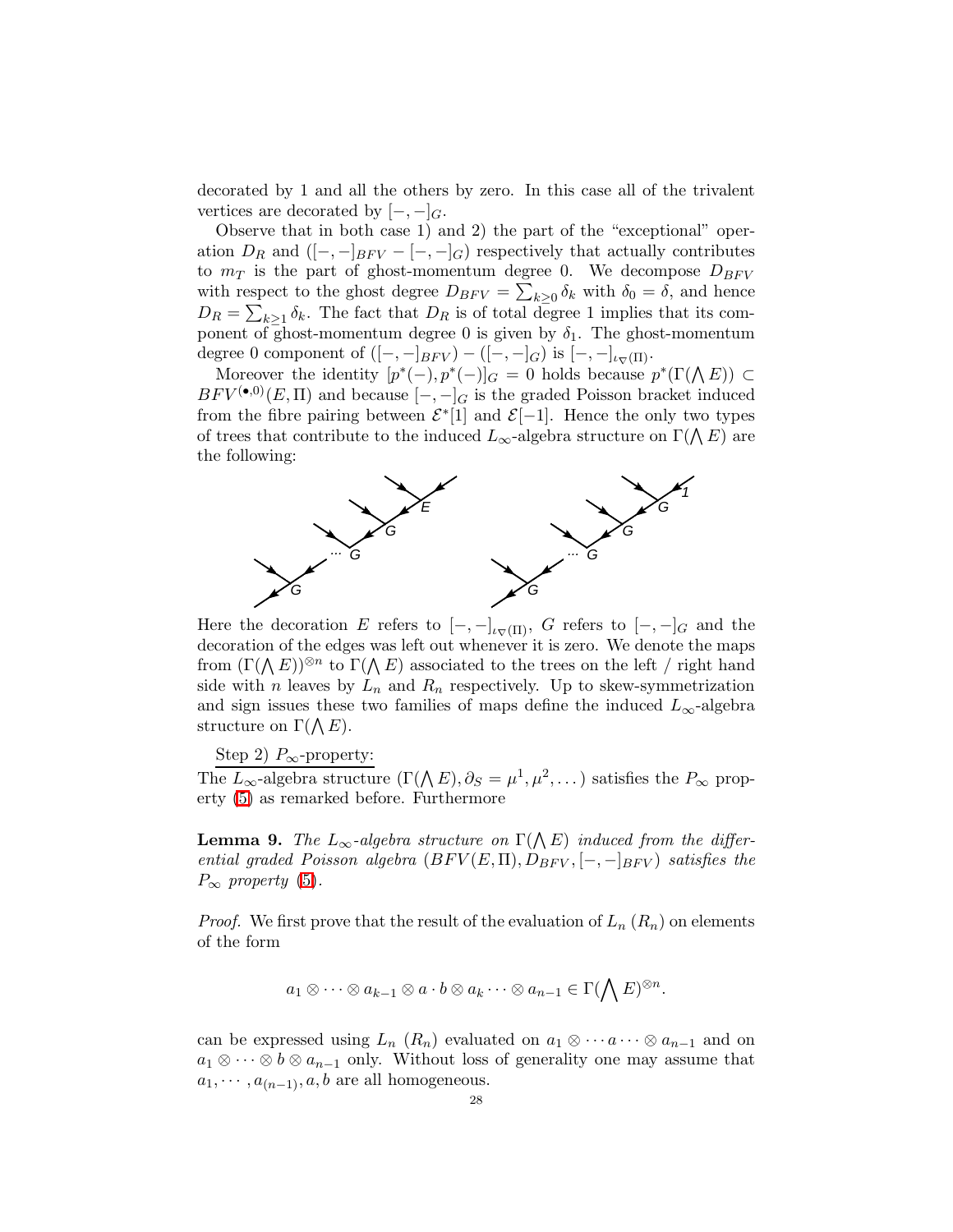Consider the map  $L_n$  first and assume that  $k < (n-1)$ . By the graded Leibniz identity for  $[-,-]_G$  we have

$$
[p^*(a \cdot b), \bullet]_G = [p^*(a) \cdot p^*(b), \bullet]_G =
$$
  

$$
p^*(a) \cdot [p^*(b), \bullet]_G + (-1)^{|a||b|}p^*(b) \cdot [p^*(a), \bullet]_G.
$$

Recall the definition of the homotopy  $h$  given during the proof of Proposition [2](#page-19-1) in subsection [3.3:](#page-19-0)

$$
h(f_{\mu_1\ldots\mu_k}(x,y,c)b^{\mu_1}\cdots b^{\mu_k}) :=
$$
  

$$
\sum_{1\leq\mu\leq s}b^{\mu}\left(\int_0^1\frac{\partial f_{\mu_1\ldots\mu_k}}{\partial y^{\mu}}(x,t\cdot y,c)t^kdt\right)b^{\mu_1}\cdots b^{\mu_k}.
$$

Hence  $h(p^*(X) \cdot Y) = (-1)^{|X|} p^*(X) \cdot h(Y)$  because  $p^*X$  does not depend on the coordinates  $y^{\mu}$  and  $b^{\mu}$ . So

(7) 
$$
h([p^*(a \cdot b), \bullet]_G) =
$$

$$
(-1)^{|a|}p^*(a) \cdot h([p^*(b), \bullet]_G) + (-1)^{(|a|+1)|b|}p^*(b) \cdot h([p^*(a), \bullet]_G)
$$

holds. Applying consecutively

(1)  $[p^*(-), -]_G$  and using the graded Leibniz identity together with  $[p^*(-), p^*(-)]_G = 0;$  and

(2) h and using 
$$
h(X \cdot p^*(Y)) = h(X) \cdot p^*(Y)
$$

leads to

$$
L_n(a_1 \otimes \cdots \otimes a_{k-1} \otimes a \cdot b \otimes a_k \cdots \otimes a_{n-1}) =
$$
  
\n
$$
(-1)^{(|a_1| + \cdots + |a_{k-1}| + k)|a|} a \cdot L_n(a_1 \otimes \cdots \otimes a_{k-1} \otimes b \otimes a_k \cdots \otimes a_{n-1}) +
$$
  
\n
$$
(-1)^{(|a_1| + \cdots + |a_{k-1}| + |a| + k)|b|} b \cdot L_n(a_1 \otimes \cdots \otimes a_{k-1} \otimes a \otimes a_k \cdots \otimes a_{n-1})
$$

for  $k < (n-1)$ . By similar reasoning this formula can be extended to the cases  $k = (n - 1)$  and  $k = n$ .

We claim that

$$
R_n(a_1 \otimes \cdots \otimes a_{k-1} \otimes a \cdot b \otimes a_k \cdots \otimes a_{n-1}) =
$$
  

$$
(-1)^{(|a_1|+\cdots+|a_{k-1}|+k)|a|}a \cdot R_n(a_1 \otimes \cdots \otimes a_{k-1} \otimes b \otimes a_k \cdots \otimes a_{n-1}) +
$$
  

$$
(-1)^{(|a_1|+\cdots+|a_{k-1}|+|a|+k)|b|}b \cdot R_n(a_1 \otimes \cdots \otimes a_{k-1} \otimes a \otimes a_k \cdots \otimes a_{n-1})
$$

holds as well. For  $k < n$  the arguments previously applied to  $L_n$  go through. For the case  $k = n$  we make use of the explicit formula for  $\delta_1$  which was derived in the proof of Corollary [3](#page-21-0) in subsection [3.3:](#page-19-0)

$$
\delta_1 = [\Omega_0, -]_{\iota_{\nabla}(\Pi)} + [\Omega_1, -]_G.
$$

Hence  $\delta_1(p^*(a \cdot b)) = \delta_1(p^*(a)) \cdot p^*(b) + (-1)^{|a|} p^*(a) \cdot \delta_1(p^*(b))$  and applying the established computation rules for h and  $[p^*(-), -]_G$  yields the claimed formula for  $R_n$ .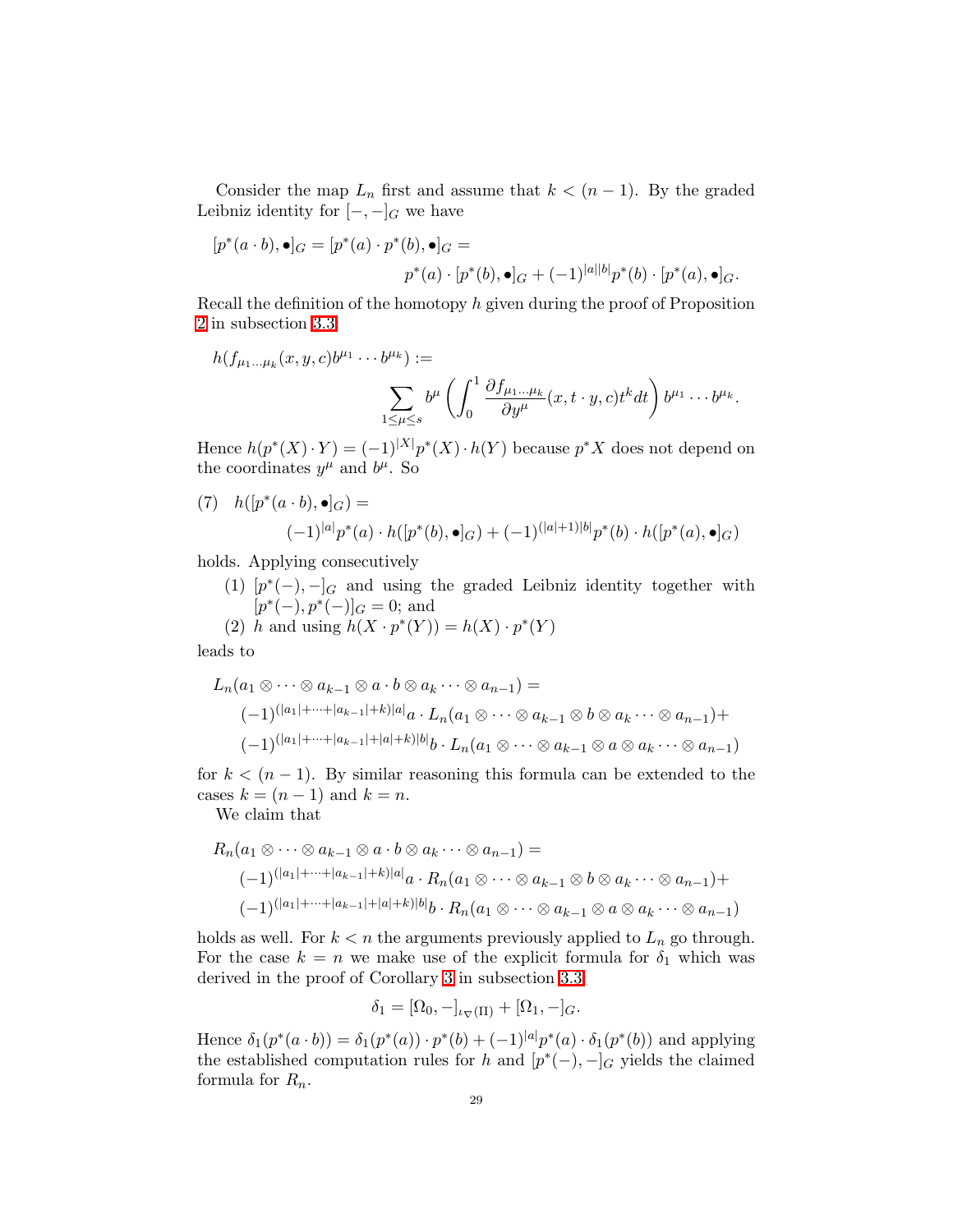If one takes the signs arising from the décalage-isomorphism and graded symmetrization into account one obtains the signs as stated in  $(5)$ .

#### Step 3) localization:

The graded commutative associative algebra  $\mathcal{C}^{\infty}(E^*[1]) = \Gamma(\bigwedge E)$  is generated by elements of degree 0 and 1, i.e. by  $\mathcal{C}^{\infty}(S)$  and  $\Gamma(E)$ . Hence it is enough to know  $L_n$  and  $R_n$  restricted to  $(C^{\infty}(S) \oplus \Gamma(E))^{\otimes n} \subset (\Gamma(\Lambda E))^{\otimes n}$ by Lemma [9.](#page-27-0) Since  $\Gamma(\Lambda E)$  is concentrated in non-negative degrees and the total degree of  $L_n$  and  $R_n$  is  $(2 - n)$ , it suffices to know  $L_n$  and  $R_n$  on elements of one of the following types:

A') 
$$
\gamma^1 \otimes \cdots \otimes \gamma^n
$$
 for  $\gamma^i \in \Gamma(E)$ ,  
\nB')  $\gamma^1 \otimes \cdots \otimes \gamma^{(k-1)} \otimes f \otimes \gamma^k \otimes \cdots \otimes \gamma^{(n-1)}$  for  $\gamma^i \in \Gamma(E)$ ,  $f \in C^{\infty}(S)$ ,  
\nC')  $\gamma^1 \otimes \cdots \otimes \gamma^{(k-1)} \otimes f \otimes \gamma^k \otimes \cdots \otimes \gamma^{(k+l-1)} \otimes g \otimes \gamma^{(k+l)} \otimes \cdots \otimes \gamma^{(n-2)}$   
\nfor  $\gamma^i \in \Gamma(E)$ ,  $f, g \in C^{\infty}(S)$ .

We choose a trivializing cover  $\mathcal{U} := (U_\alpha)_{\alpha \in A}$  for the vector bundle  $E \to S$ . Let  $(\rho_{\alpha})_{\alpha \in A}$  be a partition of unity subordinated to U, i.e. a)  $\rho_{\alpha} \in C^{\infty}(S)$ , b)  $supp(\rho_{\alpha}) \subset U_{\alpha}$  for every  $\alpha \in A$ , c)  $(\rho_{\alpha})_{\alpha \in A}$  is locally finite (for every  $x \in S$  there is an open neighbourhood U such that there are only finitely many  $\alpha \in A$  with  $\rho_{\alpha}|_{U} \neq 0$  and d)  $\sum_{\alpha \in A} \rho_{\alpha} = 1$ .

For an arbitrary  $f\in \mathcal{C}^\infty S$  we write

$$
f = (\sum_{\alpha \in A} \rho_{\alpha}) f = \sum_{\alpha \in A} (\rho_{\alpha} f) =: \sum_{\alpha \in A} f_{\alpha}
$$

where  $f_{\alpha}$  is supported on  $U_{\alpha}$ . Similarly we get  $\gamma = \sum_{\alpha \in A} \gamma_{\alpha}$  for any section  $\gamma \in \Gamma(E)$ . Since U is a collection of trivializing neighbourhoods of the vector bundle E we can choose a local frame  $(e_1^{\alpha}, \ldots, e_s^{\alpha})$  of E restricted to  $U_{\alpha}$ . The section  $\gamma_{\alpha}$  is supported on  $U_{\alpha}$  and hence there are local functions  $(w_\alpha^1, \ldots, w_\alpha^r)$  such that

$$
\gamma_\alpha = \sum_{j=1}^s w_\alpha^j e_j^\alpha
$$

.

Using this decomposition of smooth functions and sections of  $E$  on elements of  $(C^{\infty}(S) \oplus \Gamma(E))^{\otimes n}$  of type A'), B') or C') shows that  $L_n$  and  $R_n$  are totally determined by evaluating them for arbitrary  $\alpha \in A$  on elements of the form

A)  $e_{j_1}^{\alpha} \otimes \cdots \otimes e_{j_n}^{\alpha},$ B)  $e_{j_1}^{\alpha} \otimes \cdots \otimes e_{j_{(k-1)}}^{\alpha} \otimes f \otimes e_{j_k}^{\alpha} \otimes \cdots \otimes e_{j_{(n-1)}}^{\alpha}$  with  $f \in C^{\infty}(U_{\alpha}),$  $\mathbb{C}) \ \ e_{j_1}^\alpha \otimes \cdots \otimes e_{j_{(k-1)}}^\alpha \otimes f \otimes e_{j_k}^\alpha \otimes \cdots \otimes e_{j_{(k+l-1)}}^\alpha \otimes g \otimes e_{j_{(k+l)}}^\alpha \otimes \cdots \otimes e_{j_{(n-2)}}^\alpha$ with  $f,g \in \mathcal{C}^{\infty}(U_{\alpha}).$ 

Since we only used the  $P_{\infty}$  property and the total degrees of the structure maps  $L_n$  and  $R_n$ , the same is true for the structure maps  $\mu^n$  of the strong homotopy Lie algebroid  $(\Gamma(\Lambda E), \partial_S = \mu^1, \mu^2, \dots)$  associated to S.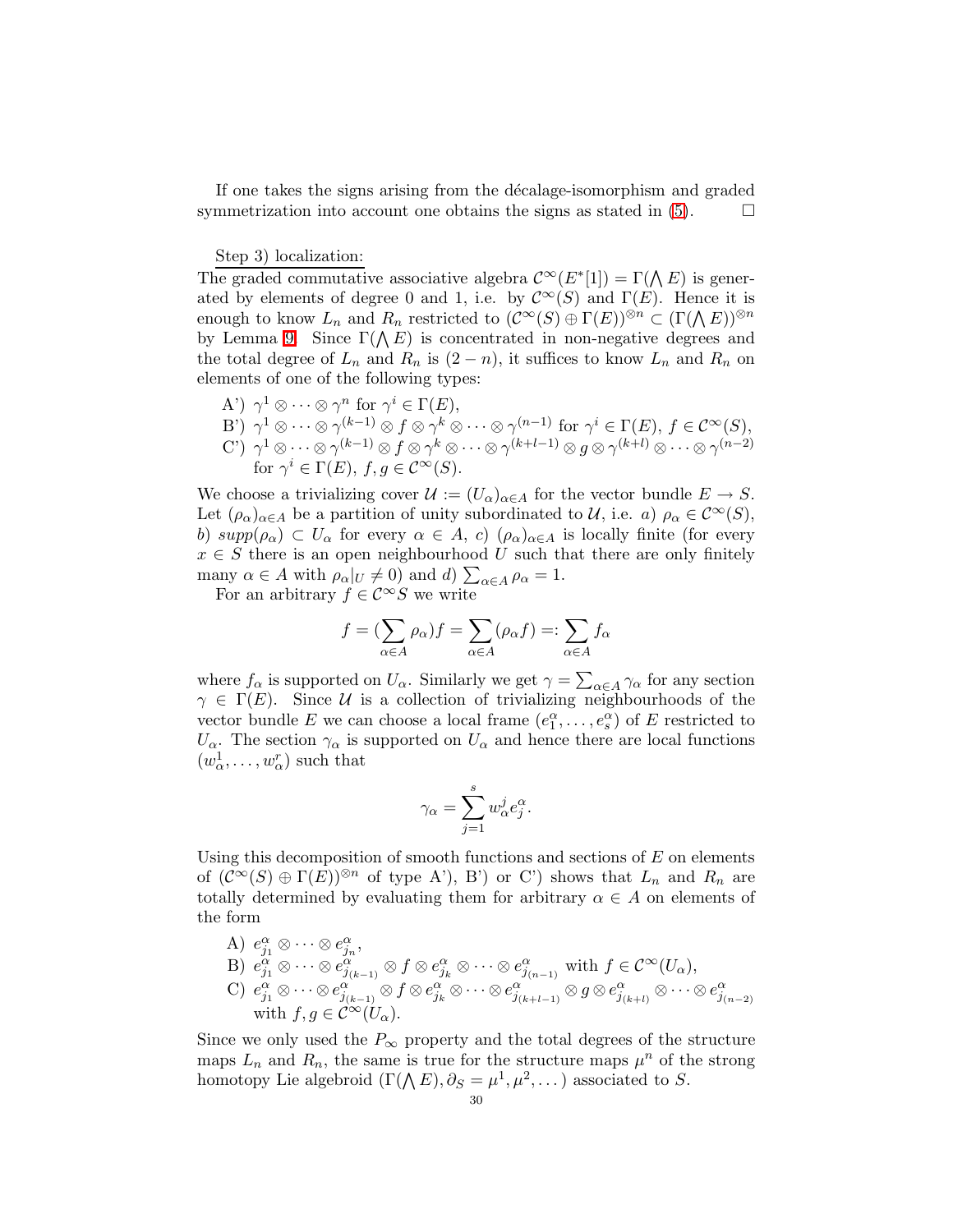Step 4) comparison of the restricted structure maps:

Let  $U_{\alpha}$  be an open subset of the trivializing cover  $\mathcal{U}$ . The aim is to compute explicit coordinate expressions on  $U_{\alpha}$  for the restricted structure maps of the strong homotopy Lie algebroid and the structure induced from the BFVcomplex respectively.

Let  $(x^{\beta})_{\beta=1,\dots s}$  be coordinates for S and  $(y^{j})_{j=1,\dots e}$  linear fibre coordinates along E. We have to consider the graded Lie algebra  $\mathcal{V}(E|_{U_{\alpha}})[1]$  with the bracket given by

$$
[\frac{\partial}{\partial x^\alpha},x^\beta]_{SN}=\delta_\alpha^\beta,\quad [\frac{\partial}{\partial y^i},y^j]_{SN}=\delta_i^j.
$$

The Poisson bivector field Π is given by

$$
\frac{1}{2}\Pi^{\alpha\beta}\frac{\partial}{\partial x^{\alpha}}\frac{\partial}{\partial x^{\beta}} + \Pi^{\alpha j}\frac{\partial}{\partial x^{\alpha}}\frac{\partial}{\partial y^{j}} + \frac{1}{2}\Pi^{ij}\frac{\partial}{\partial y^{i}}\frac{\partial}{\partial y^{j}}
$$

.

A straightforward computation of the restricted structure maps  $\hat{\mu}^k$  of the  $L_{\infty}[1]$ -algebra structure on  $\Gamma(\bigwedge E|_{U_{\alpha}})[1]$  yields

$$
\hat{\mu}^{k}(\frac{\partial}{\partial y^{j_{1}}}\otimes\cdots\otimes\frac{\partial}{\partial y^{j_{k}}}) = (-1)^{k}\frac{1}{2}\left(\frac{\partial}{\partial y^{j_{1}}}\cdots\frac{\partial}{\partial y^{j_{k}}}\left(\Pi^{il}\frac{\partial}{\partial y^{i}}\frac{\partial}{\partial y^{l}}\right)\right)|_{S}
$$

$$
\hat{\mu}^{k}(\frac{\partial}{\partial y^{j_{1}}}\otimes\cdots\otimes\frac{\partial}{\partial y^{j_{(k-1)}}}\otimes f(x)) = (-1)^{k}\left(\frac{\partial}{\partial y^{j_{1}}}\cdots\frac{\partial}{\partial y^{j_{(k-1)}}}\left(\Pi^{\alpha l}\frac{\partial f(x)}{\partial x^{\alpha}}\frac{\partial}{\partial y^{l}}\right)\right)|_{S}
$$

$$
\hat{\mu}^{k}(\frac{\partial}{\partial y^{j_{1}}}\otimes\cdots\otimes\frac{\partial}{\partial y^{j_{(k-2)}}}\otimes f(x)\otimes g(x)) = (-1)^{(k-1)}\left(\frac{\partial}{\partial y^{j_{1}}}\cdots\frac{\partial}{\partial y^{j_{(k-2)}}}\left(\Pi^{\alpha\beta}\frac{\partial f(x)}{\partial x^{\alpha}}\frac{\partial g(x)}{\partial x^{\beta}}\right)\right)|_{S}
$$

Only the last expression picks up a sign under the décalage-isomorphism: the exponent changes from  $(k-1)$  to k.

To obtain concrete formulae for the induced  $L_{\infty}$ -algebra structure we first make some general observations on the induced structure maps. All the operations  $D_R$ ,  $h$ ,  $[-,-]_G$  and  $[-,-]_{\iota_{\nabla}(\Pi)}$  are (multi-)differential operators and the surjection from  $BFV(E, \Pi)$  to its cohomology  $\Gamma(\Lambda E)$  involves the evaluation of sections at  $S \hookrightarrow E$ . It follows that the induced structure maps only depend on the jet-expansion of Π in transversal directions and that the homotopy  $h$  can be replaced by its jet-version. For convenience let us introduce the following local coordinates:  $(x^{\beta})_{\beta=1,\dots,s}$  on S, linear fibre coordinates  $(y^j)_{j=1,\dots,e}$  along E,  $(c_j)_{j=1,\dots,e}$  along  $\mathcal{E}^*[1]$  and  $(b^j)_{j=1,\dots,e}$  along  $\mathcal{E}[-1]$ . In these local coordinates the jet-version of the homotopy reads

$$
\hat{h}(f_{j_1\ldots j_k}(x,y,c)b^{j_1}\cdots b^{j_k}) :=
$$
\n
$$
\sum_{1 \le \mu \le e} \frac{1}{N(f) + k} b^{\mu} \left( \frac{\partial f_{j_1\ldots j_k}}{\partial y^{\mu}}(x,y,c) \right) b^{j_1} \cdots b^{j_k}
$$

where  $N(f)$  is the polynomial degree of f with respect to the transverse directions  $(y^j)_{j=1,...e}$ .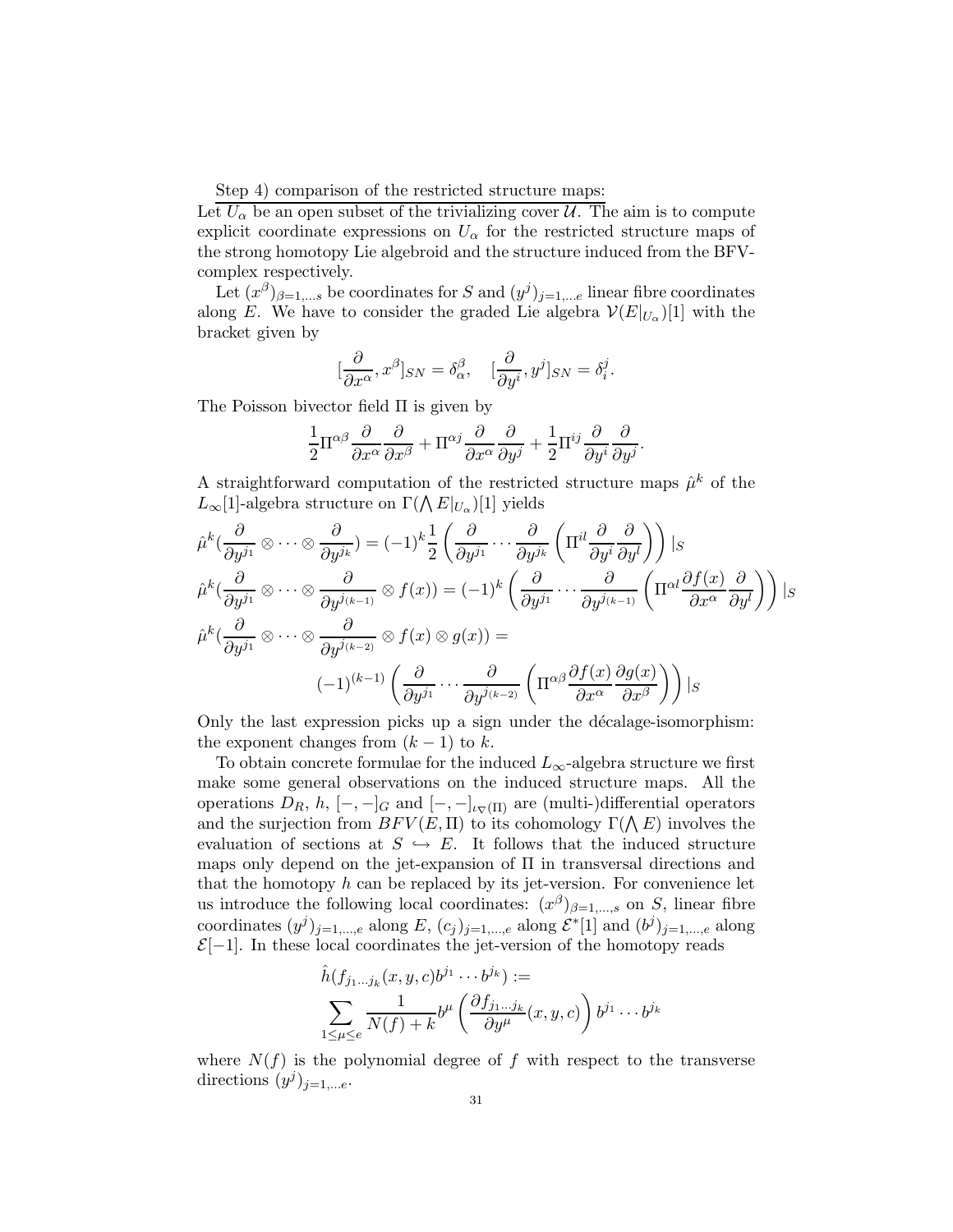In local coordinates the horizontal lift  $\iota_{\nabla}(\Pi)$  of  $\Pi$  is given by

$$
\frac{1}{2}\Pi^{\alpha\beta}\left(\frac{\partial}{\partial x^{\alpha}} + \Gamma^{s}_{\alpha r}c_{s}\frac{\partial}{\partial c_{r}} - \Gamma^{s}_{\alpha r}b^{r}\frac{\partial}{\partial b^{s}}\right)\left(\frac{\partial}{\partial x^{\beta}} + \Gamma^{n}_{\beta m}c_{n}\frac{\partial}{\partial c_{m}} - \Gamma^{n}_{\beta m}b^{m}\frac{\partial}{\partial b^{n}}\right) \n+ \Pi^{\alpha j}\left(\frac{\partial}{\partial x^{\alpha}} + \Gamma^{s}_{\alpha r}c_{s}\frac{\partial}{\partial c_{r}} - \Gamma^{s}_{\alpha r}b^{r}\frac{\partial}{\partial b^{s}}\right)\frac{\partial}{\partial y^{j}} + \frac{1}{2}\Pi^{ij}\frac{\partial}{\partial y^{i}}\frac{\partial}{\partial y^{j}}.
$$

Here  $\Gamma$  denotes the Christoffel symbols of the pull back connection on  $\mathcal{E}[1]\oplus$  $\mathcal{E}^*[-1]$ . Moreover the restriction of

$$
\delta_1(-)=[\Omega_0,-]_{\iota_{\nabla}(\Pi)}+[\Omega_1,-]_G
$$

(with  $\Omega_1 := -\frac{1}{2}$  $\frac{1}{2}h([\Omega_0, \Omega_0]_{\iota \nabla(\Pi)}))$  to  $\Gamma(E) \hookrightarrow B FV(E, \Pi)$  reads

$$
\Gamma^s_{\alpha r} y^r c_s \Pi^{\alpha \beta} \left( \frac{\partial}{\partial x^{\beta}} + \Gamma^n_{\beta m} c_n \frac{\partial}{\partial c_m} \right) + c_m \Pi^{m\alpha} \left( \frac{\partial}{\partial x^{\alpha}} + \Gamma^s_{\alpha r} c_s \frac{\partial}{\partial c_r} \right) \n- \frac{\partial}{\partial b^{\mu}} \left( \hat{h} \left( \frac{1}{2} \Pi^{\alpha \beta} \Gamma^s_{\alpha r} y^r c_s \Gamma^n_{\beta m} y^m c_n + \Pi^{\alpha k} \Gamma^s_{\beta r} y^r c_s c_k + \frac{1}{2} \Pi^{ij} c_i c_j \right) \right) \frac{\partial}{\partial c_{\mu}}.
$$

A straightforward but lengthy calculation with the restricted structure maps of the induced  $P_{\infty}$ -algebra structure shows that all contributions involving Christoffel-symbols cancel each other and that the formulae reduce to the local expressions for  $\mu^k$  derived above.

 $\Box$ 

#### 5. The Deformation Problem

<span id="page-31-0"></span>A relation between BFV-complexes (see Definition [9](#page-21-1) in subsection [3.3\)](#page-19-0) and so-called coisotropic graphs is presented. More precisely Theorem [6](#page-35-0) in subsection [5.2](#page-33-0) establishes a one-to-one correspondence between equivalence classes of normalized MC-elements of a BFV-complex and coisotropic graphs. Although the BFV-complex is  $L_{\infty}$  quasi-isomorphic to the strong homotopy Lie algebroid according to Theorem [5](#page-24-1) in subsection [4.2](#page-24-0) the two structures capture different information in the non-formal regime. As a demonstration of this phenomenon we provide a simple example of a coisotropic submanifold inside a Poisson manifold where the strong homotopy Lie algebroid fails to detect obstructions to coisotropic deformations. In the formal setting the normalization condition on MC-elements introduced in subsection [5.2](#page-33-0) turns out to be superfluous. Furthermore we use the BFV-complex to treat an example which was also considered in [\[OP\]](#page-49-1) and [\[Z\]](#page-50-2) and recover some of the results derived there.

<span id="page-31-1"></span>5.1. Deformations of coisotropic Submanifolds. Let  $S$  be a coisotropic submanifold of a smooth finite dimensional Poisson manifold  $(M, \Pi)$ . We fix an embedding of the normal bundle of  $S$  into  $M$ . Hence we obtain a vector bundle  $E \to S$  such that E is equipped with a Poisson bivector field  $\Pi$  for which  $S \to E$  is coisotropic.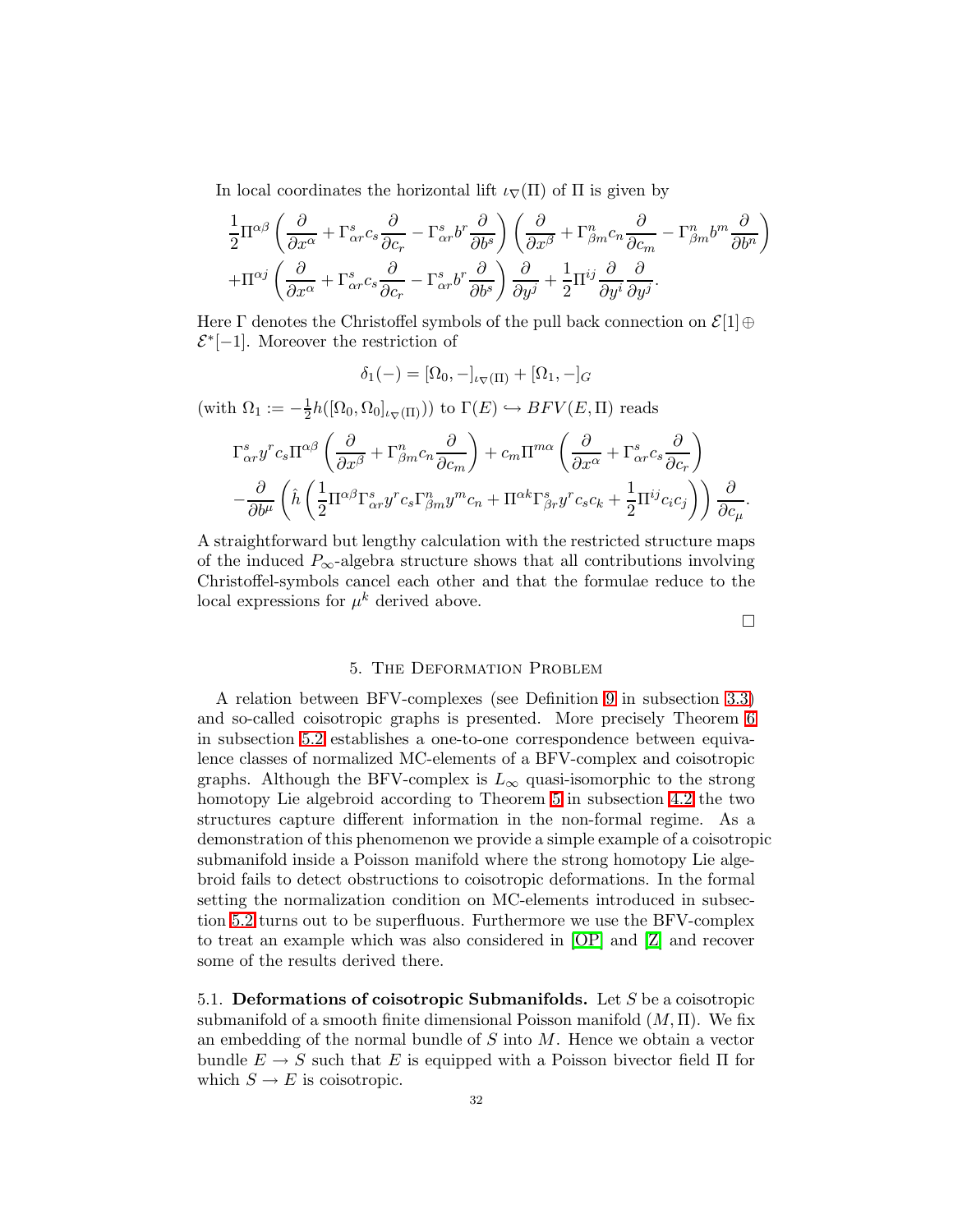Consider all embedded submanifolds of E. These form a subset  $\mathcal{S}(E)$  of the set  $\mathcal{P}(E)$  of all subsets of E. There is a map

$$
\widetilde{graph} : \Gamma(E) \rightarrow \mathcal{S}(E)
$$
  

$$
\mu \mapsto S_{\mu} := \{(x, -\mu(x)) \in E : x \in S\}.
$$

We denote the intersection of the image of  $graph$  with the space of all coisotropic submanifolds of  $(E, \Pi)$  by  $\mathcal{C}(E, \Pi)$ , the set of coisotropic graphs.

Given the set  $\mathcal{C}(E,\Pi)$  one can ask the question whether it is representable in an algebraic way. The precise meaning of this is the following: consider a differential graded Lie algebra  $(V, d, [-, -])$ . In subsection [2.1](#page-2-1) the set of MC-elements of  $(V, d, [-, -])$  was defined to be

$$
MC(V) := \{ \beta \in V_1 : d(\beta) + \frac{1}{2}[\beta, \beta] = 0 \}.
$$

One can ask whether there is a differential graded Lie algebra (more generally an  $L_{\infty}$ -algebra) V such that  $MC(V) = C(E,\Pi)$ . We will show in subsection [5.2](#page-33-0) that this is the case if one chooses the differential graded Poisson algebra  $(BFV(E,\Pi),D_{BFV},[-,-]_{BFV})$  and imposes a normalization condition.

We remark that a very special case of this situation occurs when one considers Lagrangian submanifolds of symplectic manifolds. Let  $(M, \Pi)$  be symplectic, i.e.  $\Pi^{\#}$  is assumed to be an isomorphism of bundles. Consequently  $dim(M)$  must be  $2n$  for some  $n \in \mathbb{N}$ . A coisotropic submanifold L of M is called Lagrangian if  $dim(L) = n$ . Using an extension of Darboux's Theorem due to Weinstein([\[W1\]](#page-50-7)) one can show that there is an embedding of the normal bundle  $E$  of  $L$  into  $M$  as a tubular neighbourhood such that

$$
\mathcal{C}(E,\Pi) \cong \{ \gamma \in \Omega^1(L) : d_{DR}(\gamma) = 0 \}.
$$

A generalization of this statement to coisotropic submanifolds S of symplectic manifolds  $(M, \Pi)$  was investigated in [\[OP\]](#page-49-1). It was shown that

$$
\mathcal{C}^c(E,\Pi) \cong MC^c(\Gamma(\wedge E))
$$

where  $\Gamma(\bigwedge E)$  is equipped with the structure of the strong homotopy Lie algebroid associated to  $S$ , see Definition [10](#page-23-2) in subsection [4.1.](#page-23-0) The superscript c stands for "close" and refers to the fact that only sections sufficiently close to the zero section are taken into account.

The arguments in [\[OP\]](#page-49-1) heavily rely on Gotay's study of coisotropic submanifolds inside symplectic manifolds, see [\[G\]](#page-49-16). Gotay showed that the pull back of the symplectic form to the submanifold determines the symplectic form on a tubular neighbourhood (up to neighbourhood equivalence). In particular this implies that there is an embedding of the normal bundle of a coisotropic submanifold into the symplectic manifold such that the Poisson bivector field is polynomial in fibre directions. This fails in the Poisson case.

The following example shows that the results concerning the deformation problem of coisotropic submanifolds inside symplectic manifolds mentioned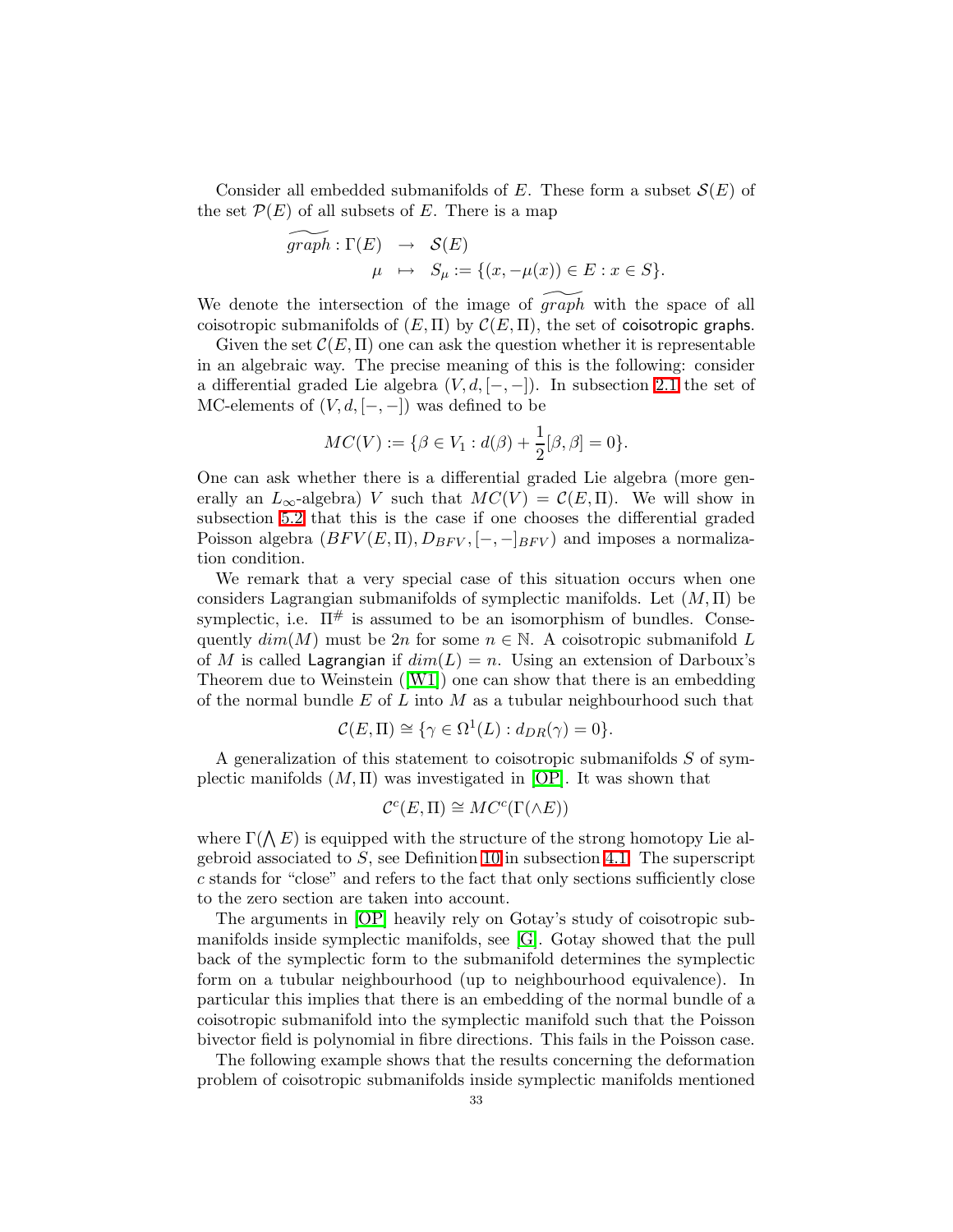above do not carry over to the Poisson case: Consider  $\mathbb{R}^2$  equipped with the smooth Poisson bivector field

$$
\Pi := \begin{cases}\n0 & \text{for} \quad (x, y) = (0, 0) \\
\exp(-\frac{1}{x^2 + y^2}) \frac{\partial}{\partial x} \wedge \frac{\partial}{\partial y} & \text{for} \quad (x, y) \neq (0, 0).\n\end{cases}
$$

It vanishes to all orders at  $(0,0)$  but is symplectic on  $\mathbb{R}^2 \setminus \{(0,0)\}$ . The point  $(0, 0)$  is a coisotropic submanifold and obviously

$$
\mathcal{C}(\mathbb{R}^2, \Pi) = \{(0,0)\}.
$$

However the strong homotopy Lie algebroid associated to  $(0,0)$  is  $(\mathbb{R}^2,0,\dots)$ , so

$$
MC(\mathbb{R}^2) \cong \mathbb{R}^2.
$$

Hence  $\mathcal{C}(\mathbb{R}^2,\Pi)$  is not isomorphic to  $MC(\mathbb{R}^2)$ .

<span id="page-33-0"></span>5.2. (Normalized) MC-elements and the Gauge Action. Let  $E \to S$ be a finite rank vector bundle over a smooth finite dimensional manifold S. Assume  $(E, \Pi)$  is a Poisson manifold such that S is a coisotropic submanifold. The aim is to study the set of MC-elements and the deformation problem associated to the BFV-complex  $(BFV(E,\Pi),D_{BFV},[-,-]_{BFV})$ , see Definition [9](#page-21-1) in subsection [3.3.](#page-19-0)

Recall that the BFV-differential  $D_{BFV}$  is given by the adjoint action of a special degree one element  $\Omega$  which was constructed in subsection [3.3.](#page-19-0) Consequently the MC-equation for the BFV-complex can be written as

(8)  $[\Omega + \beta, \Omega + \beta]_{BFV} = 0$ 

for  $\beta \in BFV^1(E,\Pi)$ .

**Definition 11.** Let  $E \rightarrow S$  be a finite rank vector bundle over a smooth finite dimensional manifold S. Assume  $(E, \Pi)$  is a Poisson manifold such that S is a coisotropic submanifold.

The set of algebraic Maurer-Cartan elements associated to the BFV-complex  $(BFV(E,\Pi),D_{BFV}(-) = [\Omega,-]_{BFV},[-,-]_{BFV})$  is given by

$$
\mathcal{D}_{alg}(E,\Pi):=\{\beta\in BFV^1(E,\Pi): [\Omega+\beta,\Omega+\beta]_{BFV}=0\}.
$$

We remark that  $\mathcal{D}_{alg}(E,\Pi)$  contains elements that do not possess a clear geometric interpretation. Moreover  $-\Omega$  is an element of  $\mathcal{D}_{alg}(E,\Pi)$  that corresponds to the fact that E is a coisotropic submanifold of  $(E, \Pi)$ . However we would prefer to study coisotropic submanifolds of  $E$  that are "similar" to S only, so they should at least be of the same dimension as S.

These defects can be cured with the help of a normalization condition on β. By definition

$$
BFV^1(E,\Pi):=\Gamma\left(\bigoplus_{k\geq 0}(\wedge^{(k+1)}\mathcal{E}\otimes\wedge^k\mathcal{E}^*)\right)
$$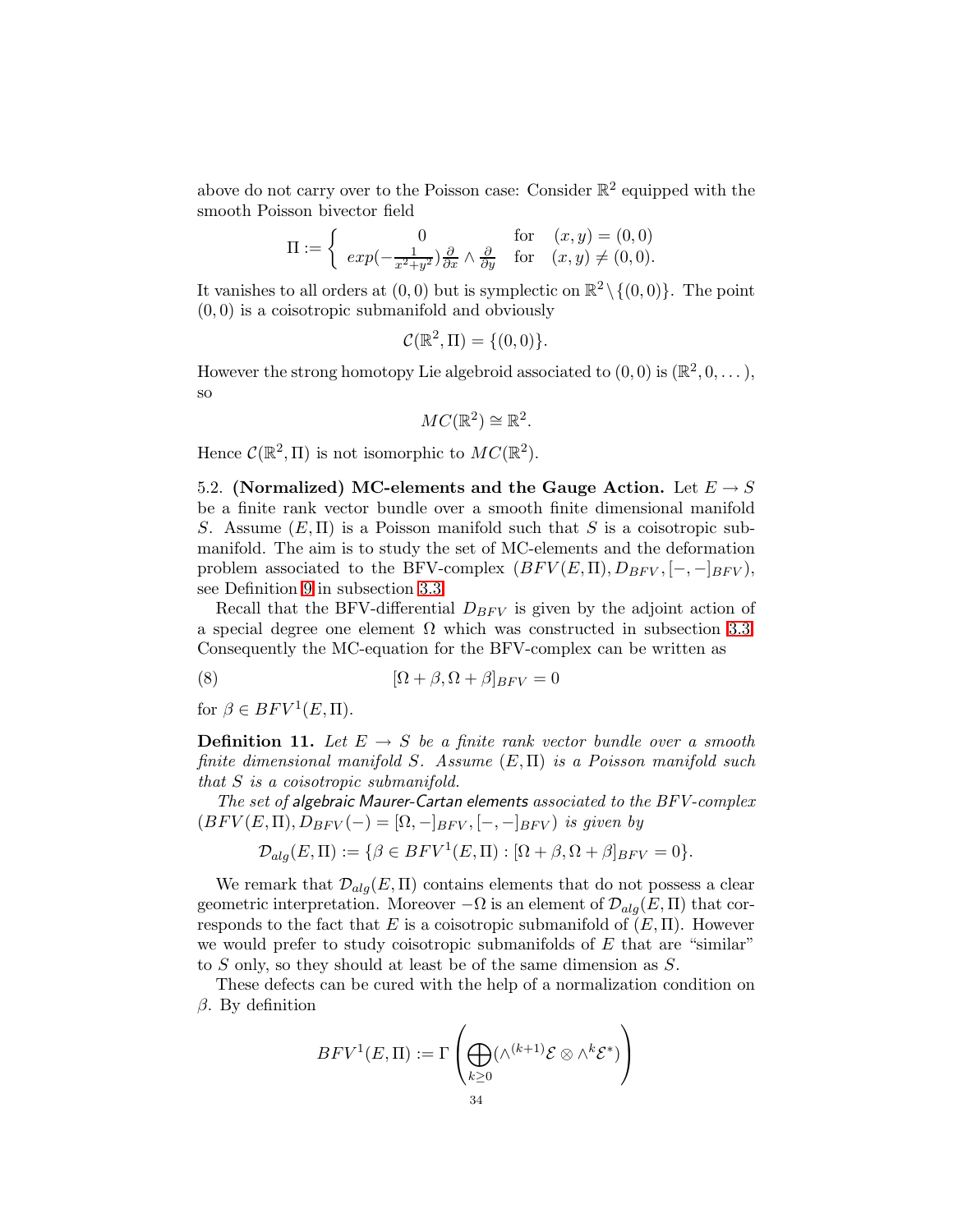where  $\mathcal{E} \to E$  is the pull back bundle of  $E \to S$  under  $E \to S$ . Hence  $\beta \in BFV^1(E,\Pi)$  decomposes uniquely into

$$
\beta = \sum_{k\geq 0} \beta_k
$$

with  $\beta_k \in \Gamma(\bigwedge^{(k+1)} \mathcal{E} \otimes \bigwedge^k \mathcal{E}^*) =: BFV^{k+1,k}(E,\Pi)$ . In particular we obtain a map

$$
T: BFV^{1}(E, \Pi) \rightarrow \Gamma(\mathcal{E})
$$

$$
\beta \mapsto \beta_{0}
$$

which we call the truncation map. Furthermore there is a natural map  $p^!$ :  $\Gamma(E) \to \Gamma(\mathcal{E})$  given by the pull back of sections.

**Definition 12.** Let  $E \rightarrow S$  be a finite rank vector bundle over a smooth finite dimensional manifold S. Assume  $(E, \Pi)$  is a Poisson manifold such that S is a coisotropic submanifold.

The set of normalized Maurer-Cartan elements associated to the BFVcomplex  $(BFV(E,\Pi),D_{BFV}(-) = [\Omega,-]_{BFV},[-,-]_{BFV})$  is given by

$$
\mathcal{D}_{nor}(E,\Pi) := \mathcal{D}_{alg}(E,\Pi) \cap T^{-1}(p^{!}(\Gamma(E)).
$$

Assume that  $\beta \in \mathcal{D}_{nor}(E,\Pi)$ , consequently

$$
T(\Omega + \beta) = \Omega_0 + p^!(\mu)
$$

for a unique  $\mu \in \Gamma(E)$ . It is straightforward to check that the set  $zero(\Omega_0 + \Omega_0)$  $p^!(\mu)$  of zeros of the section  $\Omega_0 + p^!(\mu)$  is given by the submanifold  $\widetilde{graph}(\mu) =:$  $S_{\mu}$  of E. In conclusion we obtain a map

$$
\mathcal{Z}: \mathcal{D}_{nor}(E,\Pi) \rightarrow \mathcal{S}(E)
$$
  

$$
\beta \mapsto zero(T(\Omega + \beta))
$$

with  $S(E)$  denoting the set of embedded submanifolds of E.

We consider the adjoint action of  $BFV^0(E, \Pi)$  on  $BFV(E, \Pi)$ . The Poisson algebra  $BFV^0(E, \Pi)$  comes equipped with a filtration by Poisson subalgebras  $BFV^0_{\geq r}(E,\Pi) := BFV^0(E,\Pi) \cap BFV_{\geq r}(E,\Pi)$  where  $BFV_{\geq r}(E,\Pi)$ was defined as  $\Gamma(\bigwedge \mathcal{E} \otimes \bigwedge^{\geq r} \mathcal{E}^*)$ . Let  $\widetilde{BFV}(E, \Pi)$  be the space of smooth sections of the pull back bundle of  $\bigwedge \mathcal{E} \otimes \bigwedge \mathcal{E}^*$  under  $E \times [0,1] \to E$ . This graded algebra inherits the structure of a graded Poisson algebra and all the gradings (by ghost degree, ghost-momentum degree, total degree) and the filtration by  $BFV_{\geq r}(E,\Pi)$  from  $BFV(E,\Pi)$ . In particular we obtain a Poisson algebra  $\widetilde{BFV} ^0(E, \Pi)$  which is filtered by Poisson subalgebras  $\widetilde{BFV} ^0_{\geq r}(E, \Pi)$ . It acts on  $BFV(E, \Pi)$  by time-dependent endomorphisms which are derivations for both the associative algebra structure and the graded Poisson bracket  $[-,-]_{BFV}$ . We denote the Lie algebra of such time-dependent endomorphisms given by elements of  $\widetilde{BFV} ^{0}(E, \Pi)$  by  $\underline{\text{inn}}(BFV(E, \Pi)).$  Such endomorphisms can be interpreted as time-dependent vector fields on the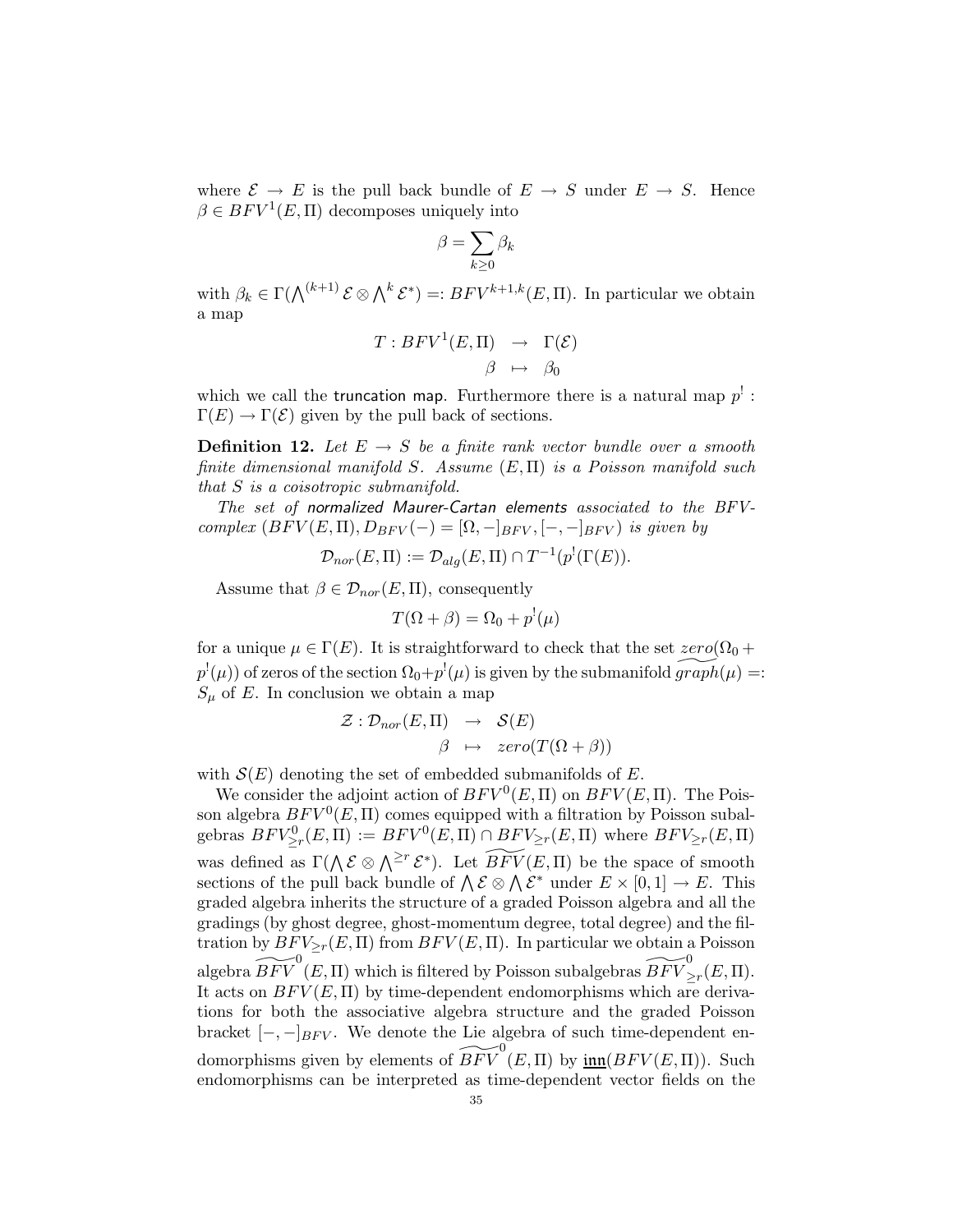smooth graded manifold  $\mathcal{E}[1] \oplus \mathcal{E}^*[-1]$  that preserve the Poisson bivector field  $\Pi$ , see Corollary [1](#page-17-0) in subsection [3.2.](#page-15-0)

The group of automorphisms  $Aut(BFV(E,\Pi))$  is the space of all isomorphisms of the unital graded commutative associative algebra  $BFV(E, \Pi)$ that preserve the total degree and the graded Poisson bracket  $[-,-]_{B F V}$ . An automorphism  $\psi$  is called inner if it is generated by an element of  $\text{im}(BFV(E,\Pi))$ . More precisely we impose that

- there is a family of automorphisms  $(\psi_t)_{t\in[0,1]}$  with  $\psi_0 = id$  and  $\psi_1 =$ ψ,
- there is a morphism of unital graded commutative associative algebras and Poisson algebras  $\hat{\psi} : BFV(E, \Pi) \to \widetilde{BFV}(E, \Pi)$

such that

- the composition of  $\hat{\psi}$  with the pull back along the inclusion  $E \times \{t\} \rightarrow$  $E \times [0,1]$  coincides with  $\psi_t$ ,
- the time-dependent derivation of  $BFV(E, \Pi)$  that maps  $\beta$  to

$$
(e, s) \mapsto \frac{d}{dt}|_{t=s} \left( \hat{\psi}(\beta)|_e \right)
$$

is an element of  $\text{im}(BFV(E,\Pi)).$ 

We denote the subset of inner automorphisms of  $BFV(E,\Pi)$  by  $Inn(BFV(E,\Pi))$ which can be checked to be a subgroup of  $Aut(BFV(E,\Pi))$ . Moreover the filtration of  $\widetilde{BFV} ^0(E, \Pi)$  by the Poisson subalgebras  $\widetilde{BFV} ^0_{\geq r}(E, \Pi)$ yields a filtration of  $Inn(BFV(E,\Pi))$  by subgroups which we denote by  $Inn^{\geq r}(BFV(E,\Pi)).$ 

The group  $Aut(BFV(E,\Pi))$  acts on  $\mathcal{D}_{alg}(E,\Pi)$  via

$$
(\hat{\Theta}, \alpha) \mapsto \hat{\Theta}(\Omega + \alpha) - \Omega
$$

and consequently so do all the groups  $Inn^{\geq r}(BFV(E,\Pi))$ . Observe that the action of  $Inn^{\geq 2}(BFV(E,\Pi))$  on  $\mathcal{D}_{alg}(E,\Pi)$  restricts to an action on  $\mathcal{D}_{nor}(E,\Pi).$ 

<span id="page-35-0"></span>**Theorem 6.** Let  $E \to S$  be a finite rank vector bundle over a smooth finite dimensional manifold S. Assume  $(E, \Pi)$  is a Poisson manifold such that S is a coisotropic submanifold.

Mapping elements of  $BFV^1(E, \Pi)$  to the zero set of their truncation induces a bijection between

- (1)  $\mathcal{D}_{nor}(E,\Pi)/Inn^{\geq 2}(BFV(E,\Pi))$  and
- $(2) \mathcal{C}(E,\Pi).$

Proof.

claim A: An element  $p^{!}(\mu) \in \Gamma(\mathcal{E})$  can be extended to a MC-element of  $(BFV(E,\Pi),D_{BFV},[-,-]_{BFV})$  if and only if

$$
S_{\mu} := \{(x, -\mu(x)) \in E | x \in S\}
$$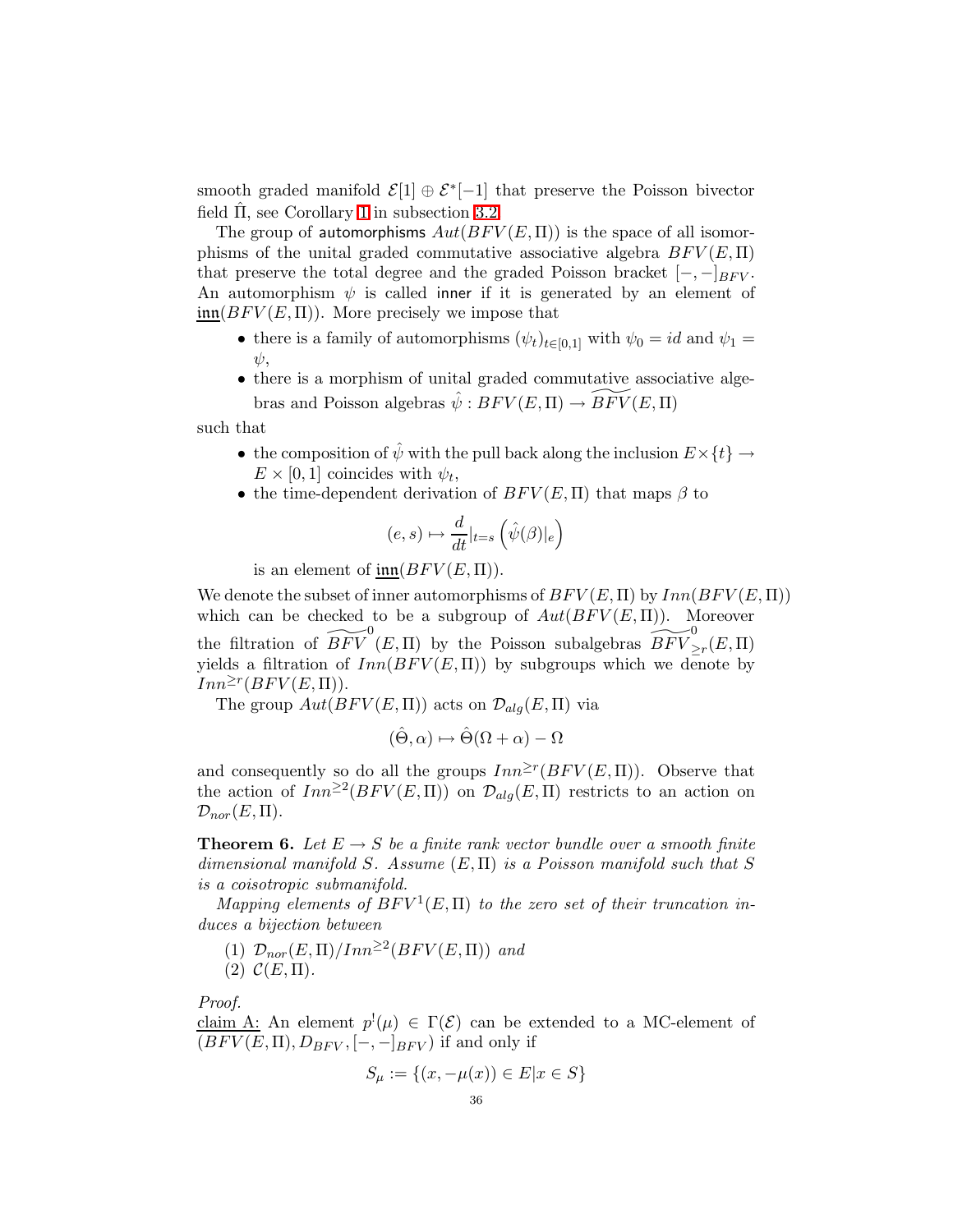is a coisotropic submanifold of  $(E, \Pi)$ .

Given an arbitrary  $\mu \in \Gamma(E)$  we want to construct a  $\beta \in \mathcal{D}_{ala}(E,\Pi)$ decomposing as

$$
\beta = \sum_{k \geq 0} \beta_k
$$

where  $\beta_k \in \Gamma(\bigwedge^{(k+1)} \mathcal{E} \otimes \bigwedge^k \mathcal{E}^*)$  such that  $\beta_0 = p^!(\mu)$  holds. This is a generalization of the construction of  $\Omega$  given in the proof of Proposition [2](#page-19-1) in subsection [3.3.](#page-19-0)

First consider  $\Omega_0 + p^{\dagger}(\mu) \in \Gamma(\mathcal{E})$ . Obviously

$$
[\Omega_0 + p^!(\mu), \Omega_0 + p^!(\mu)]_G = 0
$$

holds. Recall that G is the Poisson bivector field on  $\mathcal{E}^*[1] \oplus \mathcal{E}[-1]$  that corresponds to the fibre pairing between  $\mathcal E$  and  $\mathcal E^*$ . Consequently we obtain a differential

$$
\delta[\mu](-) := [\Omega_0 + p^!(\mu), -]_G =: \delta(-) + \partial_\mu(-).
$$

In the proof of Proposition [2](#page-19-1) in subsection [3.3](#page-19-0) a homotopy h for  $\delta$  was defined satisfying  $h \circ \delta + \delta \circ h = id - p^* \circ i^*$  where  $p^* : \Gamma(\bigwedge E) \to B F V(E, \Pi)$ is essentially given by the pull back  $p^!$  and  $i^* : BFV(E,\Pi) \to \Gamma(\Lambda E)$  is given by natural restriction and projection maps. The concrete formula of h implies that

$$
h\circ\partial_{\mu}+\partial_{\mu}\circ h=0
$$

since  $p^{(l)}(\mu)$  is a section of  $\Gamma(\mathcal{E}) \subset BFV(E,\Pi)$  that is constant along the fibres of  $E \to S$  and consequently

$$
h \circ \delta[\mu] + \delta[\mu] \circ h = id - p^* \circ i^*.
$$

Observe that the maps  $p^*$  and  $i^*$  are no longer morphisms of complexes with respect to  $\delta_{\mu}$ .

Consider the diffeomorphism  $q_{\mu} : S_{\mu} := \{(x, -\mu(x)) | x \in S\} \to S$  and the pull back vector bundle  $q^!_\mu(E) \to S_\mu$ .

claim A.1:  $H^{\bullet}(BFV(E, \Pi), \delta[\mu]) \cong \Gamma(\bigwedge^{\bullet}(q_{\mu}^{!}E))$ 

Since  $S_{\mu}$  and S are diffeomorphic there is a vector bundle isomorphism between  $\bigwedge q^!_\mu(E)$  and  $\bigwedge E$  which induces an isomorphism  $\vartheta$  of graded algebras between  $\Gamma(\bigwedge q^!_\mu(E))$  and  $\Gamma(\bigwedge E)$ . It is straightforward to check that

$$
p_{\mu}^* : \Gamma(\wedge q_{\mu}^!(E)) \xrightarrow{\vartheta} \Gamma(\wedge E) \xrightarrow{p^*} BFV(E,\Pi)
$$

and

$$
i_{\mu}^*:BFV(E,\Pi)\xrightarrow{i^*}\Gamma(\wedge E)\xrightarrow{\vartheta^{-1}}\Gamma(\wedge q_{\mu}^!(E))
$$

are chain maps between  $(BFV(E,\Pi), \delta_\mu)$  and  $(\Gamma(\Lambda p_\mu^! E), 0)$ . In fact,  $p_\mu^*$ is given by the unique extension of a section of  $\Lambda q^{\dagger}_{\mu}(E)$  to a section of  $\bigwedge \mathcal{E} \otimes \bigwedge \mathcal{E}^*$  that is constant along the fibres of  $\mathcal{E} \to E$ . Furthermore  $i^*_{\mu}$  is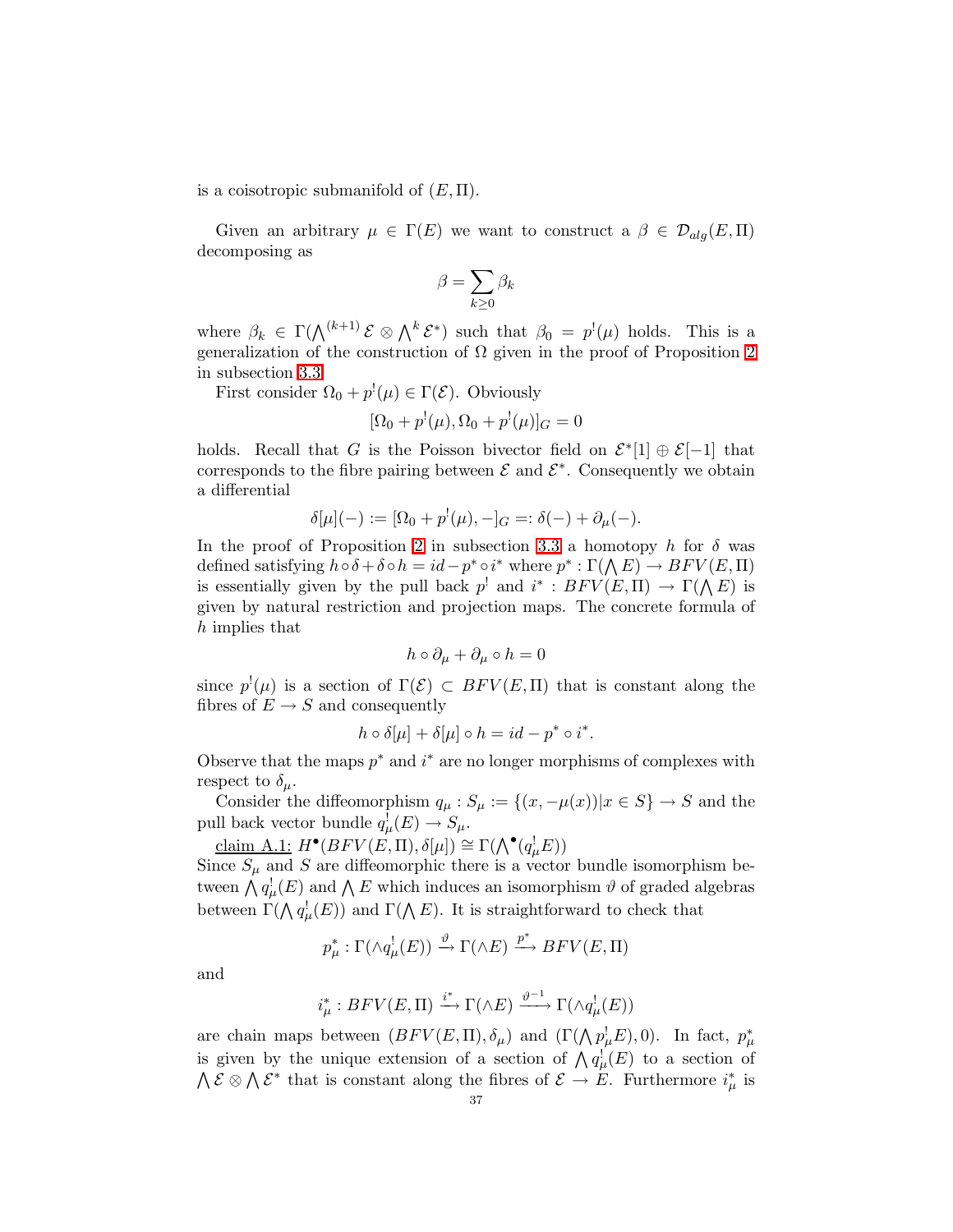given by the composition of  $BFV(E,\Pi) \to \Gamma(\Lambda \mathcal{E})$  with the evaluation at  $S_{\mu}$ . Obviously  $i_{\mu}^* \circ p_{\mu}^* = id$  and

$$
h \circ \delta[\mu] + \delta[\mu] \circ h = id - p^*_{\mu} \circ i^*_{\mu}
$$

hold. This implies the claim A.1.

Having established claim A.1 the constructions of elements  $\gamma_1, \gamma_2, \ldots$  with  $\gamma_k \in \Gamma(\bigwedge^{(k+1)}\mathcal{E}\otimes \bigwedge^k \mathcal{E}^*) \text{ such that } \Omega_0 + p^!(\mu) + \gamma_1 + \gamma_2 + \cdots \text{ is a MC-elements}$ goes through as in the proof of Proposition [2](#page-19-1) in subsection [3.3:](#page-19-0) One tries to extend  $\Omega_0 + p^{(l)}(\mu)$  inductively and meets obstructions classes at each level. The first obstruction class vanishes if and only if  $S_{\mu}$  is a coisotropic submanifold of E:  $2R_0 := [\Omega_0 + p^!(\mu), \Omega_0 + p^!(\mu)]_{\iota_{\nabla}(\Pi)}$  gives a cohomology class in  $H(BFV(E,\Pi),\delta_{\mu})$ , the evaluation of  $2R_0$  at  $S_{\mu}$  is 0 if and only if the vanishing ideal of  $S_{\mu}$  is a Lie subalgebra under the Poisson bracket  $[-,-]_{\Pi}$ . This is equivalent to  $S_{\mu}$  being coisotropic. When the class  $[R_0]$  is zero, we can find  $\gamma_1$  with  $R_0 = -\delta_\mu(\gamma_1)$  which will be our first correction term. All higher obstruction classes vanish due to claim A.1. Then setting  $\beta_0 := p^{(l)}(\mu)$ and  $\beta_m := \gamma_m - \Omega_m$  for  $m > 1$  yields a MC-element

$$
\beta:=\sum_{k\geq 0}\beta_k
$$

of the desired form.

claim B: Given two elements  $\alpha$  and  $\beta$  of  $\mathcal{D}_{alg}(E,\Pi)$  with  $T(\alpha) = T(\beta) =$  $p^!(\mu)$  for some  $\mu \in \Gamma(E)$ , there is an element of  $Inn^{\geq 2}(BFV(E,\Pi))$  mapping  $\alpha$  to  $\beta$ .

Observe that inner derivations given by the adjoint action of  $\widetilde{BFV}^0_{\geq 2}(E,\Pi)$ are nilpotent and therefore always integrate to an inner automorphism. Assume that  $\beta$  and  $\alpha$  coincide up to order  $k > 0$ , i.e.

$$
\beta - \alpha = 0 \text{ mod } BFV_{\geq k}(E, \Pi).
$$

The MC-equation for  $\beta$  and  $\alpha$  implies that

$$
\delta[\mu](\beta_k) = F(\beta_0, \dots, \beta_{(k-1)}) = F(\alpha_0, \dots, \alpha_{(k-1)}) = \delta[\mu](\alpha_k).
$$

Here  $F$  is a function that can be constructed from the MC-equation: the equation  $1/2[\Omega + \beta, \Omega + \beta]_{BFV} = 0$  can be decomposed with respect to the ghost-momentum degree. For the ghost-momentum degree  $k-1$  one obtains  $\delta[\mu](\beta_k)$  plus other terms depending on  $(\beta_0,\ldots,\beta_{(k-1)})$  only. We denote the sum of this other terms by  $-F$ .

Consequently  $\delta[\mu](\beta_k - \alpha_k) = 0$ . By claim A.1 and the assumption  $k > 0$ there is an element  $\varepsilon_k \in BFV^{(k+1,k+1)}(E,\Pi)$  such that  $\beta_k - \alpha_k = \delta[\mu](\epsilon_k)$ .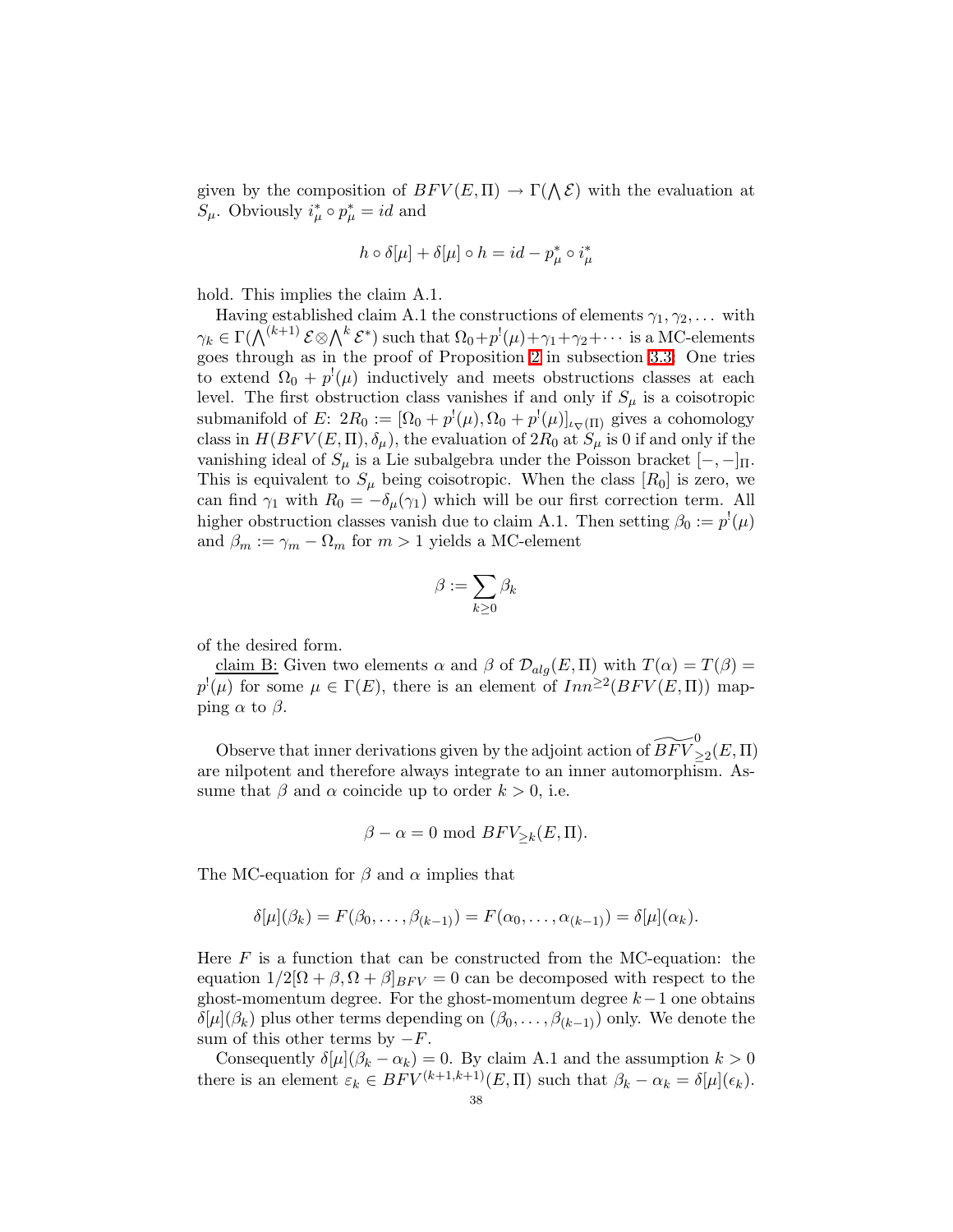Then

$$
exp(-[\epsilon_k, -]_{BFV})(\alpha) = \alpha - [\epsilon_k, \alpha]_{BFV} \mod BFV_{\geq (k+1)}(E, \Pi)
$$
  
\n
$$
= \alpha + [\alpha, \epsilon_k]_{BFV} \mod BFV_{\geq (k+1)}(E, \Pi)
$$
  
\n
$$
= \alpha + \delta[\mu](\epsilon_k) \mod BFV_{\geq (k+1)}(E, \Pi)
$$
  
\n
$$
= \beta \mod BFV_{\geq (k+1)}(E, \Pi)
$$

so  $exp(-[\epsilon_k, -])(\alpha)$  and  $\beta$  coincide up to order  $k + 1$ . Inductively one finds  $\varepsilon_1, \varepsilon_2, \ldots, \varepsilon_N$  such that

$$
exp(-[\epsilon_N,-])\cdots exp(-[\epsilon_2,-])exp(-[\epsilon_1,-])(\alpha)=\beta.
$$

Then the BCH-formula yields an  $\varepsilon \in BFV^0_{\geq 2}(E,\Pi)$  such that the inner automorphism generated by its adjoint action on  $BFV(E,\Pi)$  maps  $\alpha$  to  $\beta$ .

<span id="page-38-0"></span>5.3. An Example. We consider an example that was first presented in [\[Z\]](#page-50-2) and that was also investigated in [\[OP\]](#page-49-1). Zambon showed that the space of coisotropic deformations  $\mathcal{C}(E,\Pi)$  "near" a fixed coisotropic submanifold S cannot carry the structure of a (Fréchet) manifold because there exist "tangent vectors" whose sum is not tangent to  $\mathcal{C}(E,\Pi)$ . Oh and Park showed that this can be understood with the help of the strong homotopy Lie algebroid  $(\Gamma(\bigwedge E), \partial_s = \mu^1, \mu^2, \dots)$  associated to S, see Definition [10](#page-23-2) in subsection [4.1.](#page-23-0) The extension of elements in the first Lie algebroid cohomology to MC-elements meets several obstructions, and the first of them is given by a quadratic relation. Hence, the sum of solutions might fail to be a solution again which explains Zambon's observation.

Consider the vector bundle  $E = \mathbb{R}^2 \times (S^1)^4 \to (S^1)^4$  with coordinates  $(x^1, x^2, \theta^1, \theta^2, \theta^3, \theta^4)$  ( $\theta$  denotes the angle-coordinate on  $S^1$ ). We equip E with the symplectic form

$$
\omega = d\theta^1 \wedge dx^1 + d\theta^2 \wedge dx^2 + d\theta^3 \wedge d\theta^4
$$

and define  $S := (S^1)^4$  which is a coisotropic submanifold of E.

The BFV-complex  $BFV(E, \omega^{-1})$  is given by the smooth functions on the smooth graded manifold  $E \times (\mathbb{R}^*[1])^2 \times (\mathbb{R}[-1])^2 \to E$ . We introduce fibre coordinates  $(c_1, c_2)$  on  $(\mathbb{R}^*[1])^2$  and  $(b^1, b^2)$  on  $(\mathbb{R}[-1])^2$ . Since the bundle E is flat we can just set

$$
[-,-]_{BFV}=:[-,-]_G+[-,-]_{\omega}
$$

where  $[-,-]_G$  denotes the graded Poisson bracket given by the pairing between  $(\mathbb{R}^*[1])^2$  and  $(\mathbb{R}[-1])^2$  and  $[-,-]_{\omega}$  is the Poisson bracket associated to the symplectic form  $\omega$ .

The element  $\Omega_0$  reads  $c_1x^1 + c_2x^2$  and it is closed with respect to the graded Poisson bracket on the BFV-complex, so no further extension is needed and  $\Omega = \Omega_0$ . The BFV-differential  $D_{BFV}$  of the BFV-complex is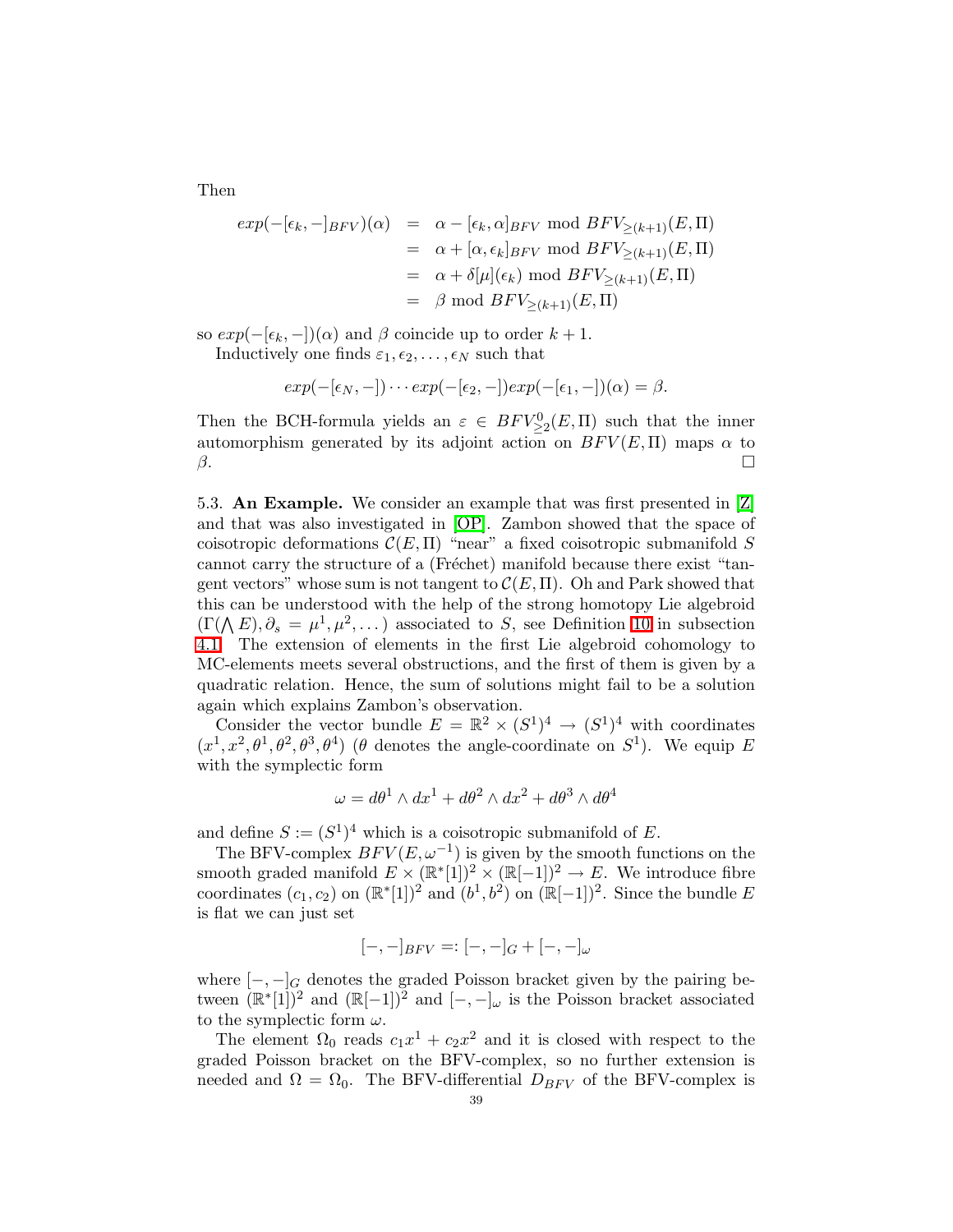given by

$$
D = x^{1} \frac{\partial}{\partial b^{1}} + x^{2} \frac{\partial}{\partial b^{2}} + c^{1} \frac{\partial}{\partial \theta^{1}} + c^{2} \frac{\partial}{\partial \theta^{2}}.
$$

It is straightforward to check that the cohomology with respect to  $D_{BFV}$ is given by periodic functions in the variables  $\theta^3$  and  $\theta^4$  tensored by the Grassmann-algebra generated by  $c^1$  and  $c^2$ .

The MC-equation reads

$$
[\Omega_0 + \beta, \Omega_0 + \beta]_{BFV} = 0
$$

and if we assume that  $\beta$  is a  $D_{BFV}$ -cocycle it reduces to

$$
[\beta,\beta]_{\omega}=0.
$$

<span id="page-39-0"></span>If we impose that  $\beta$  is a normalized MC-element (see subsection [5.2\)](#page-33-0) it only depends on the variables  $\theta^1, \theta^2, \theta^3$  and  $\theta^4$ . In this case the MC-equation reduces further to

$$
\{\beta,\beta\}_S = 0.
$$

where

$$
\{f,g\}_S := \frac{\partial f}{\partial \theta^4} \frac{\partial g}{\partial \theta^3} - \frac{\partial f}{\partial \theta^3} \frac{\partial g}{\partial \theta^4}.
$$

Condition [\(9\)](#page-39-0) was also found in [\[OP\]](#page-49-1).

Consider an element  $c_1 f^1 + c_2 f^2$  where  $f^1$  and  $f^2$  depend on the anglevariables only. When does this section define a coisotropic submanifold? In the proof of Proposition [6](#page-35-0) in subsection [5.2](#page-33-0) we showed that this is equivalent to

<span id="page-39-1"></span>(10) 
$$
[\Omega_0 + c_1 f^1 + c_2 f^2, \Omega_0 + c_1 f^1 + c_2 f^2]_{\omega}
$$

being exact with respect to  $\delta[c_1f^1+c_2f^2]:=(x^1+f^1)\frac{\partial}{\partial b^1}+(x^2+f^2)\frac{\partial}{\partial b^2}$ . Computing the bracket [\(10\)](#page-39-1) yields

$$
2c_1c_2\left(\frac{\partial f^1}{\partial \theta^2} - \frac{\partial f^2}{\partial \theta^1} + \frac{\partial f^1}{\partial \theta^4} \frac{\partial f^2}{\partial \theta^3} - \frac{\partial f^2}{\partial \theta^4} \frac{\partial f^1}{\partial \theta^3}\right).
$$

We denote this expression by  $H$ . It only depends on the angle-variables. Exactness of H translates into the condition that there exists a pair of functions  $g_1$  and  $g_2$  that might depend on all variables on E such that

$$
\delta[c_1f^1 + c_2f^2](b^1g_1 + b^2g_2) = (x^1 + f^1)g_1 + (x^2 + f^2)g_2 = H.
$$

Since H is constant in  $x^1$  and  $x^2$  the left hand side  $(x^1 + f^1)g_1 + (x^2 + f^2)g_2$ is too. Evaluating it at  $x^1 = -f^1$  and  $x^2 = -f^2$  implies that H must vanish identically. Hence a section of the bundle  $\Lambda(\mathbb{R}^2) \times E \to E$  given by  $c_1f^1 + c_2f^2$  defines a coisotropic submanifold iff

$$
\frac{\partial f^1}{\partial \theta^2} - \frac{\partial f^2}{\partial \theta^1} + \frac{\partial f^1}{\partial \theta^4} \frac{\partial f^2}{\partial \theta^3} - \frac{\partial f^2}{\partial \theta^4} \frac{\partial f^1}{\partial \theta^3} = 0.
$$

Up to different sign conventions this condition coincides with the one given in [\[Z\]](#page-50-2), where it was derived in an analytical context.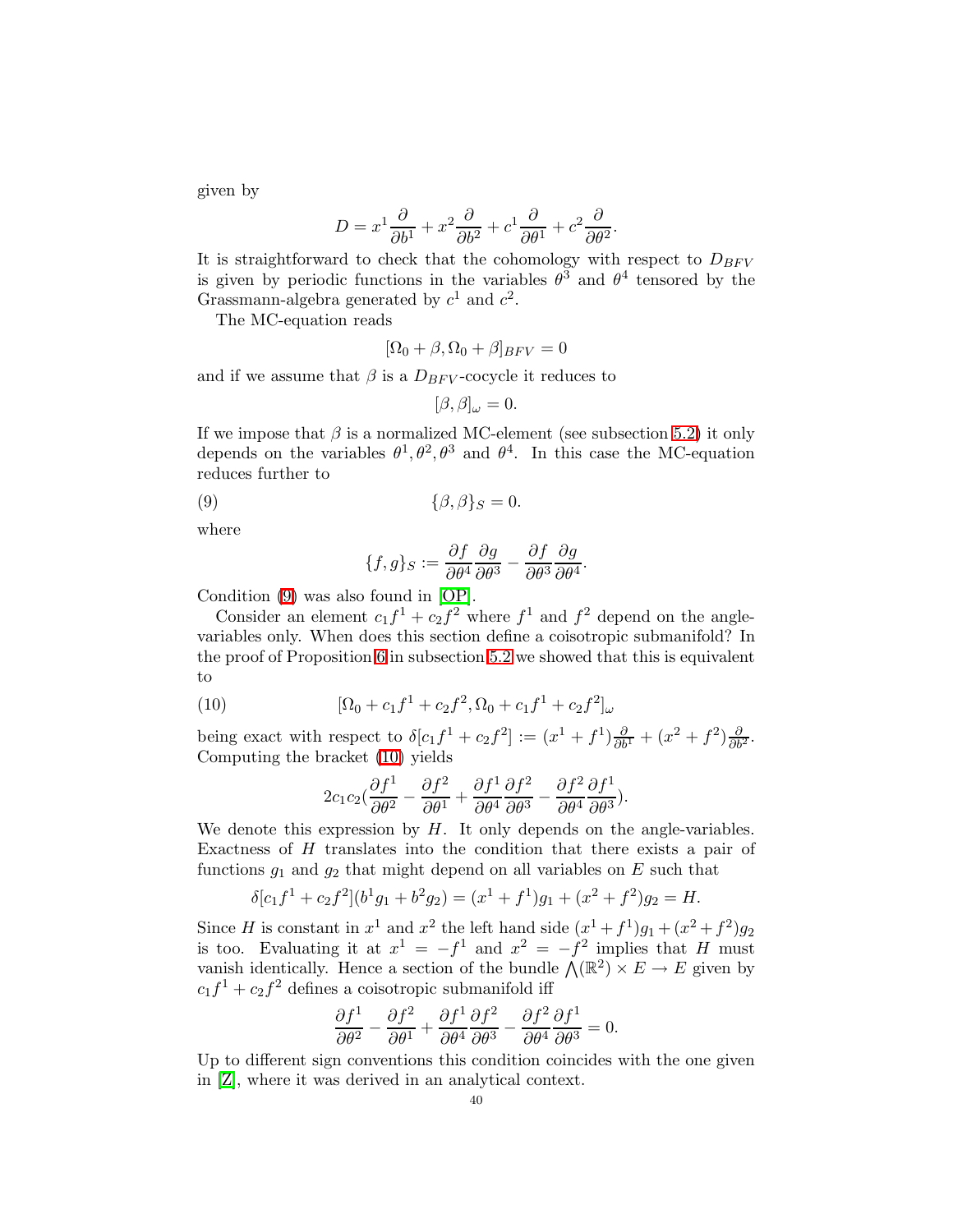<span id="page-40-0"></span>5.4. Formal Deformations of coisotropic Submanifolds. Let  $E \to S$ be a finite rank vector bundle over a smooth finite dimensional manifold S. Assume  $(E, \Pi)$  is a Poisson manifold such that S is coisotropic.

We introduce a formal parameter  $\varepsilon$  of degree 0 and consider the graded commutative algebra  $BFV(E,\Pi)[\epsilon]$ . It inherits the structure of a differential graded Poisson algebra  $(BFV(E,\Pi)[\epsilon]],D_{BFV}, [-,-]_{BFV})$  from  $BFV(E, \Pi)$ , see Definition [9](#page-21-1) in subsection [3.3.](#page-19-0) We define the space of formal MC-elements by

$$
\mathcal{D}_{for}(E,\Pi) := \{ \beta \in \varepsilon B F V(E,\Pi)[[\varepsilon]] : [\Omega + \beta, \Omega + \beta]_{BFV} = 0 \}.
$$

Recall that  $\Omega$  is a degree 1 element of  $BFV(E,\Pi)$  such that  $[\Omega,\Omega]_{BFV} = 0$ and if one decomposes  $\Omega$  with respect to the ghost-momentum degree, i.e.

$$
\Omega=\sum_{k\geq 0}\Omega_k
$$

with  $\Omega_k \in \Gamma(\bigwedge^{(k+1)} \mathcal{E} \otimes \bigwedge^k \mathcal{E}^*)$ ,  $\Omega_0$  is required to be the tautological section of  $\mathcal{E} \to E$ .

In subsection [5.2](#page-33-0) we introduced  $\widetilde{BFV}^0(E, \Pi)$  and its action by derivations on  $BFV(E, \Pi)$ . In the formal setting one considers  $\widetilde{cBFV}^0(E, \Pi)[[\varepsilon]]$ and its action on  $BFV(E,\Pi)[\epsilon]$ . Since the action by such a derivation is pro-nilpotent, it always integrates to an automorphism of the graded Poisson algebra  $(BFV(E,\Pi)[\epsilon], [-,-]_{BFV})$ . We denote the subgroup of these automorphisms by  $Inn_{for}(BFV(E,\Pi))$ . As explained in subsection [5.2](#page-33-0) this group naturally acts on  $\mathcal{D}_{for}(E,\Pi)$  by

$$
Inn_{for}(BFV(E,\Pi)) \times \mathcal{D}_{for}(E,\Pi) \rightarrow \mathcal{D}_{for}(E,\Pi)
$$
  

$$
(\Psi,\beta) \rightarrow \Psi(\Omega+\beta) - \Omega.
$$

Throughout subsection [5.2](#page-33-0) we had to fix a normalization condition on the MC-elements of  $(BFV(E,\Pi),D_{BFV},[-,-]_{BFV})$  in order to make connection to the geometry of coisotropic submanifolds of  $(E, \Pi)$ . We considered the truncation map  $T: BFV^1(E, \Pi) \to \Gamma(\mathcal{E})$  and imposed that the image of a MC-element  $\beta$  under T has to lie in the image of the pull back map  $\Gamma(E) \to \Gamma(\mathcal{E})$ . In the formal setting no normalization condition is needed due to the following

**Lemma 10.** For every  $\beta \in \mathcal{D}_{for}(E,\Pi)$  there is a  $\Psi \in Inn_{for}(BFV(E,\Pi))$ such that the image of  $\Psi(\beta)$  under  $T : BFV^1(S,\Pi)[[\varepsilon]] \to \Gamma(\mathcal{E})[[\varepsilon]]$  is given by a pull back from  $\epsilon \Gamma(E)$ [[ $\epsilon$ ].

*Proof.* The element  $\beta \in \mathcal{D}_{for}(E,\Pi) \subset \varepsilon BFV^{1}(E,\Pi)[[\varepsilon]]$  decomposes uniquely into

$$
\beta = \sum_{k \ge 0} \beta_k
$$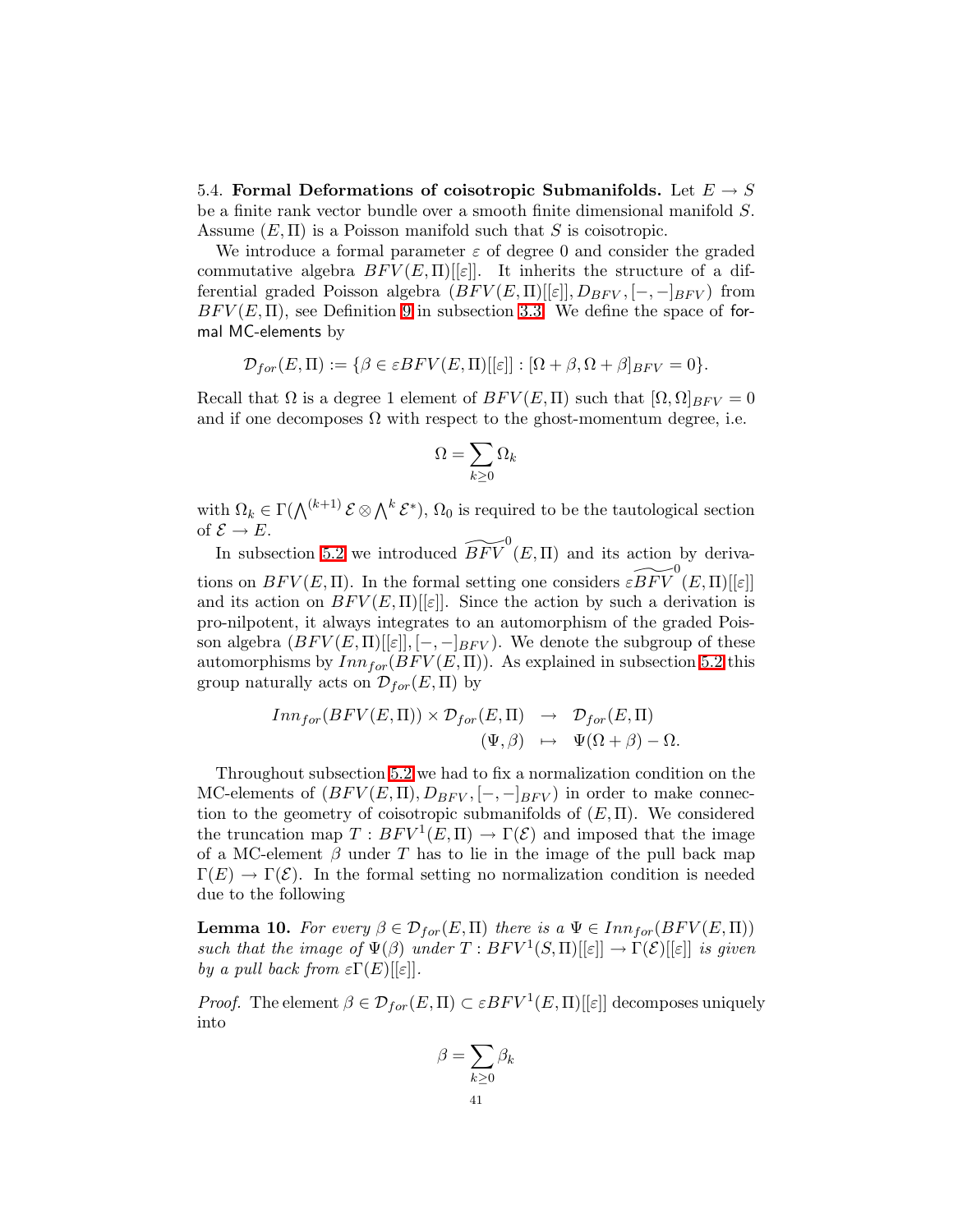with  $\beta_k \in \varepsilon \Gamma(\bigwedge^{(k+1)} \mathcal{E} \otimes \bigwedge^k \mathcal{E}^*)[[\varepsilon]]$ . In particular  $\beta_0 \in \varepsilon \Gamma(\mathcal{E})[[\varepsilon]]$  which we further decompose as

$$
\beta_0 = \sum_{l \ge 1} \beta_0(l) \varepsilon^l.
$$

Consider the cocycle  $[\beta_0(1)] \in H(BFV(E,\Pi),\delta)$ . Using the homotopy h introduced in the proof of Proposition [2](#page-19-1) in subsection [3.3](#page-19-0) one finds a section  $\tilde{\beta}_0(1) \in \varepsilon \Gamma(\mathcal{E})$  that is a pull back from a section of  $\varepsilon \Gamma(E)$  such that  $[\beta_0(1)] = [\tilde{\beta}_0(1)]$ . Hence there is  $\gamma(1) \in \varepsilon \Gamma(\mathcal{E} \otimes \mathcal{E}^*)$  satisfying  $\beta_0(1) =$  $\tilde{\beta}_0(1)+\delta(\gamma(1)).$  The automorphism  $exp([\gamma(1),-[_{BFV})$  maps the MC-element  $\Omega + \beta$  to another one whose image under the truncation map modulo  $\varepsilon^2$  is given by

$$
\Omega_0 + \beta_0(1) - \delta(\gamma(1)) = \Omega_0 + \tilde{\beta}_0(1),
$$

i.e. the new MC-element has the desired property modulo  $\varepsilon^2$ .

Let us assume that we established  $\beta_0 = p^!(\mu)$  modulo  $\varepsilon^k$  for some  $\mu \in$  $\epsilon \Gamma(E)[[\epsilon]]$ . Consider the δ-cocycle  $\beta_0(k)$ . As before there is  $\gamma(k) \in \epsilon^k \Gamma(\mathcal{E} \otimes$  $\mathcal{E}^*$ ) and a pull back section  $\tilde{\beta}_0(k) \in \varepsilon^k \Gamma(\mathcal{E})$  such that

$$
\beta_0(k) = \tilde{\beta}_0(k) + \delta(\gamma(k))
$$

holds. We consider the inner automorphism  $exp([\gamma(k), -]_{BFV})$  which maps the MC-element  $\Omega + \beta$  to another one whose truncation modulo  $\varepsilon^{(k+1)}$  is given by

$$
\Omega_0 + \sum_{1 \le m \le k} \beta_0(m) - \delta(\gamma(k)) = \Omega_0 + \sum_{1 \le m \le (k-1)} \beta_0(m) + \tilde{\beta}_0(k).
$$

Using induction with respect to the polynomial degree in  $\varepsilon$ , the fact that the formal variable ring is complete with respect to the  $\varepsilon$ -adic topology and the BCH-formula one finds an appropriate formal inner automorphism Ψ.

In subsection [2.5](#page-11-0) we stated that one possible characterization of coisotropic submanifolds uses vanishing ideals: a submanifold S of a Poisson manifold  $(E,\Pi)$  is coisotropic if and only if its vanishing ideal  $\mathcal{I}_S := \{f \in C^{\infty}(E) :$  $f|_C = 0$  is a Lie subalgebra of the Poisson algebra of functions. A multiplicative ideal of a Poisson algebra that in addition is a Lie subalgebra is called a coisotrope, see [\[W2\]](#page-50-0).

**Definition 13.** Let  $E \rightarrow S$  be a finite rank vector bundle over a smooth finite dimensional manifold S. Assume  $(E, \Pi)$  is a Poisson manifold such that S is coisotropic.

A formal deformation of S is a coisotrope I of  $(C^{\infty}(E)[[\varepsilon]], [-,-]_{\Pi})$  such that I mod  $\varepsilon = I_S$ . We denote the set of formal deformations of S by  $\mathcal{C}_{for}(E,\Pi).$ 

**Lemma 11.** Let  $E \to S$  be a finite rank vector bundle over a smooth finite dimensional manifold S. Assume  $(E, \Pi)$  is a Poisson manifold such that S is coisotropic.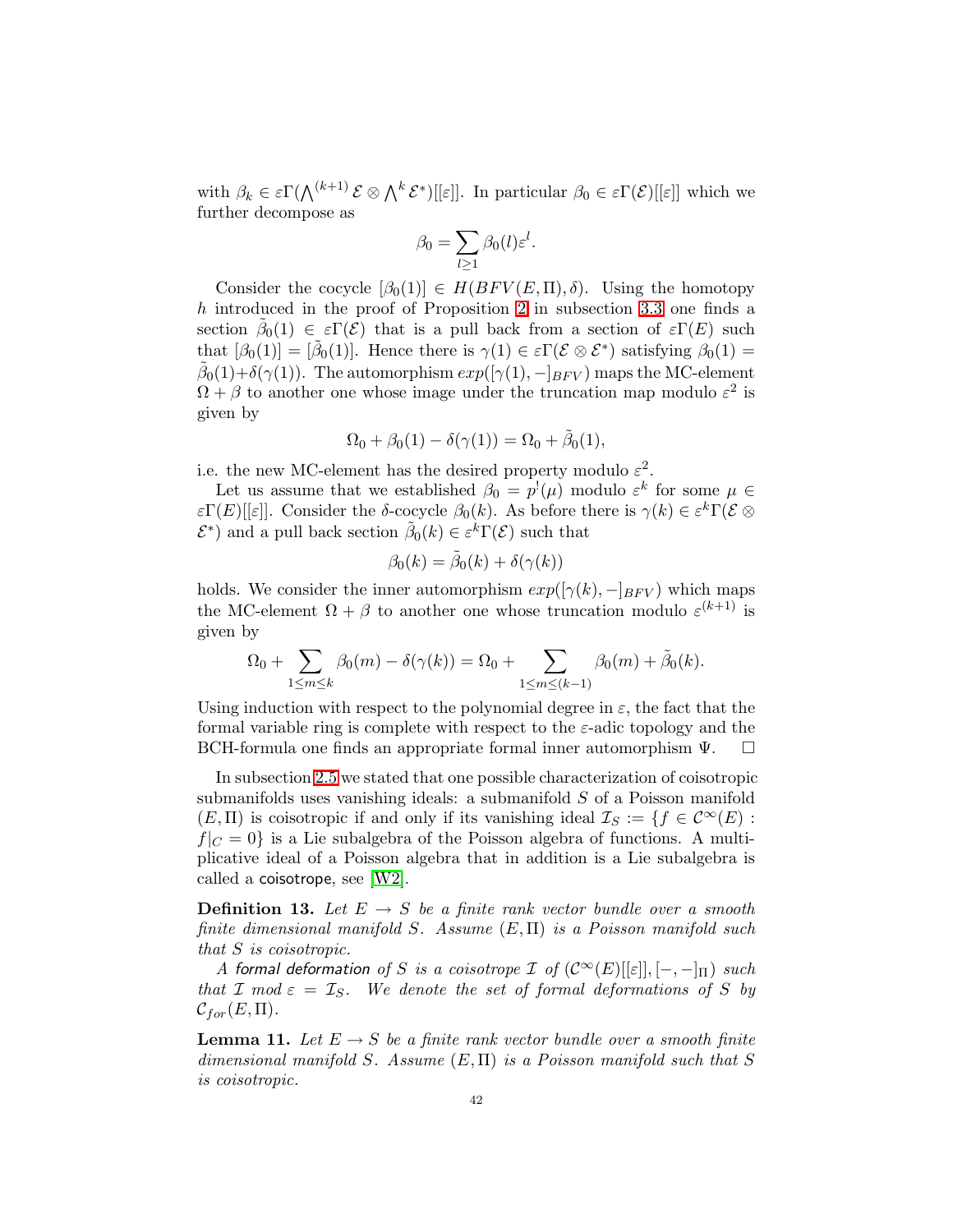There is map  $\Gamma$  from  $\mathcal{D}_{for}(E,\Pi)$  to  $\mathcal{C}_{for}(E,\Pi)$  such that

- $\Gamma$  is constant along the  $Inn_{for}^{\geq 1}(BFV(E,\Pi))$ -orbits of  $\mathcal{D}_{for}(E,\Pi)$ ,
- $\Gamma(0)$  is the  $\mathbb{R}[[\varepsilon]]$ -linear extension of the vanishing ideal  $\mathcal{I}_S$  of S.

*Proof.* Given  $\beta \in \mathcal{D}_{for}(E,\Pi)$  we want to construct a coisotrope  $\mathcal{I}(\beta)$  of  $(C^{\infty}(E)[[\varepsilon]], [-,-]_{\Pi})$  in a way that is invariant under the action of the group  $Inn_{for}^{\geq 1}(BFV(E,\Pi))$  on  $\mathcal{D}_{for}(E,\Pi)$ .

Consider the truncation  $\beta_0 \in \varepsilon \Gamma(\mathcal{E})[[\varepsilon]]$  of  $\beta$ . We choose a trivializing atlas  $(U_{\alpha})_{\alpha \in A}$  for the vector bundle  $E \to S$  which yields a trivializing atlas for the vector bundle  $\mathcal{E} \to E$ . On each chart  $U_{\alpha}$  we pick a local frame  $(c_j^{\alpha})_{j=1,\dots,e}$  for the bundle  $\mathcal E$  and obtain a unique decomposition

$$
(\Omega_0 + \beta_0)|_{U_{\alpha}} = \sum_{j=1}^{e} h_{\alpha}^j c_j^{\alpha}
$$

with  $h^j_\alpha \in C^\infty(U_\alpha \times \mathbb{R}^e)[[\varepsilon]]$  for  $j = 1, \ldots, e$ . Let  $J_\alpha$  be the multiplicative ideal of  $\mathcal{C}^{\infty}(U_{\alpha}\times\mathbb{R}^e)[[\varepsilon]]$  generated by  $(h_{\alpha}^j)_{j=1,\dots,e}$ . It is straightforward to conclude from  $\beta \in \mathcal{D}_{for}(E,\Pi)$  that  $J_{\alpha}$  is a coisotrope of the Poisson algebra  $(\mathcal{C}^{\infty}(U_{\alpha}\times\mathbb{R}^e)[[\varepsilon]],[-,-]_{\Pi}|_{U_{\alpha}\times\mathbb{R}^e}).$ 

Observe that the family of ideals  $(J_\alpha)_{\alpha \in A}$  can be glued together, i.e. given  $U_{\alpha} \cap U_{\beta} =: U_{\alpha\beta} \neq \emptyset$  then  $f \in C^{\infty}(U_{\alpha\beta} \times \mathbb{R}^e)$  lies in the restriction of  $J_{\alpha}$ to  $U_{\alpha\beta}\times\mathbb{R}^e$  if and only if it lies in the restriction of  $J_\beta$  to  $U_{\alpha\beta}\times\mathbb{R}^e$ . This stems from the fact that the transition matrices  $U_{\alpha\beta} \times \mathbb{R}^e \to GL(\mathbb{R}^e)$  for the vector bundle  $\mathcal E$  are invertible.

We define  $\mathcal{I}(\beta)$  to be the set of elements of  $\mathcal{C}^{\infty}(E)[[\varepsilon]]$  whose restriction to every coordinate domain  $U_{\alpha} \times \mathbb{R}^e$  lies in  $J_{\alpha}$ . An argument similar to the gluing statement above shows that  $\mathcal{I}(\beta)$  is in fact independent of the choice of atlas and one easily checks that it is a coisotrope and that  $\mathcal{I}(\beta)$  mod  $\varepsilon = \mathcal{I}_S$ holds.

Furthermore  $\mathcal{I}(\beta)$  is not affected if we let a bundle automorphism act on the section  $\beta_0$ . Notice that the action of  $\varepsilon BFV_{\geq 1}(E, \Pi)[[\varepsilon]]$  on  $BFV(E, \Pi)[[\varepsilon]]$ induces an action on  $BFV^{(1,0)}(E,\Pi)[\epsilon]] = \Gamma(\mathcal{E})[\epsilon]]$  which coincides with the action given by

$$
BFV^{(1,1)}(E,\Pi) \to \Gamma(\mathcal{E} \otimes \mathcal{E}^*) \cong \Gamma(End(\mathcal{E})) \xrightarrow{exp} \Gamma(GL(\mathcal{E})).
$$

<span id="page-42-0"></span>From this the  $Inn_{for}^{\geq 1}(BFV(E,\Pi))$ -equivariance of  $\beta \mapsto \mathcal{I}(\beta)$  follows.  $\Box$ 

# APPENDIX A. DETAILS ON THE HOMOTOPY TRANSFER

This appendix provides background information on the material presented in subsection [2.3.](#page-6-0) The aim is to prove Theorem [2](#page-7-0) which is a central technical tool in sections [3](#page-14-0) and [4.](#page-22-0) We first relate the homotopy transfer to integration over an isotropic subspace in the BV-Formalism. Then we check that the formulae given in [2.3](#page-6-0) actually work. All the results are well-known to the experts and we do not claim any originality related to this treatment.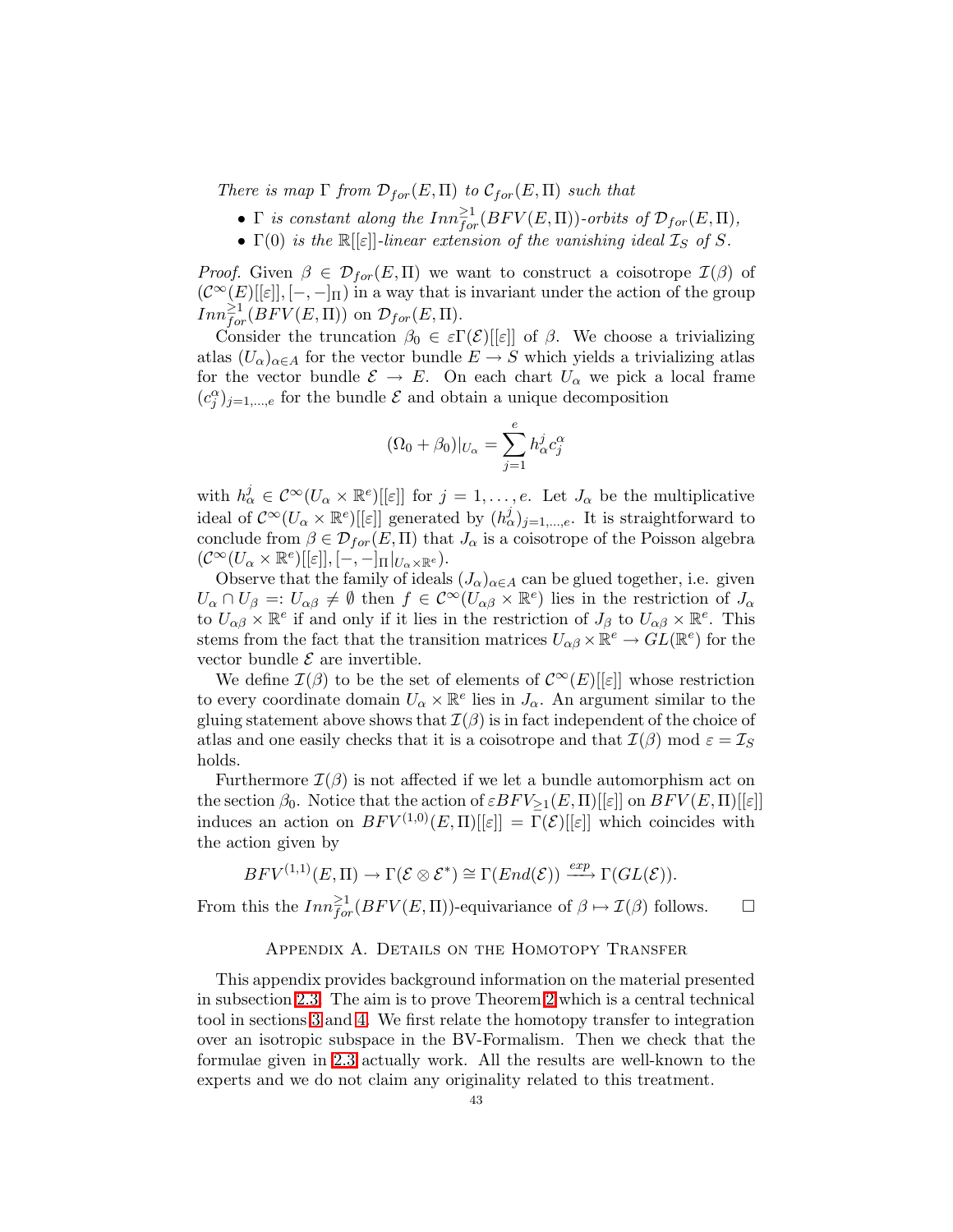<span id="page-43-0"></span>A.1. Connection to the BV-Formalism. We present a heuristic derivation of the formulae for the homotopy transfer as presented in subsection [2.3.](#page-6-0) It makes use of the BV-Formalism which was introduced by Batalin and Vilkovisky. In the case of  $A_{\infty}$ -algebras a similar treatment can be found in [\[Ka\]](#page-49-17).

In the finite dimensional setting the BV-Formalism was made rigorous by Schwarz, see [\[Sw\]](#page-49-18). Although not justified at mathematical level of rigor in the infinite-dimensional setting in general, the BV-Formalism serves as a way to obtain formulae for the homotopy transfer which can be checked to work using purely algebraic manipulations a posteriori. We remark that there are certain (infinite-dimensional) situations where a mathematical treatment can be provided – see [\[Co\]](#page-49-19) for instance.

Let  $V$  be a graded vector space. In subsection [2.1](#page-2-1) the one-to-one correspondence between  $L_{\infty}$ -algebra structures on V and codifferentials of  $S(V[1])$ was explained. If one assumes that  $V$  is finite dimensional, the space of coderivations of the coalgebra  $S(V[1])$  is in bijection to the space of derivations of the algebra  $S(V^*[-1]) =: \mathcal{C}^{\infty}(V[1]),$  i.e. vector fields on  $V[1].$  Under this bijection codifferentials correspond to so called cohomological vector fields, i.e. derivations of degree 1 that square to zero. Hence there is a oneto-one correspondence between  $L_{\infty}$ -algebra structures on V and homological vector fields on V[1]. Moreover flat  $L_{\infty}$ -algebras are encoded in homological vector fields that vanish at  $0 \in V[1]$ .

The space of multivector fields on  $V[1]$  can be described as the space of functions on the smooth graded manifold  $T^*[1](V[1]) = V[1] \oplus V^*[0]$ . Being a shifted cotangent bundle, this smooth graded manifold carries a graded symplectic structure. Equivalently the graded commutative algebra  $\mathcal{C}^{\infty}(T^{*}[1](V[1]))$  carries the structure of a graded Poisson bracket  $[-,-]_{BV}$  of degree −1 called the BV-bracket. The space of vector fields forms a Poisson subalgebra and a vector field X on  $V[1]$  is cohomological if and only if  $[X, X]_{BV} = 0$ . This equation is called the classical master equation.

There is a bijection between the space of homomorphisms  $Hom(V[1], V)$ of  $V[1]$  of degree  $-1$  and the graded vector space  $V^*[-1] \otimes V[0]$ . Using a basis  $(\gamma_i)$  of  $V[0]$  and the dual basis  $(\gamma^i)$  of  $V^*[-1]$  the identity  $id \in End(V)$ yields an element  $\gamma^i \otimes \gamma_i$ . One defines the following operator of degree -1 on  $\mathcal{C}^{\infty}(V[1] \oplus V^*[0])$ 

$$
\Delta:=\frac{\partial^2}{\partial \gamma^i \partial \gamma_i}
$$

which is called the BV-operator. It is straightforward to check that  $\Delta ∘ \Delta = 0$ . However  $\Delta$  is not a derivation with respect to the graded commutative associative product of  $\mathcal{C}^{\infty}(V[1]\oplus V^*[0])$ . The deviation to being a derivation is measured by the BV-bracket  $[-,-]_{BV}$ , i.e.

$$
\Delta(X \cdot Y) - \Delta(X) \cdot Y - (-1)^{|X|} X \cdot \Delta(Y) = (-1)^{|X|} [X, Y]_{BV}
$$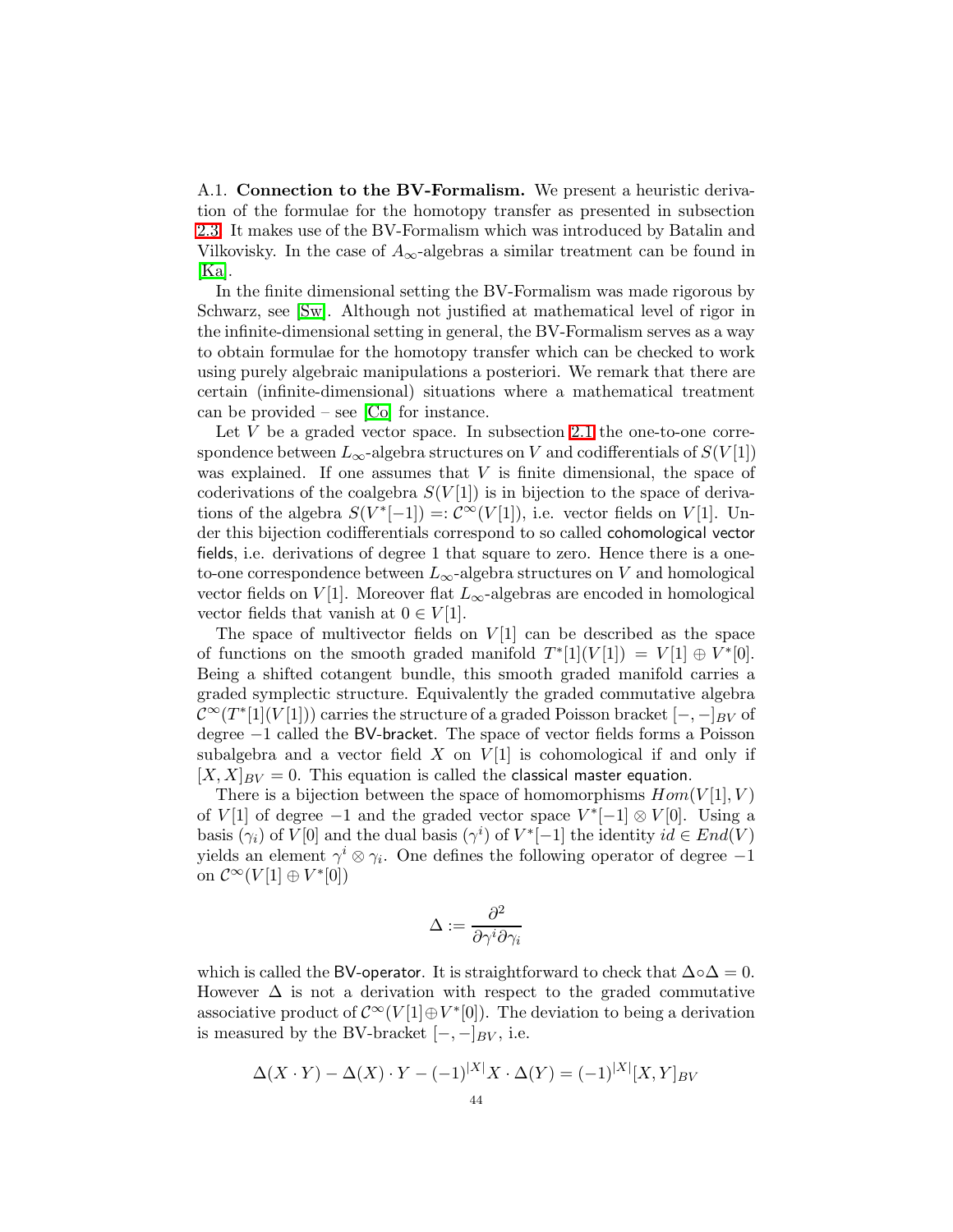for homogeneous X and arbitrary Y in  $\mathcal{C}^{\infty}(V[1] \oplus V^*[0])$ . The quadruple  $(\mathcal{C}^{\infty}(V[1] \oplus V^*[0]), \cdot, \Delta, [-, -]_{BV})$  is an example of a BV-algebra. Given such an algebra one can write down the quantum master equation:

$$
\Delta(X) + \frac{1}{2}[X,X]_{BV} = 0.
$$

The importance of this equation is due to the identity

$$
\Delta(e^X) = (\Delta(X) + \frac{1}{2}[X,X]_{BV})e^X.
$$

Hence  $e^X$  is  $\Delta$ -closed if and only if X satisfies the quantum master equation.

Let  $X$  be a cohomological vector field on a graded vector space  $V[1]$  which vanishes at 0, i.e.  $V[1]$  is equipped with the structure of a flat  $L_{\infty}[1]$ -algebra. Denote the differential of this  $L_{\infty}[1]$ -structure by  $\delta$  and the corresponding cohomology by H[1]. Suppose that there are chain maps  $i : H[1] \hookrightarrow V[1]$ (injective) and  $p: V[1] \to H[1]$  (surjective) such that  $p \circ i = id_{H[1]}$ . Hence V[1] splits as a graded vector space into  $A[1] \oplus H[1]$ . We assume existence of a homotopy  $h: V[1] \to V$  such that

$$
\delta \circ h + h \circ \delta = id_{V[1]} - i \circ p.
$$

The kernel of this map is a graded vector subspace of  $V[1]$ . We consider its intersection with  $A[1]$  which we denote by  $K[1]$ . The conormal bundle  $L[1]$ of  $K[1]$  as a graded vector subspace of  $A[1]$  is a Lagrangian vector subspace of  $T^*[1](A[1])$  and an isotropic subspace of  $T^*[1](V[1])$ .

Given a Lagrangian vector subspace  $L[1]$  of  $T^*[1](A[1])$  there is a welldefined notion of integration

$$
\int_{L[1]} : \mathcal{C}^{\infty}(T^*[1](A[1]) \to \mathbb{R}
$$

<span id="page-44-0"></span>under suitable convergence assumptions, see [\[Sw\]](#page-49-18). The connection between the quantum master equation and the integration theory is

- **Theorem 7.** Assume  $S \in C^{\infty}(T^*[1](A[1]))$  is  $\Delta$ -closed and let  $L[1]$ and  $L'[1]$  be two cobordant Lagrangian submanifolds of  $T^*[1](A[1])$ . Then  $\int_{L[1]} S = \int_{L'[1]} S$ .
	- Assume  $\dot{S} \in C^{\infty}(\dot{T}^{*}[1](A[1]))$  is  $\Delta$ -exact and let  $L[1]$  be any Lagrangian submanifold of  $T^*[1](A[1])$ . Then  $\int_{L[1]} S = 0$ .

The proof in the finite dimensional setting can be found in [\[Sw\]](#page-49-18).

Using the splitting  $V[1] = A[1] \oplus V[1]$  and the induced splitting of  $T^*[1](V[1])$ one can extend  $\int_{L[1]}$  to a map

$$
\int_{L[1]} : \mathcal{C}^{\infty}(T^{*}[1](V[1])) \to \mathcal{C}^{\infty}(T^{*}[1](H[1])).
$$

Furthermore the BV-operator  $\Delta$  also decomposes into  $\Delta_A + \Delta_H$ . Due to Theorem [7,](#page-44-0)  $\int_{L[1]}$  is a chain map between the complexes  $(\mathcal{C}^{\infty}(T^*[1](V[1])), \Delta)$ and  $(C^{\infty}(T^{*}[1](H[1])), \Delta_{H[1]}).$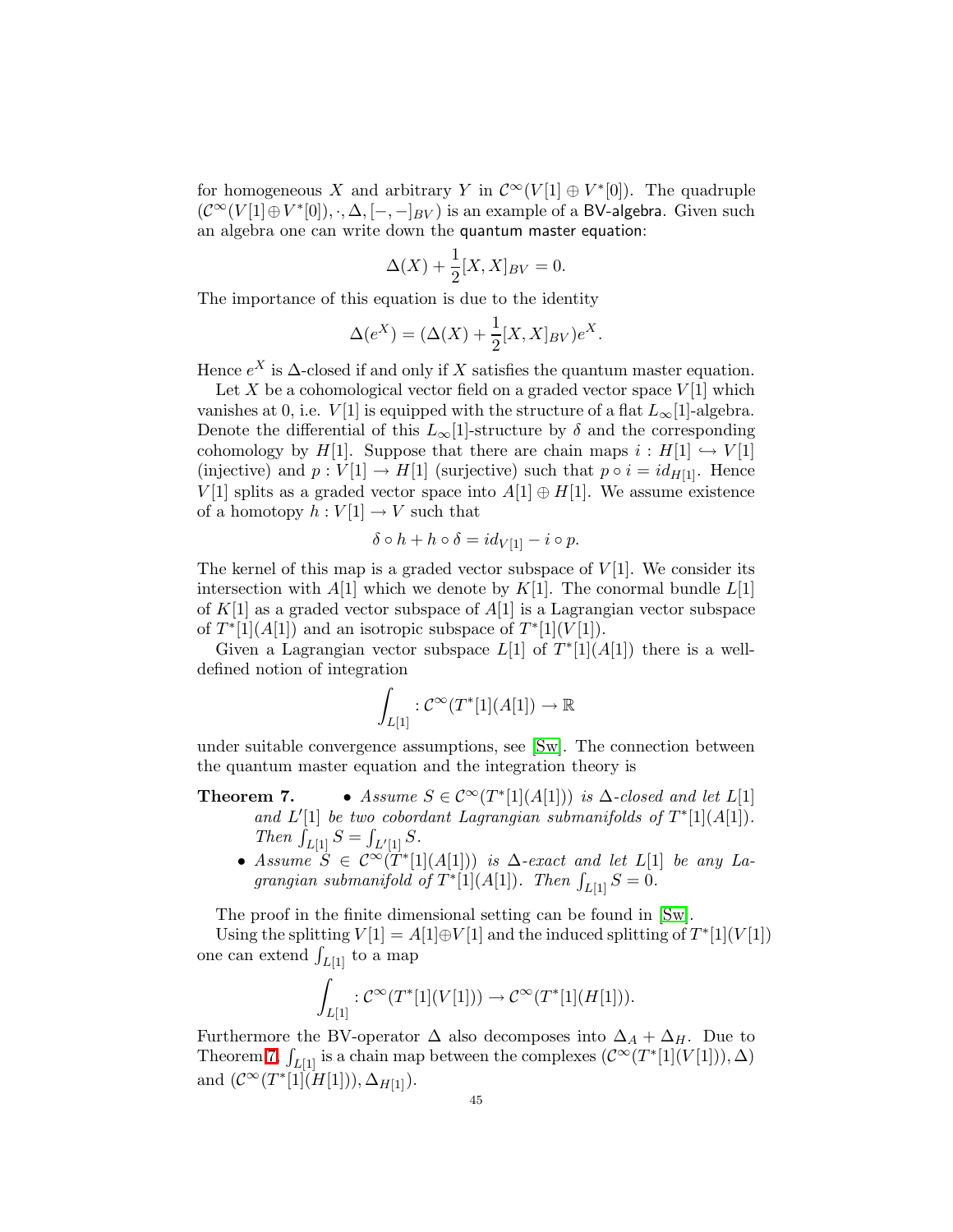One can apply the BV-formalism as follows: interpret a vector field Z on  $V[1]$  as a function on  $T^*[1](V[1])$  and assume that it satisfies the quantum master equation. Hence  $e^Z$  is  $\Delta$ -closed. Apply the map  $\int_{L[1]}$  to obtain a function Y' on  $T^*[1](H[1])$  that satisfies the quantum master equation with respect to  $\Delta_H$ . If one assumes that there is a function Z' such that  $e^{Z'} = Y'$ it follows that  $Z'$  is a vector field that satisfies the quantum master equation. This procedure has a physical interpretation in terms of integrating out ultraviolet degrees of freedom. Moreover there is a purely algebraic interpretation of the integration map  $\int_{L[1]}$  in terms of certain graphs, known as Feynman diagrams.

It can be physically justified that in the "classical limit" the whole procedure reduces to the following: start with a cohomological vector field X on  $V[1]$ , translate it to a function on  $T^*[1](V[1])$ . Using the tree-level part of the Feynman diagrams to "integrate" over the isotropic subspace  $L[1]$ one obtains a cohomological vector field on  $H[1]$ . If one reinterprets this in terms of  $L_{\infty}[1]$ -algebra structures one recovers the procedure for homological transfer along contractions as presented in subsection [2.3.](#page-6-0)

Going beyond the tree-level in this integration procedure yields richer structures, see [\[Co\]](#page-49-19) and [\[Mn\]](#page-49-20) for instance.

### <span id="page-45-0"></span>A.2. Transfer of differential complexes.

**Lemma 12.** Let  $(X, d, h, i, pr)$  be a graded vector space equipped with contraction data and a finite compatible filtration, i.e. a collection of graded subvector spaces

$$
X = \mathcal{F}_0 X \supseteq \mathcal{F}_1 X \supseteq \cdots \supseteq \mathcal{F}_n X \supseteq \mathcal{F}_{(n+1)} X \supseteq \cdots
$$

such that  $\mathcal{F}_N X = \{0\}$  for N large enough, satisfying

- $d(\mathcal{F}_k X) \subset \mathcal{F}_k X$  for all  $k \geq 0$  and
- $h(\mathcal{F}_k X) \subset \mathcal{F}_k X$  for all  $k \geq 0$ .

Furthermore suppose  $X$  is equipped with the structure of a differential complex  $(X, D)$  such that

•  $(D-d)(\mathcal{F}_k X) \subset \mathcal{F}_{(k+1)} X$ .

Then the cohomology  $H$  of  $(X,d)$  is naturally equipped with the structure of a differential complex and there is a well-defined chain map  $\tilde{i}: H \to X$ .

*Proof.* Set  $D_R := D - d$ , it follows from  $D^2 = (d + D_R)^2 = 0$  and  $d^2 = 0$ that

$$
D_R \circ d + d \circ D_R + D_R^2 = 0
$$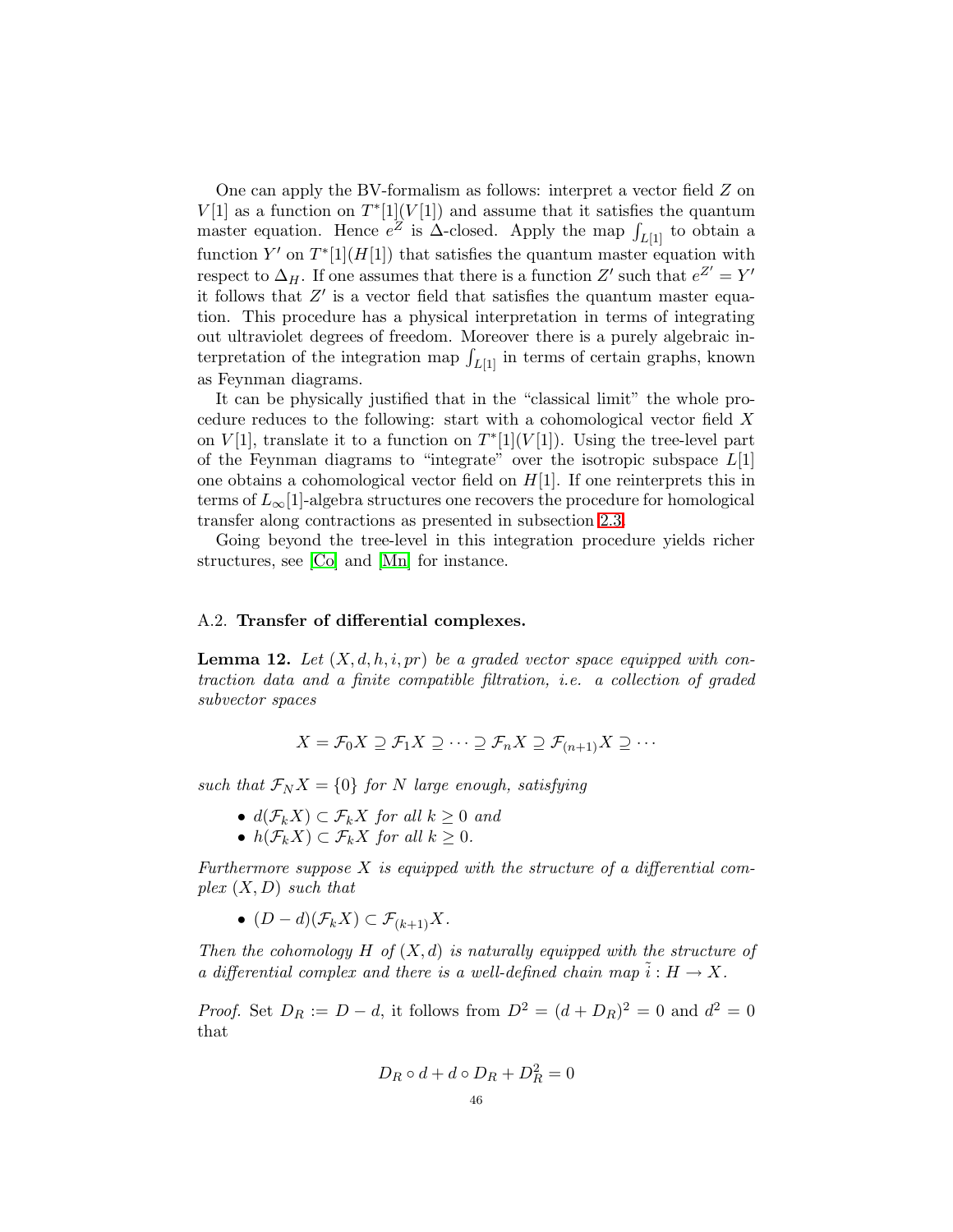holds. In this special case the formulae for the induced structure given in subsection [2.3](#page-6-0) reduce to

$$
\mathcal{D} := p \circ \tilde{\mathcal{D}} \circ i \text{ where}
$$
  

$$
\tilde{\mathcal{D}} := D_R \left( \sum_{k \geq 0} (-hD_R)^k \right).
$$

claim 1:  $\mathcal{D} \circ \mathcal{D} = 0$ . We compute

$$
-d(\tilde{\mathcal{D}}) = D_R D_R (\sum_{m\geq 0} (-hD_R)^m) + D_R d(\sum_{m\geq 0} (-hD_R)^m)
$$
  

$$
= D_R D_R (\sum_{m\geq 0} (-hD_R)^m) + D_R i p(D_R \circ \sum_{m\geq 0} (-hD_R)^m)
$$
  

$$
-D_R D_R (\sum_{m\geq 0} (-hD_R)^m) + D_R hd(D_R \circ \sum_{m\geq 0} (-hD_R)^m)
$$
  

$$
= \tilde{\mathcal{D}} i p \tilde{\mathcal{D}} + \tilde{\mathcal{D}} d
$$

and consequently

$$
\mathcal{D}^2 = p\tilde{\mathcal{D}}i \circ p\tilde{\mathcal{D}}i = 0.
$$

The formulae for the  $L_{\infty}[1]$ -morphism given in subsection [2.3](#page-6-0) reduce to

$$
\tilde{i} := (\sum_{k \geq 0} (-h D_R)^k)i.
$$

claim 2:  $\tilde{i}$  is a chain map from  $(H, \mathcal{D})$  to  $(X, D)$ . First we rewrite  $\tilde{i}$  as

$$
\tilde{i} = (id - h\tilde{\mathcal{D}})i
$$

and compute

$$
D \circ \tilde{i} = (d + D_R)(id - h\tilde{D})i = d(-h\tilde{D})i + \tilde{D}i
$$
  
=  $ip\tilde{D}i + hd(\tilde{D})i = (id - h\tilde{D})i \circ p\tilde{D}i = \tilde{i} \circ D.$ 

<span id="page-46-0"></span>A.3. Transfer of differential graded Lie algebras. We prove Theorem [2,](#page-7-0) subsection [2.3:](#page-6-0) We are given contraction data  $(X, d, h, i, p)$  and the structure of a differential graded Lie algebra  $(X, D, [-, -])$ . In subsection [A.2](#page-45-0) we set  $D_R := D - d$  and defined  $\tilde{\mathcal{D}}$  and  $\mathcal{D}$  respectively. We use the décalageisomorphism to translate the graded Lie bracket into a graded symmetric operation which we denote by  $\{-,-\}$  from now on.

The description of the induced structure maps can be rephrased as follows: consider an oriented trivalent tree  $T$  with  $n$  leaves whose edges are decorated by non-negative integers as introduced in subsection [2.3.](#page-6-0) One can associate a map  $\Phi(T) := \tilde{m}_T : (X[1])^{\otimes n} \to X[1]$  to T by placing  $\{-, -\}$  at its trivalent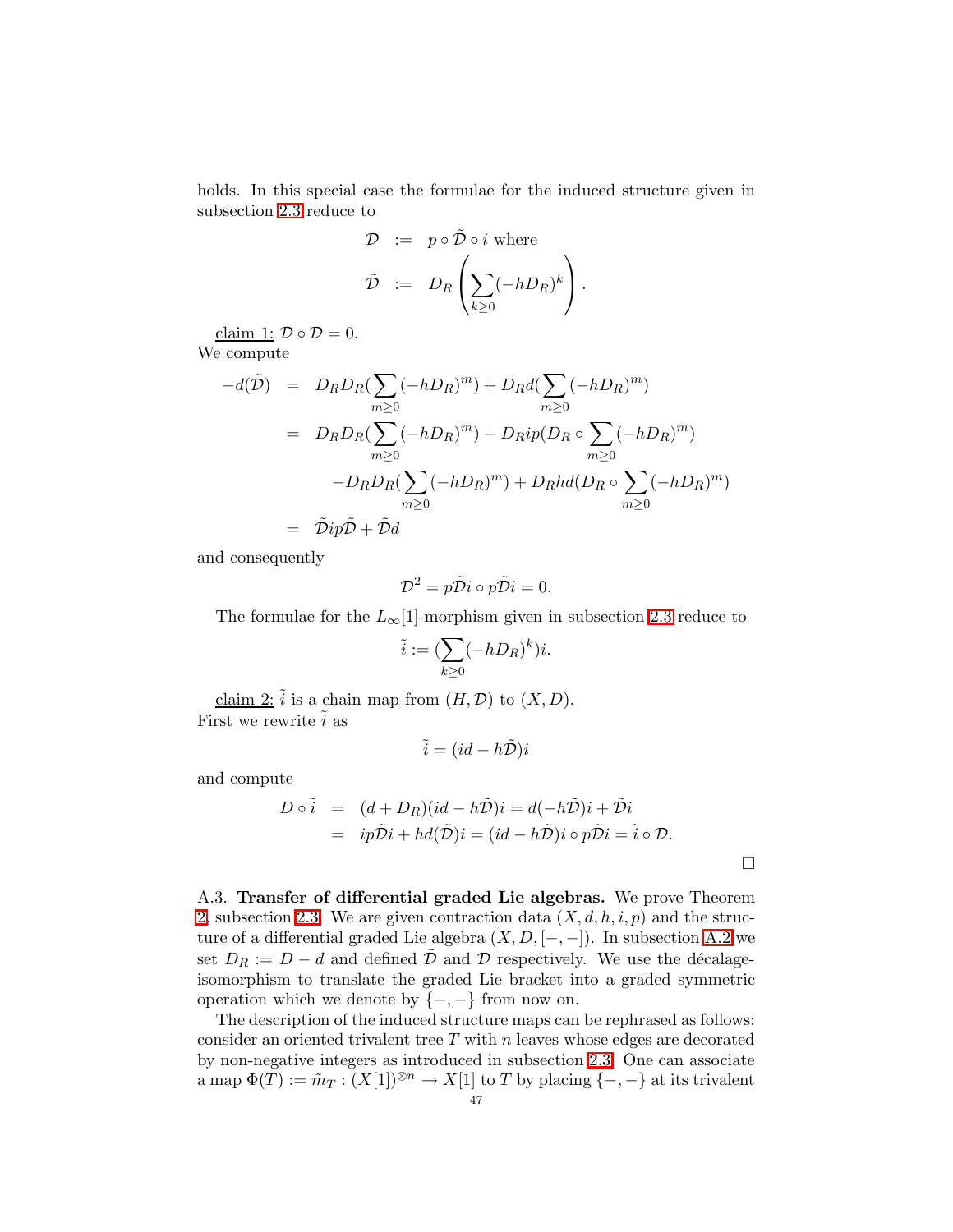vertices, copies of  $D_R$  at all its edges and  $-h$  between two consecutive such operations. Let

$$
\tilde{\nu}^k := \sum_{\sigma \in \Sigma_k} \sum_{[T] \in [\mathbb{T}](k)} \frac{1}{|Aut(T)|} \tilde{m}_T
$$

and observe that  $\nu^k$  from subsection [2.3](#page-6-0) coincides with  $p \circ \tilde{\nu}^k \circ i^{\otimes k}$ .

In subsection [2.1](#page-2-1) we introduced the family of Jacobiators associated to a family of maps. By definition a family of maps constitutes an  $L_{\infty}[1]$ algebra structure if the associated Jacobiators vanish. Denote the family of Jacobiators associated to  $(\nu^k : S^k(H[1]) \to H[2])$  by  $(J^n)$ . We can write  $J^n = p \circ \tilde{J}^n \circ i^{\otimes n}$  with

$$
\tilde{J}^{n}(x_{1} \cdots x_{n}) :=
$$
\n
$$
= \sum_{r+s=n} \sum_{\sigma \in (r,s)-\text{shuffles}} \text{sign}(\sigma) \, \tilde{\nu}^{s+1}(ip\tilde{\nu}^{r}(x_{\sigma(1)} \otimes \cdots \otimes x_{\sigma(r)}) \otimes x_{\sigma(r+1)} \otimes \cdots \otimes x_{\sigma(n)}).
$$
\n
$$
\underline{\text{claim A:}} -d\left(\sum_{\sigma \in \Sigma_{k}} \sum_{[T] \in [[\mathbb{T}]](n)} \frac{1}{|Aut(T)|} \sigma^{*} \tilde{m}_{T}\right) i^{\otimes n} = \tilde{J}^{n} i^{\otimes n}
$$

To prove this claim we introduce an extended graphical calculus: we allow to add one special edge in every tree which is marked either by a " $\circ$ " or a " $\times$ " and require that the special edge is decorated by two non-negative integers:



We call oriented decorated trees with a special edge of the first kind pointed and with a special edge of the second kind truncated. Denote the space of pointed oriented decorated trees by  $\mathbb{T}^{\circ}$  and the space of truncated oriented decorated trees by  $\mathbb{T}^{\times}$ . We extend  $\Phi$  to trees with marked special edges: instead of composing two consecutive operations of degree 1 by  $\circ -h \circ$ we use  $\circ i\mathfrak{p} \circ$  at the pointed edge and ordinary composition at the edge with a cross. Moreover one has to add the sign given by  $(-1)$  to the powers of the sum of all inputs left to the truncated or pointed edge.

One can easily check that

$$
\sum_{\sigma \in \Sigma_k} \sum_{[T] \in [[\mathbb{T}]](n)} \frac{1}{|Aut(T)|} \sigma^* \Phi(P(T)) = \tilde{J}^n
$$

holds where  $P(T)$  is the sum of all ways to change an ordinary edge of T into a pointed one. Consequently claim A follows from

claim A.1:

$$
-d\left(\sum_{\sigma\in\Sigma_n}\sum_{[T]\in[[\mathbb{T}]](n)}\frac{1}{|Aut(T)|}\sigma^*\tilde{m}_T\right)i^{\otimes n}=\left(\sum_{\sigma\in\Sigma_k}\sum_{[T]\in[[\mathbb{T}]](n)}\frac{1}{|Aut(T)|}\sigma^*\Phi(P(T))\right)i^{\otimes n}.
$$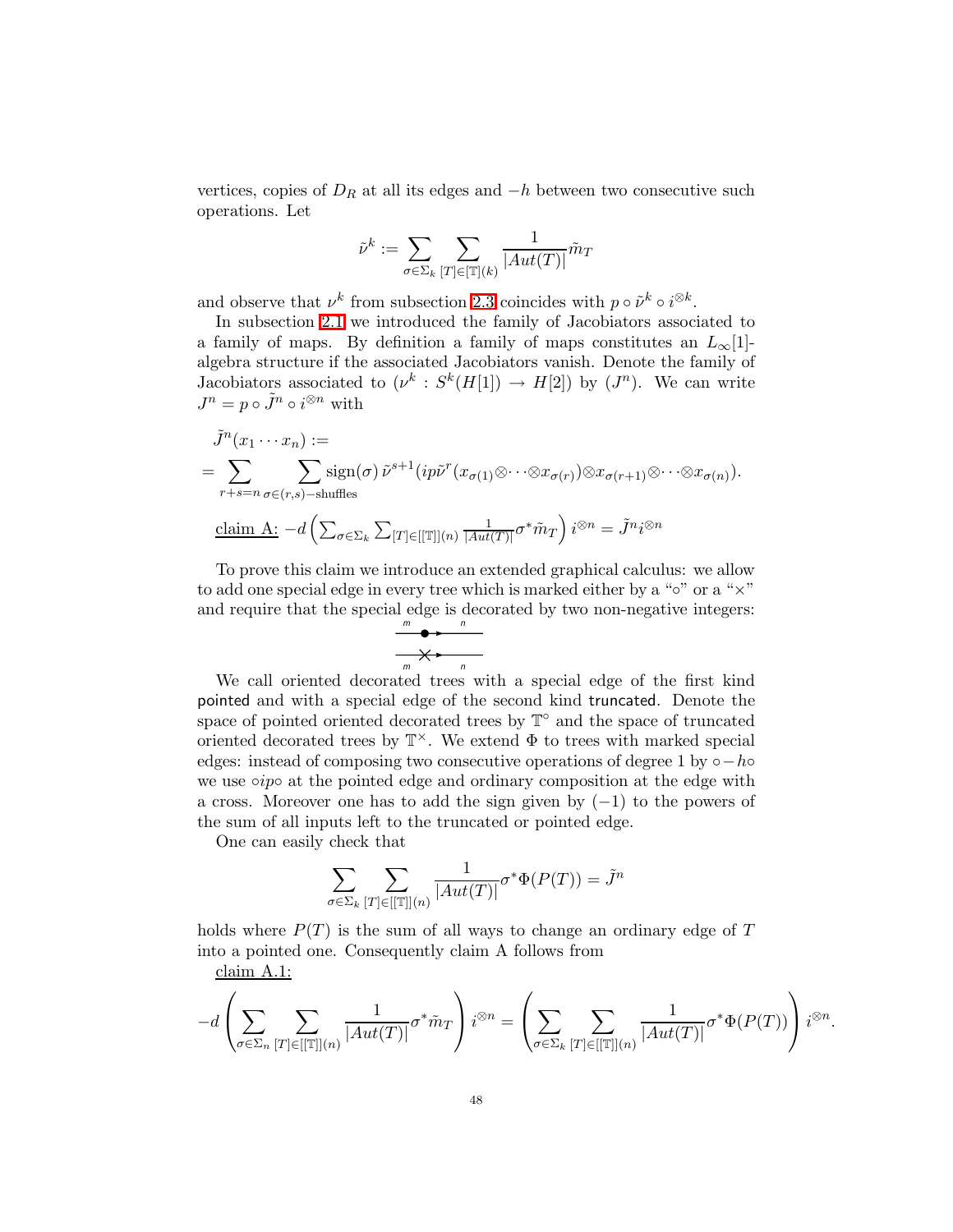We prove claim A.1. by induction over the number of leaves n. For  $n = 1$ the claim is simply the equation

$$
-d\tilde{\mathcal{D}}i = \tilde{\mathcal{D}}ip\tilde{\mathcal{D}}i
$$

which was established in subsection [A.2.](#page-45-0) The inductive step uses the identities

$$
-d\Phi\left(\frac{n}{\lambda}\right) = \sum_{r+s=n+1} \Phi\left(\frac{r}{\lambda}\right)^s - \sum_{r+s=n} \Phi\left(\frac{r}{\lambda}\right)^s + \sum_{r+s=n} \Phi\left(\frac{r}{\lambda}\right)^s + \Phi\left(\frac{n}{\lambda}\right)^s d\lambda
$$

and

$$
-d\{X,Y\} = \{dX,Y\} + (-1)^{|X|}\{X,dY\} ++ \{D_RX,Y\} + (-1)^{|X|}\{X,D_RY\} + D_R\{X,Y\}.
$$

Computing the left hand side of the equation in claim A.1. successively leads to the right hand side plus

$$
\sum_{\sigma \in \Sigma_n} \sum_{[T] \in [\mathbb{T}](n)} \frac{1}{|Aut(T)|} \sigma^* \Phi(X(T))
$$

where  $X(T)$  is the sum of all ways to change an ordinary interior edge of T into a truncated one which is decorated by  $(0, 0)$ . The evaluation of this sum at  $x_1 \otimes \cdots \otimes x_n$  contains terms of the form

$$
\sum_{\sigma \in \Sigma_n} \operatorname{sign}(\sigma) \sum_{r+s+t=n} 1/2 \sum_{[U] \in [\mathbb{T}](r), [V] \in [\mathbb{T}](s), [W] \in [\mathbb{T}](t)} (\{\{-h \circ \Phi(U)(x_{\sigma(1)} \cdots x_{\sigma(r)}),\ x_{\sigma(r+1)} \cdots x_{\sigma(r+s)}\},\{-h \circ \Phi(W)(x_{\sigma(r+s+1)} \cdots x_{\sigma(n)})\}).
$$

Since the expression in the last two lines is of the form  $\{\{a,b\},c\}$  and the sum runs over all permutations with appropriate signs it vanishes due to the graded Jacobi identity. Hence  $J^n = p\tilde{J}^n i^{\otimes n} = p(d(\dots)) = 0$  and consequently the induced structure maps  $(\nu^k : S^k(H[1]) \to H[2])$  define an  $L_{\infty}[1]$ -algebra structure on  $H[1]$ .

It remains to show that the maps  $\lambda^n : S^n(H[1]) \to X[1]$  defined in subsection [2.3](#page-6-0) establish an  $L_{\infty}[1]$ -morphism between  $(H[1], \nu^2, \nu^2, \dots)$  and  $(X[1], D, \{-,-\})$ . We give explicit formulae for the identities that must be checked in order to prove that we obtain an  $L_{\infty}$ -morphism:

$$
-D(h \circ \tilde{\nu}^n(x_1 \otimes \cdots \otimes x_n))
$$
  
+1/2  $\sum_{r+s=n} \sum_{\sigma \in (r,s)-\text{shuffles}} \text{sign}(\sigma) \{h \circ \tilde{\nu}^r(x_{\sigma(1)} \otimes \cdots \otimes x_{\sigma(r)}),$   

$$
h \circ \tilde{\nu}^s(x_{\sigma(r+1)} \otimes \cdots \otimes x_{\sigma(n)})\}
$$
  
+ $\sum_{p+q=n} \sum_{\tau \in (q,p)-\text{shuffles}} \text{sign}(\tau)h \circ \tilde{\nu}^{p+1}(ip \circ \tilde{\nu}^q(x_{\tau(1)} \otimes \cdots \otimes x_{\tau(q)}) \otimes$   

$$
\otimes x_{\tau(q+1)} \otimes \cdots \otimes x_{\tau(n)})
$$
  
-ip $\tilde{\nu}^n(x_1 \otimes \cdots \otimes x_n)$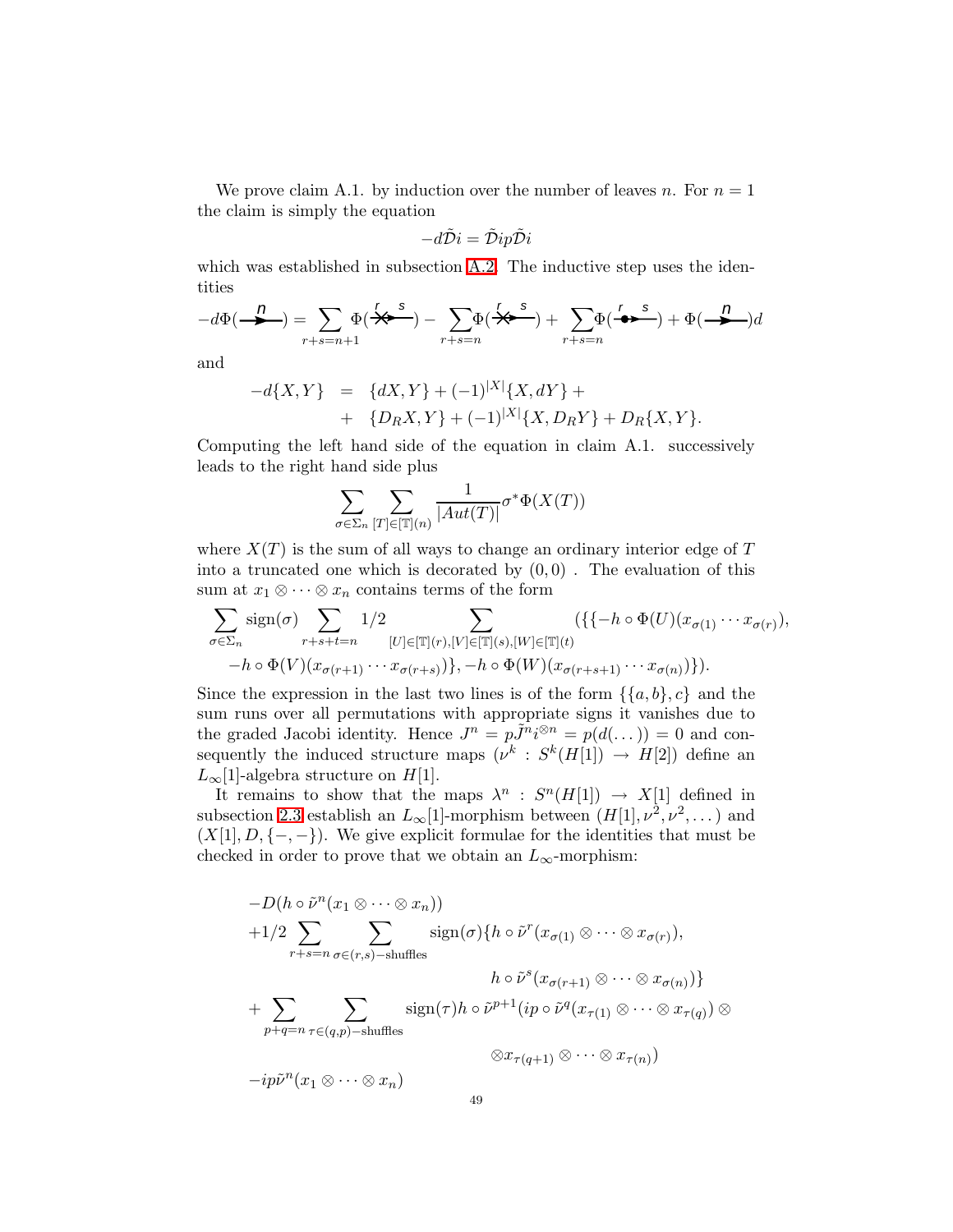has to vanish identically for all  $n \geq 2$  (the case  $n = 1$  was dealt with in subsection [A.2\)](#page-45-0).

It is straightforward to check that the expression

- in the second and third line is equal to  $B := \tilde{\nu}^n + D_R h \tilde{\nu}^n$ ,
- in the fourth line is equal to  $C := h\left(\sum_{\sigma \in \Sigma_n} \sum_{[T] \in [[\mathbb{T}]](n)} \frac{1}{|Aut} \right)$  $\frac{1}{|Aut(T)|}\sigma^*\Phi(P(T)))$ ,
- in the first line is equal to  $-\tilde{\nu}^n + i\tilde{p}\tilde{\nu}^n + hd\tilde{\nu}^n D_Rh\tilde{\nu}^n$ .

The identity  $-d\tilde{\nu}^n i^{\otimes i} = \left( \sum_{\sigma \in \Sigma_n} \sum_{[T] \in [[\mathbb{T}]](n)} \frac{1}{|Aut} \right)$  $\frac{1}{|Aut(T)|}\sigma^*\Phi(P(T)))\bigg)\,i^{\otimes n}\;$  implies that everything cancels.

#### **REFERENCES**

- <span id="page-49-5"></span><span id="page-49-4"></span><span id="page-49-0"></span>[BF] I.A. Batalin, E.S. Fradkin, A generalized canonical formalism and quantization of reducible gauge theories, Phys. Lett. 122B (1983), 157–164
- <span id="page-49-6"></span>[BV] I.A. Batalin, G.S. Vilkovisky, Relativistic S-matrix of dynamical systems with bosons and fermion constraints, Phys. Lett. 69B (1977) 309–312
- <span id="page-49-14"></span>[B] M. Bordemann, The deformation quantization of certain super-Poisson brackets and BRST cohomology, math.QA/0003218
- [Ca] A.S. Cattaneo, Deformation Quantization and Reduction in Poisson Geometry in Mathematics and Physics, ed. G. Dito, J.-H. Lu, Y. Maeda, A. Weinstein, Cont. Math. 450, 79-101 (2008)
- <span id="page-49-15"></span><span id="page-49-2"></span>[CF] A.S. Cattaneo, G. Felder, Relative formality theorem and quantisation of coisotropic submanifolds, Adv. Math. 208, 521–548 (2007)
- <span id="page-49-19"></span>[CS] A.S. Cattaneo, F. Schätz Equivalences of higher derived brackets, J. Pure Appl. Algebra 212 (2008), Issue 11, 2450–2460.
- <span id="page-49-16"></span>[Co] K. Costello, Renormalization in the BV-Formalism, math/0706.1533
- <span id="page-49-9"></span>[G] M. Gotay, On coisotropic imbeddings of pre-symplectic manifolds, Proc. Amer. Math. Soc., 84 (1982), 111–114
- <span id="page-49-7"></span>[GL] A.K.A.M. Gugenheim, L.A. Lambe, Perturbation theory in differential homo $logical\ algebra\ I, \ II. J. \ Math.,\ 33\ (1989)$
- <span id="page-49-17"></span>[He] H.-C. Herbig, Variations on homological Reduction, Ph.D. Thesis (University of Frankfurt), arXiv:0708.3598
- <span id="page-49-3"></span>[Ka] H. Kajiura, Noncommutative homotopy algebras associated with open strings, Rev. Math. Phys. 19 (2007), 1–99
- <span id="page-49-11"></span>[Ki] N. Kieserman, The Liouville phenomenon in the deformation problem of coisotropics, preprint, arXiv:0805.2468
- <span id="page-49-8"></span>[KS] M. Kontsevich, Y. Soibelman, Homological mirror Symmetry and torus fibrations, math.SG/0011041
- <span id="page-49-10"></span>[LSt] T. Lada, J. Stasheff, *Introduction to sh Lie algebras for physicists*, Int. J. Theor. Phys. 32 (1993), 1087–1104
- <span id="page-49-20"></span>[Me] S.A. Merkulov, *Strongly homotopy algebras of a Kähler manifold*, Internat. Math. Res. Notices (1999), no.3, 153–164
- <span id="page-49-1"></span>[Mn] P. Mnëv, *Notes on simplicial BF theory*, hep-th/0610326
- <span id="page-49-12"></span>[OP] Y.G. Oh, J.S. Park, Deformations of coisotropic submanifolds and strong homotopy Lie algebroids, Invent. Math. **161** (2005), 287–36
- [R] M. Rothstein, The structure of supersymplectic supermanifolds., in Differential Geometric Methods in Mathematical Physics, eds. C. Barecci et al., Proc. 19th Int. Conf., Rapallo/Italy 1990, Lect. Notes Phys. 375, 331–343 (1991)
- <span id="page-49-18"></span><span id="page-49-13"></span>[Sch] F. Schätz, *Invariance of the BFV-complex*, in preparation
- [Sw] A. Schwarz, Geometry of Batalin–Vilkovisky quantization, Commun. Math. Phys. 155 (1993), 249–260